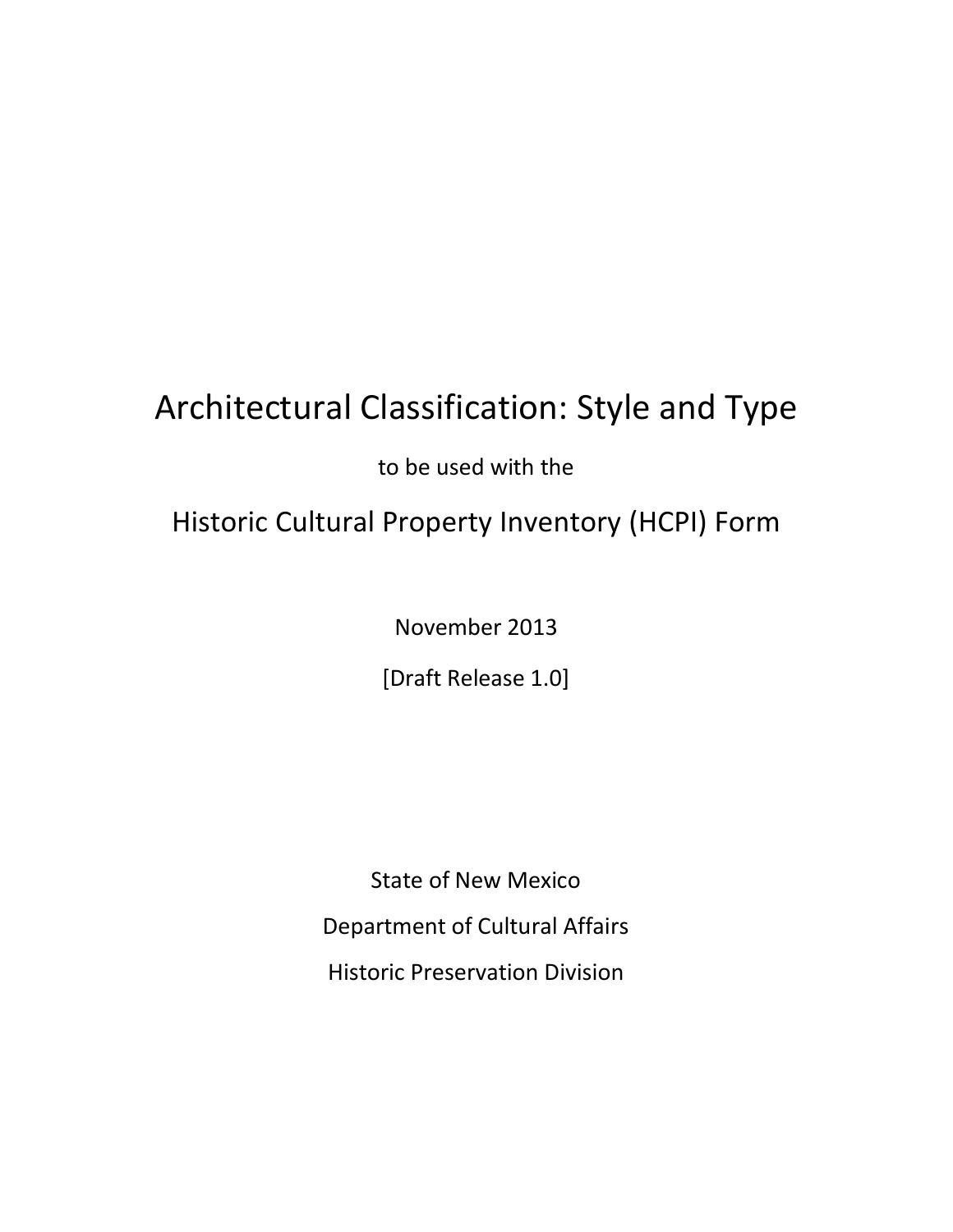# **Table of Contents**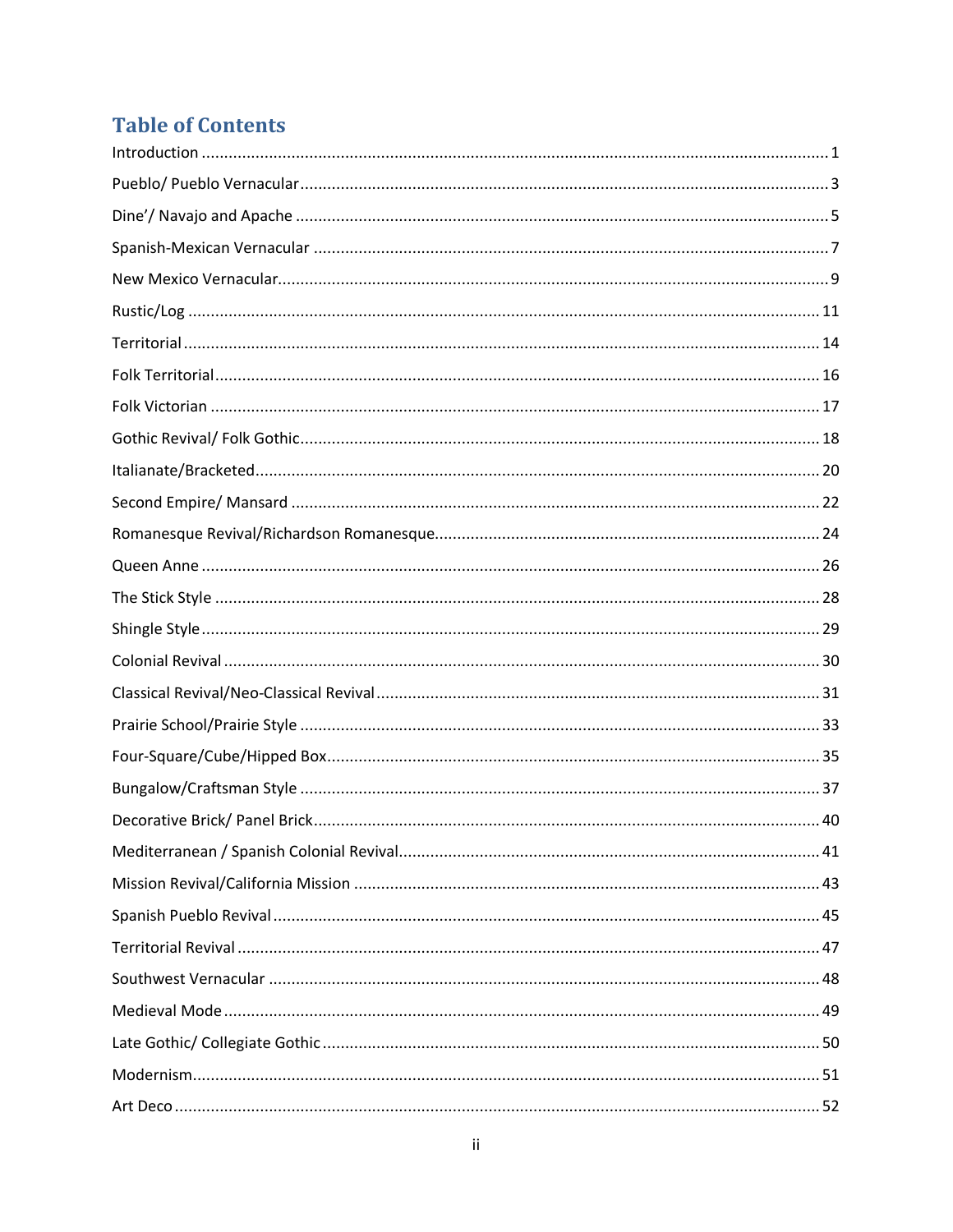| According to "Structure and Architectural Design" by Corkill, Puderbaugh and Sawyers, 1974; "A<br>geodesic frame is a structural system which distributes loads to supports through a linear<br>arrangement of members placed in a spherical plane." The geodesic dome can be built as a<br>hemisphere, less than a hemisphere or more than a hemisphere. Originating in 1920s Germany, the<br>system was fully developed and patented by R. Buckminster Fuller who, beginning in the 1940s,<br>designed large domes that covered great expanses of industrial and exhibition space as well as small<br>wooden prefab or kit domes; the Pease - Fuller dome and others. Domestic-scale geodesic dome kits<br>are still being marketed and erected nationwide, and scratch-built domes have been popular since the<br>1960s. Small-scale geodesic domes are currently being manufactured for greenhouses and playground |
|------------------------------------------------------------------------------------------------------------------------------------------------------------------------------------------------------------------------------------------------------------------------------------------------------------------------------------------------------------------------------------------------------------------------------------------------------------------------------------------------------------------------------------------------------------------------------------------------------------------------------------------------------------------------------------------------------------------------------------------------------------------------------------------------------------------------------------------------------------------------------------------------------------------------|
| Geodesic domes have been used for practically every building type, including residences, recreation<br>buildings, pavilions, military units, etc. Widely published in pattern books such as "Domebook I" (1969)<br>and "Domebook II" (1971), the simplicity of the form allowed amateur builders to construct Geodesic<br>Domes at their own leisure and they often became identified with alternative lifestyles. - Alan Higgins                                                                                                                                                                                                                                                                                                                                                                                                                                                                                      |
|                                                                                                                                                                                                                                                                                                                                                                                                                                                                                                                                                                                                                                                                                                                                                                                                                                                                                                                        |
|                                                                                                                                                                                                                                                                                                                                                                                                                                                                                                                                                                                                                                                                                                                                                                                                                                                                                                                        |
|                                                                                                                                                                                                                                                                                                                                                                                                                                                                                                                                                                                                                                                                                                                                                                                                                                                                                                                        |
|                                                                                                                                                                                                                                                                                                                                                                                                                                                                                                                                                                                                                                                                                                                                                                                                                                                                                                                        |
|                                                                                                                                                                                                                                                                                                                                                                                                                                                                                                                                                                                                                                                                                                                                                                                                                                                                                                                        |
|                                                                                                                                                                                                                                                                                                                                                                                                                                                                                                                                                                                                                                                                                                                                                                                                                                                                                                                        |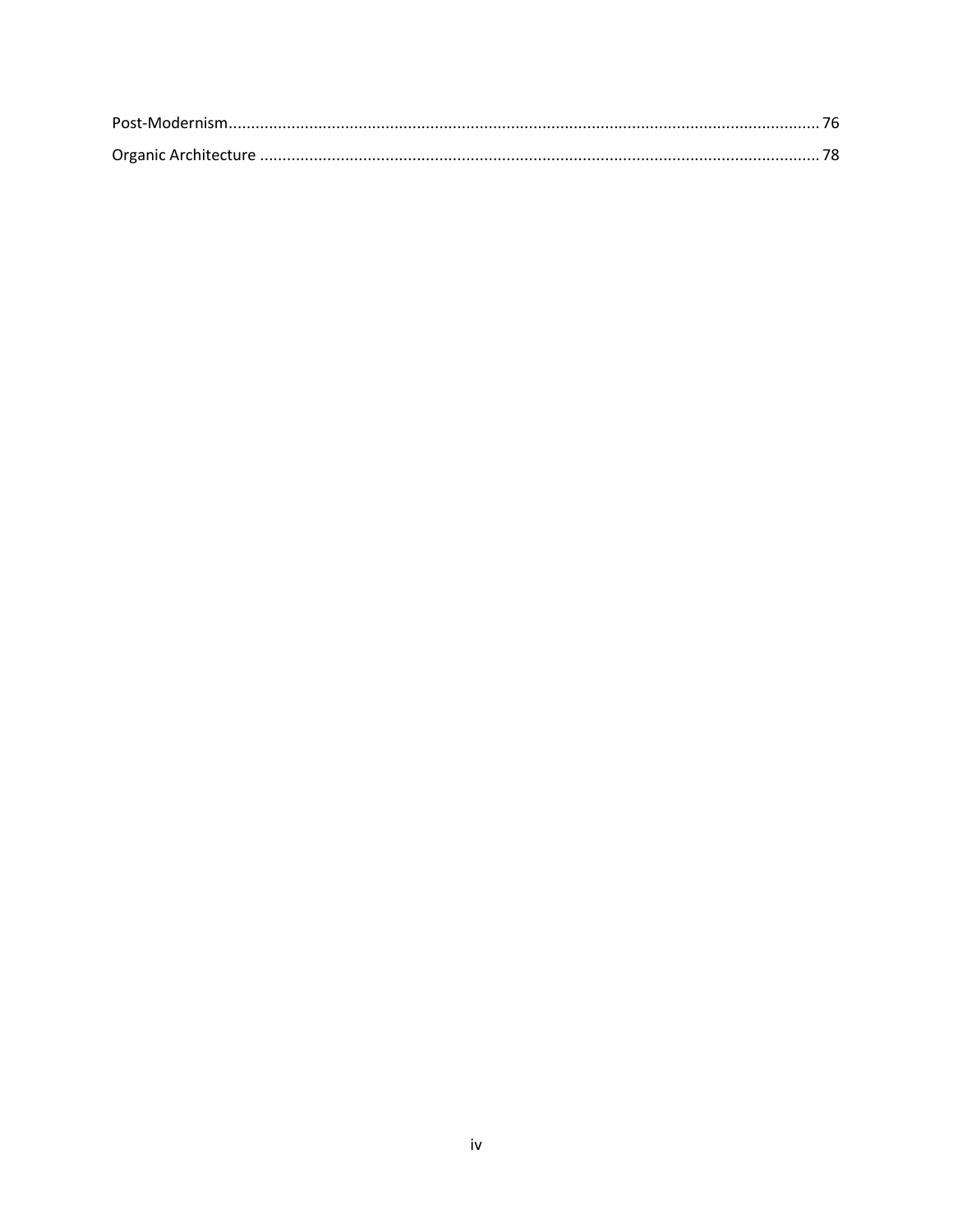# **Introduction**

"A style is a label that allows us to identify salient aspects of our history…it expresses our worldview, our aspirations " – William Morgan in "The Abrams Guide to American House Styles".

According to Alan Gowans in "Styles and Types of North American Architecture", "Architecture was always *about* something. Specifically, it was about values held by the people who had it built. Historically it was always a prime means of reinforcing those values…by means of forms understood within given societies as visual metaphors of value and the validity of institutions they underlie. Such visual metaphors were created through combinations of styles and types. "Style" is constituted by visual effects, of three sorts: ornament, proportion, and shapes." His examples included: Colonial – transmitted ideas, attitudes and values from the Old to the New World; Classical Styles *(in the U.S., the Federal and Greek Revival of the 18th and early 19th Centuries)* which promoted principles of the American Revolution and the new government, the inspiration was the republics of classical antiquity; and Picturesque styles promoted romantic images of luxury (attainable through free-enterprise).

In the 1950s and 60s, most architects bristled at any mention of *style* – believing functionalism met the need for building without unnecessary style or decoration. Following the 1966 publication of Robert Venturi's "Complexity and Contradiction in Architecture" and the subsequent popularity of Post Modernism, *style* returned to the vocabulary of the architectural profession.

*Vernacular* is a popular term for describing rural or traditional building, what many cultural geographers prefer to call *Common* building. Beginning in the mid-1960s with the MOMA exhibition and publication "Architecture without Architects: A Short Introduction to Non-Pedigreed Architecture" (Bernard Rudofsky, 1964), *vernacular* came to mean buildings built without professional designers; to architects trained in that era, the terms *vernacular* and *style* seem incongruous. More recently, the term *vernacular* grew to embrace *popular* building. Whether the design originated at the point of an architect's pencil (or cursor) or within the pages of a builder's magazine is now less important than - is it a *common* building form? Is it in the vernacular, the common language of building (and of regional building)?

In HPD's Architectural Classification definitions, common building is described under various *folk* styles, for consistency with our earlier guidance and to communicate that simple building types and forms often emerged from the folk traditions of New Mexico and, like "high style" buildings, reflect our rich cultural history.

<span id="page-4-0"></span>*"No visible or discernible style"?* It is quite possible for a building to lack decorative elements or to have a form that might not yet be recognizable as significant, yet still convey its historic character. For example, many turn-of-the-century storefronts and commercial facades may lack such details as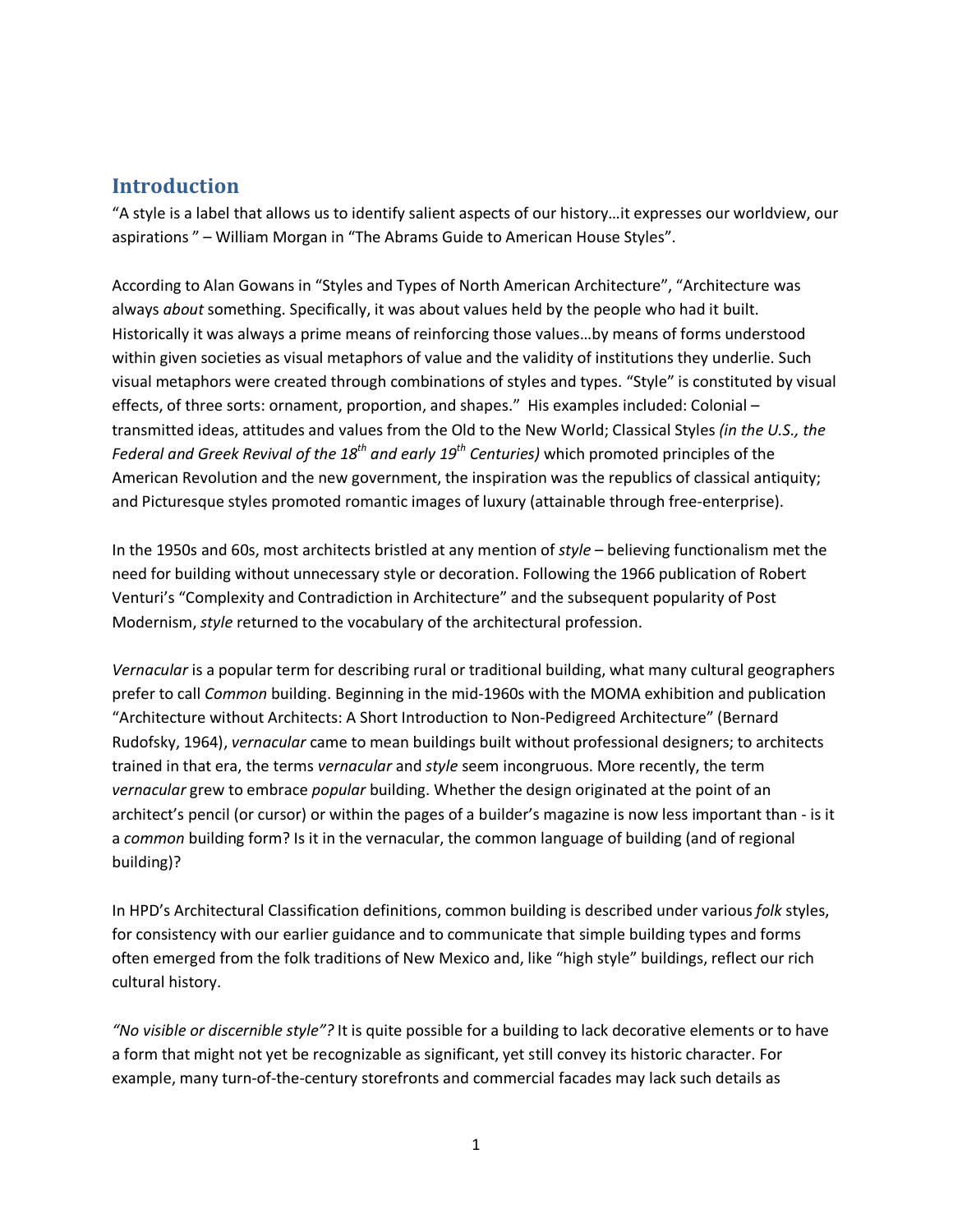classical columns or scroll carving yet through their simple, intact historic features may communicate the historic character of their era and of the district.

Marcus Whiffen, author of "American Architecture Since 1780", pointed out that styles possess almost limitless capacity for hybridization and there is no general agreement about nomenclature; many trends of architecture past and present have not been named at all. There are temporal limits for the vitality of a style, it degenerates into a mere habit of design (long after new needs have produced new responses). The first step is to see those visible characteristics by looking at buildings…the outside view.

Please note that style names differ by region, by the era in which they are studied or written about, or by the person or institution defining them. We have included alternative names and National Register of Historic Places classifications in the headings. Our nomenclature roughly parallels that of HPD's earlier publications and NMDOT's recent "Roadside Architecture and Objects in New Mexico". Modern styles, especially those of the 1940s, 50s and 60s, are in the process of being identified and defined. While often grouped as "Mid-Century Modern", we broke them down into separate styles and types under the "Modernism" classification (or the National Register's "Modern Movement" classification). HPD's earlier publications have been greatly relied on as sources and are not included in the references at the bottom of each definition. They include the 1980 "New Mexico Historic Building Inventory Manual" and the "Historic Cultural Properties Inventory Manual" of 2001.

We have included lists of styles as the first two drop-downs of the survey form in case a building falls into two stylistic categories. If more than two styles are needed, please use the *Mixed* category and explain in further detail in the survey form. The third drop-down is an in-progress list of building types. We included both building forms and functions. Please check one or more boxes.

**This is a review draft distributed for comment**. Please send your comments to NMCRIS Support group email address at [nmcris.support@state.nm.us](mailto:nmcris.support@state.nm.us).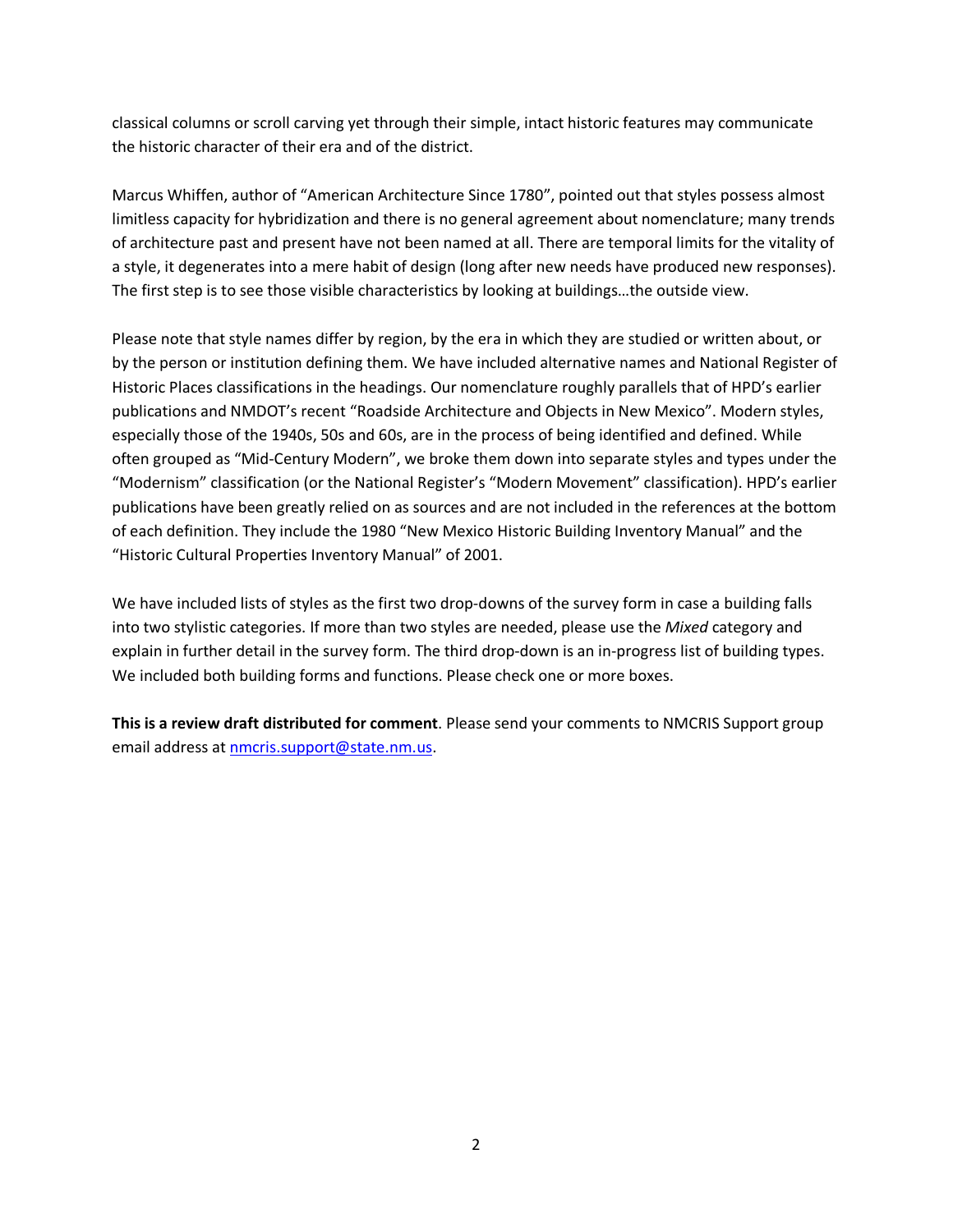# **Pueblo/ Pueblo Vernacular**

Pre-1598 – present

a.k.a. Indigenous (NR Architectural Classification: Other)

Today 20 tribes with 35 to 40 villages exist in northern New Mexico and northeastern Arizona with different origins and languages, but shared agricultural, architectural and religious practices. The population at time of Spanish contact was about 125,000 in 70 villages. After the Spanish Reconquest in 1693, Pueblo populations consolidated in 20 – 25 mostly new villages. Spanish land grants to villages ended the process of "slow motion migration" and fixed village locations. Other Spanish introductions: adobe brick, corner fireplaces, beehive ovens, Catholicism, metal tools, sheep, cattle, wheat, apple, apricots, writing and town planning influenced the design of these places today.

The architecture of the Puebloan peoples is the foundation for the predominant architectural style in New Mexico, the Spanish Pueblo Revival Style. The original Pueblo Style was derived from construction using available materials, stone, adobe, wood logs and twigs, and earth. The modular room, limited in size by the characteristics these materials, was multiplied to create multi-storied villages. Dwellings were either constructed around a plaza, as in San Felipe Pueblo, or along a long linear plaza, "street" plaza as in Santo Domingo Pueblo. The pueblo people constructed their dwellings using a form of puddled mud blocks or stone laid in mud mortar. When the Spaniards introduced sun dried mud brick, or adobe; this new construction material spread quickly. The newer villages, promulgated by the Spaniard Colonists and missionaries, were built on top of earlier dwellings and sacred spaces.

With the advent of new technologies and material availability, modern materials such as concrete block, asphalt, tar paper, milled lumber, and cement plaster were used in construction.

#### **General Character Defining Features:**

- · Massive room blocks organized around a common public plaza space with southeast orientation
- Single room family units
- · Combined forms with dance plaza within pyramidal form
- · First floor, storage with no doors until after 1880
- · Second floor/ first floor roof terrace food processing and extended family space
- · Upper floor and terraces some sleeping rooms and community wide socializing and circulation
- · Flat earth roofs supported by wood logs, covered with split wood latillas or reed matting with compacted earth
- · Vigas protruding through the wall plane
- · Stepped wall buttresses
- · Limited fenestration
- Small tiny window openings (originally with mica glazing)
- <span id="page-6-0"></span>· Low door openings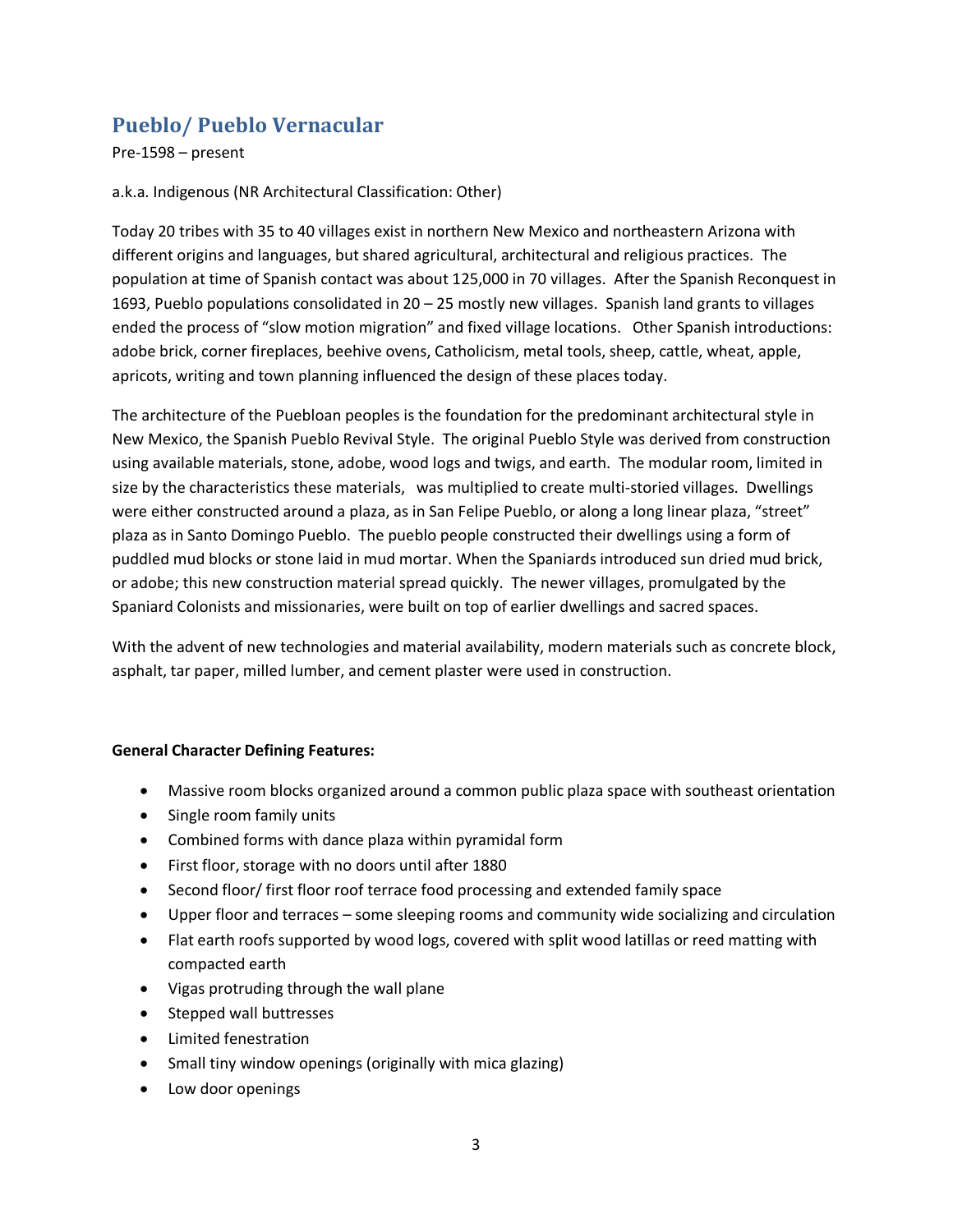- · Multi-light casement and double hung windows
- · Stepped back second story terraces
- · Wood ladders made from logs

#### **Common Construction Materials:**

- · Rubble and ashlar stone dry laid and laid in mud mortar
- · Adobe
- · Logs
- · Mud plaster
- · Cement plaster
- · Mica glazing
- · Wood millwork
- · Wood log vigas
- · Twigs and thatching
- · Split wood decking

*Special Note: Spatial cosmology: migration up through three previous world/levels to current, fourth level; supernatural /ancestors live on lower levels. Sipapu/nan-sipu (belly root/ earth navel/emergence point/ contact point with supernatural beings located at center of each village/world, contained within a conceptual, spherical earth bowl and sky basket, and surrounded by concentric zones defined by kiva, plaza and room blocks, band of corrals and stables, nearby mesa-top shrines, and distant mountain top shrines at the four (roughly cardinal) directions Taos is unusual: size kivas half clustered by the north building, half by the south.*

#### **Reference:**

· "Southwest Architecture and Cultural Landscapes", Chris Wilson, UNM course outline, 2012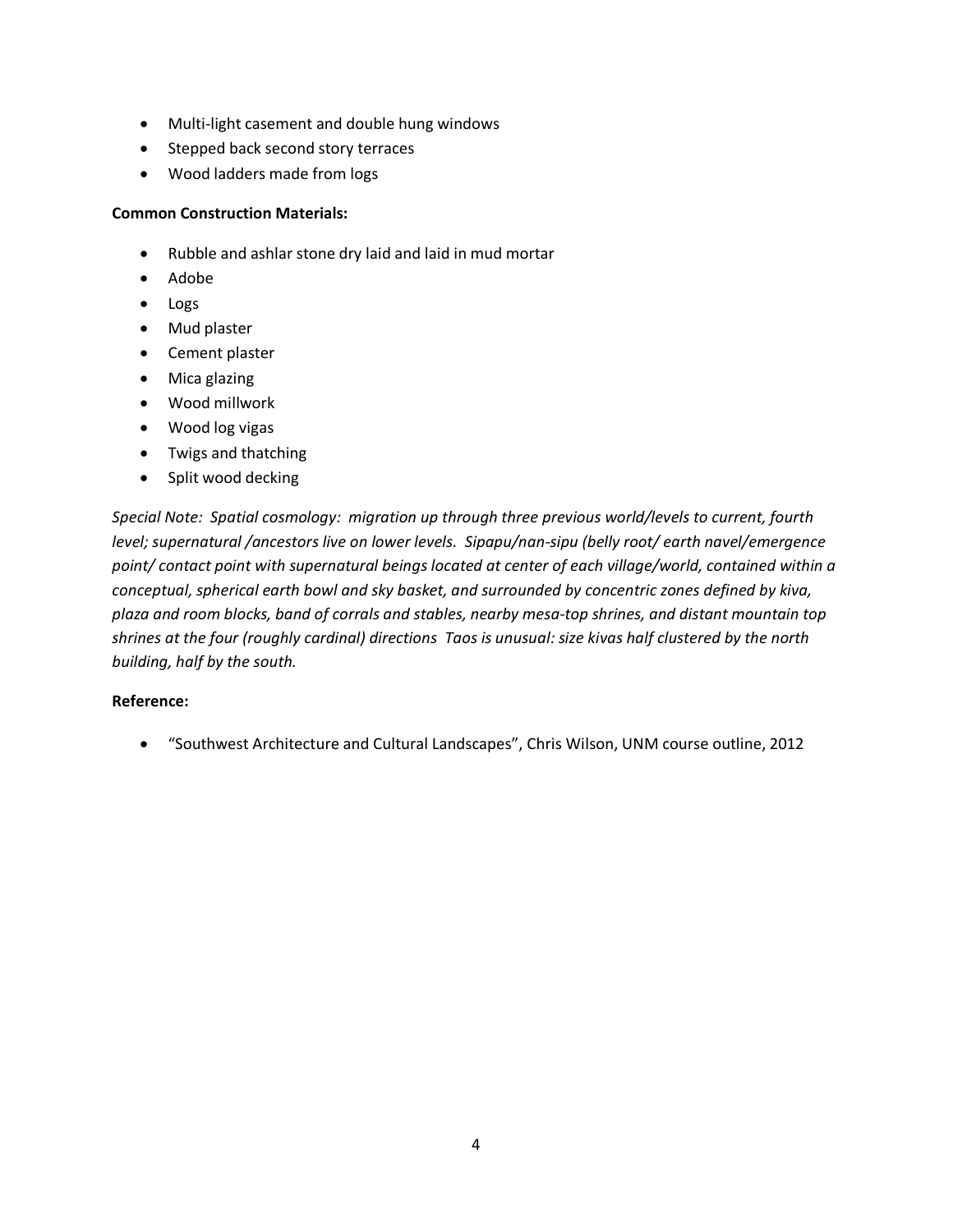# **Dine'/ Navajo and Apache**

1450 – Present

a.k.a. Indigenous (NR Architectural Classification: Other)

Athapaskan-speaking ancestors arrive in the Southwest about 1450, and over time differentiate into Navajo (in their language, Dine') and Apache cultures. Semi-nomadic hunter-gatherers, some bands adopt agriculture from Pueblo, all adopt horses from Spanish, and Navajos adopt sheep herding and weaving. Navajo structures are the Hogan; the *ramada* or shade structure and the house (often Ranch House Style).

The *Hogan* sanctioned by Emergence and Blessing Way sacred stories (Talking God creates first Hogan), is circular or polygonal with the entrance east facing. It is both a dwelling and religious structure. Specialized, named spaces in Hogan are organized by use, gender and status. Types of hogans are conical forked pole (probably oldest) 2-3% in 1970 survey of reservation; four –sided learning log, 11%; horizontal (cribbed, notched) log walls, or stone walls, vertical (*jacal*, palisade) walls, 40%; and more recent polygonal with wood plan walls and roofs, 28%. Cribbed or corbeled log roofed structure are 55%.

The shade house, or ramada, is a four pole structure like the structure of a leaning log Hogan, covered with branches and brush for shade and wind protection.

Rectangular and some multi-room houses are built beginning 1900 with an eastern entrance. Seventy seven percent are wood frame; eleven percent is cribbed log; five percent are stone, and three percent are trailers in 1970

Typical extended family clusters, today, are located in isolated location. They are matrilocal residences, separate hogans or houses for each nuclear family. For example, there would be two hogans, one house and one trailer. The cluster may include a seat house, corrals, basketball backboard, satellite dish and pickup trucks.

# **Apache**

Traditional dwelling of Mescalero and Jicarilla Apaches are small Plains style tipis with a pole structure and animal skin; later, canvas covering. *Wikiup/Kowas* are structures with saplings bent over and lashed together to form conical shapes, and covered with brush and skins or canvas. Ramada or oak arbor shade houses are also built. *Tipis* are typically 16 poles with buffalo hides, later canvas, 20 feet across, with a center fire pit with a smoke hole above; 14 seats and an entry between poles. The male chief sits opposite the door. The structure is the site of the pipe ceremony and every day social situational interactions.

<span id="page-8-0"></span>The Mescaleros continued to live in tipis until the 1930's when the Civilian Conservation Corp Indian Division constructed disbursed family farmsteads consisting of a small house, a barn and a chicken coop.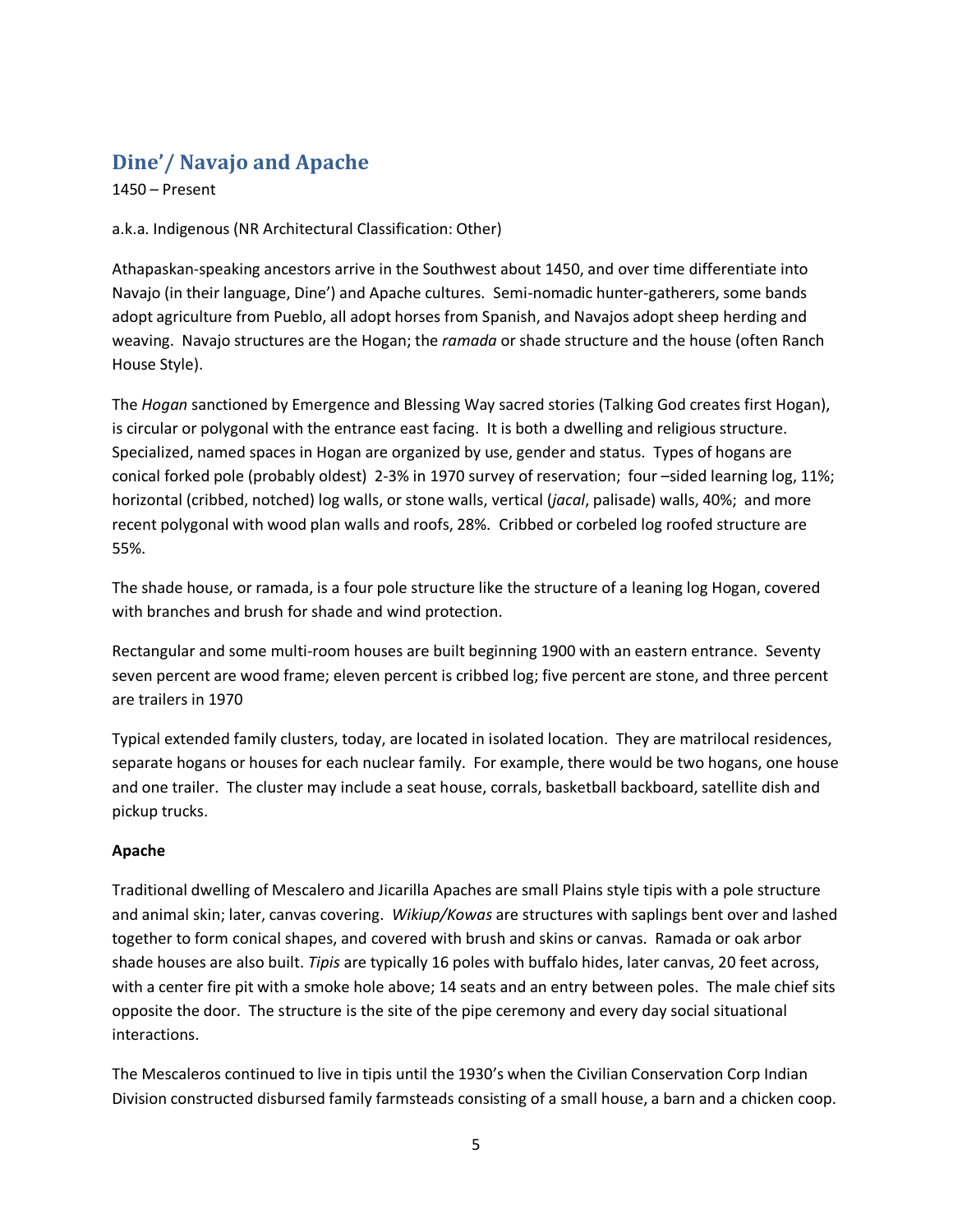Between 1955 and 1960, the tribe moved these structures into matrilocal clusters near tribal headquarters.

### **General Character Defining Features:**

- · Conical earthen shape with prominent single wood door
- · Rectangular earthen shape with prominent single wood door
- · Multi sided polygonal (six sided) hand hewn log structure with domed earthen or pyramidal roof
- · Conical shape covered with skins or canvas with protruding wood logs at the top

### **Common Construction Materials:**

- · Wood logs
- · Bark peeled pine
- · Split juniper
- · Railroad ties
- · Stone
- · Earth
- · Wood frame
- · Cement Block
- · Mud Plaster
- · Cement stucco
- · Asphalt Shingles
- · Roll Roofing
- · Wood slabs
- · Milled wood

# **Reference:**

· "Southwest Architecture and Cultural Landscapes", Chris Wilson, UNM course outline, 2012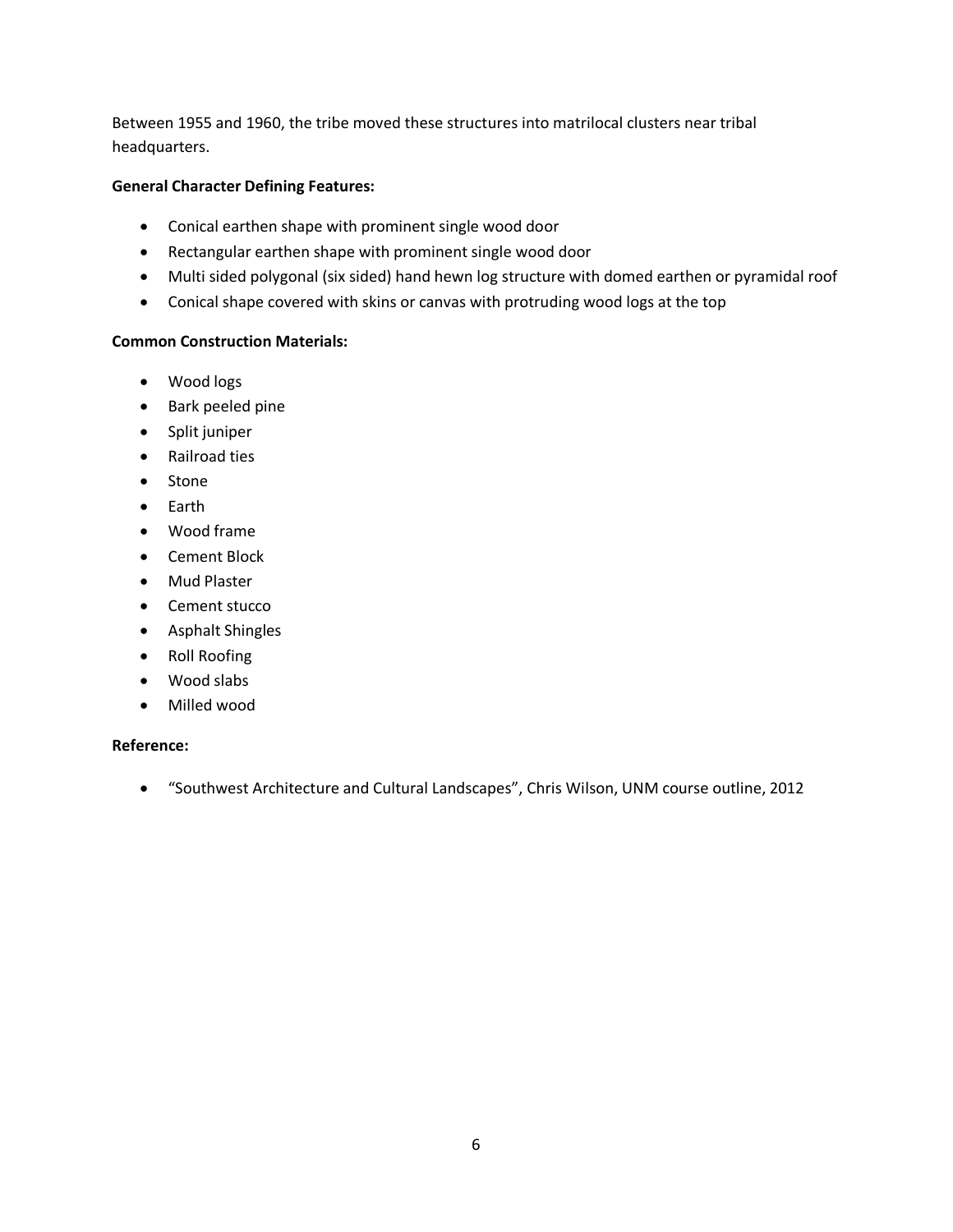# **Spanish-Mexican Vernacular**

1620 - 1900

a.k.a. Spanish Pueblo (NR Architectural Classification: Colonial: Spanish Colonial *or* Mexican Baroque)

The Spanish- Mexican vernacular style was brought to New Mexico by the Spanish colonists traveling from Mexico to the new territory of New Mexico. The basic building technology of stone, log and adobe walls covered by flat roofs of wood and direct were adapted from the Pueblo designs. However, metal tools introduced by the colonists made simple wood ornamentation, wood doors and windows, and the use of larger beams for wider rooms possible. Portals were also introduced. Foundations were of stone laid in mud mortar or no foundations at all.

Fenestration was limited, although most of buildings of this style have had windows added in the course of remodeling. The simple ornamentation is limited to corbel brackets and *zapatas* used as capitals in portals, protruding *vigas as* roof structure, roughhewn panel doors and window grilles.

All types of buildings, residential, commercial and ecclesiastical were built in this style. The rural houses were sometimes built surrounding a courtyard, or *placita*. Many others are in an "L" shape with a courtyard facing southeast. The residential design had a *sala*, or single large rectangular room forming the starting point. It was used for cooking, bathing, sleeping, entertaining. Other rooms were added in linear fashion to the sala. Often, uses of spaces would change depending on the season.

A predominant building type in New Mexico, built in this style, was the mission church. A typical Franciscan Mission was a church combined with an attached friar's residence and courtyard (*convent*), which formed the mission compound. The compound usually had a walled forecourt (*atrio*). Approximately 50 mission churches and mission complexes were constructed by Pueblo Indians under Franciscan friars' direction in the 1600's.

Builders translated the Baroque transept dome into a local invention, the transverse clerestory window. The preferred orientation shifts from west facing façades to south or southeast, for increased lighting for morning Mass and corresponding to a sacred Southeast orientation in Pueblo culture.

Parish churches in Spanish villages were like churches of missions but without a resident missionary. Often attached to a single nave was a baptistery and sacristy which the priest used for storing vestments. Most Spanish Colonial churches in New Mexico date to 1700's and early 1800's. Cruciform plans are predominate in large villages; single nave plans in smaller areas. Small single nave chapels are sometimes attached to transepts of larger churches as at Santa Cruz and the Cathedral in Santa Fe.

# **General Character-Defining Features:**

# **Churches:**

<span id="page-10-0"></span>· Flat roofed single nave and cruciform churches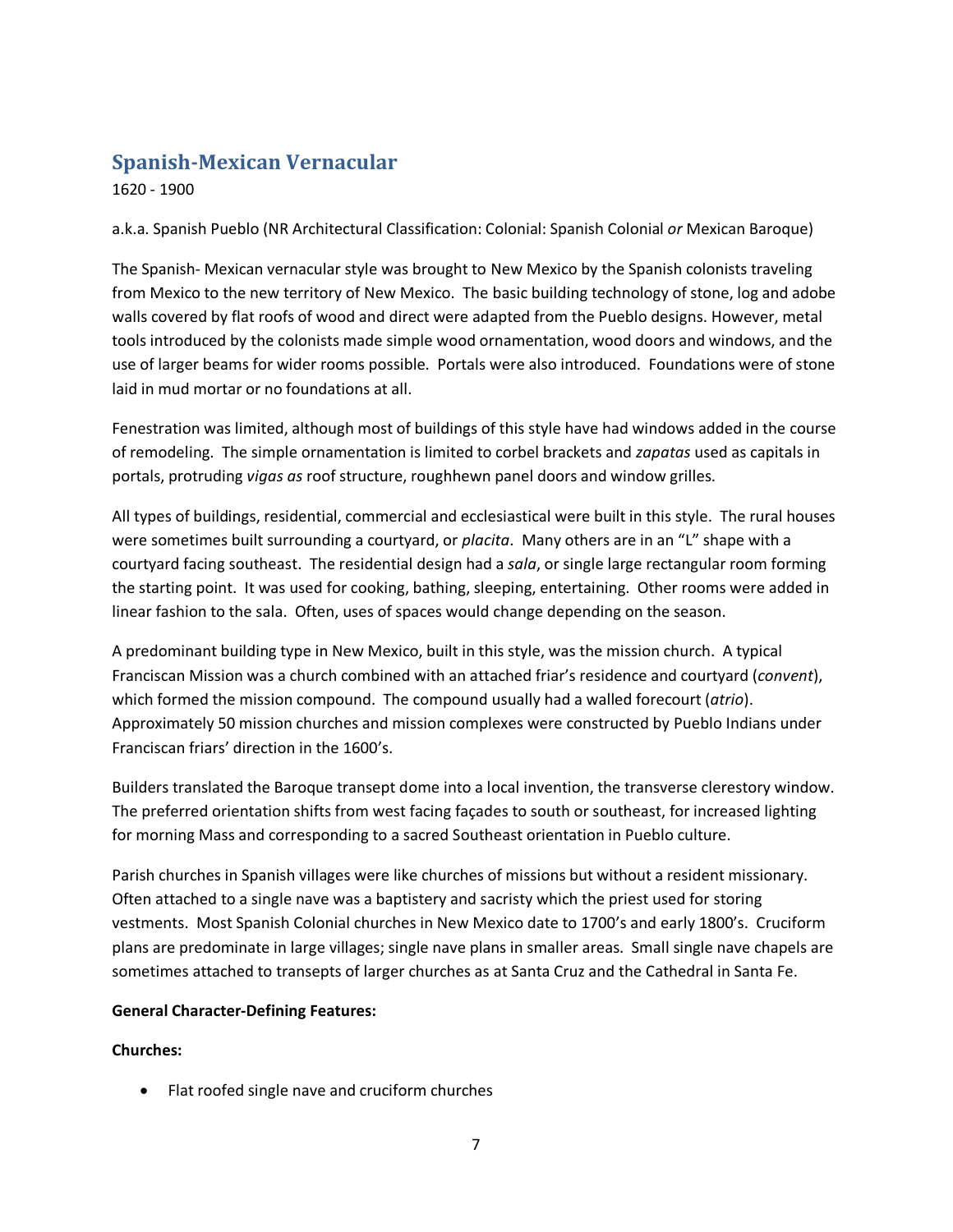- · Single nave often with side sacristy
- · Buttresses
- · Towers connected by wood balconies
- · Rounded parapets and walls

#### **Other:**

- · One-story; low-pitched or flat roof
- · Thick adobe walls covered with mud plaster or cement stucco
- · Multiple external doorways and few small window openings
- · Corner fireplaces
- · Iron hinges and fixtures
- · Rarely, a *zaguan* entrance to a courtyard, or placita, surrounded by single story rooms

#### **Common Construction Materials:**

- · Adobe
- · *Terrone*
- · Vertical logs or jacal
- · Mud plaster
- · Wood vigas, corbels and zapatas
- · Milled wood
- · Rough sawn wood
- · Stone
- · One over one double hung wood windows
- · Stain glass windows

#### **Reference:**

· "Southwest Architecture and Cultural Landscapes", Chris Wilson, UNM course outline, 2012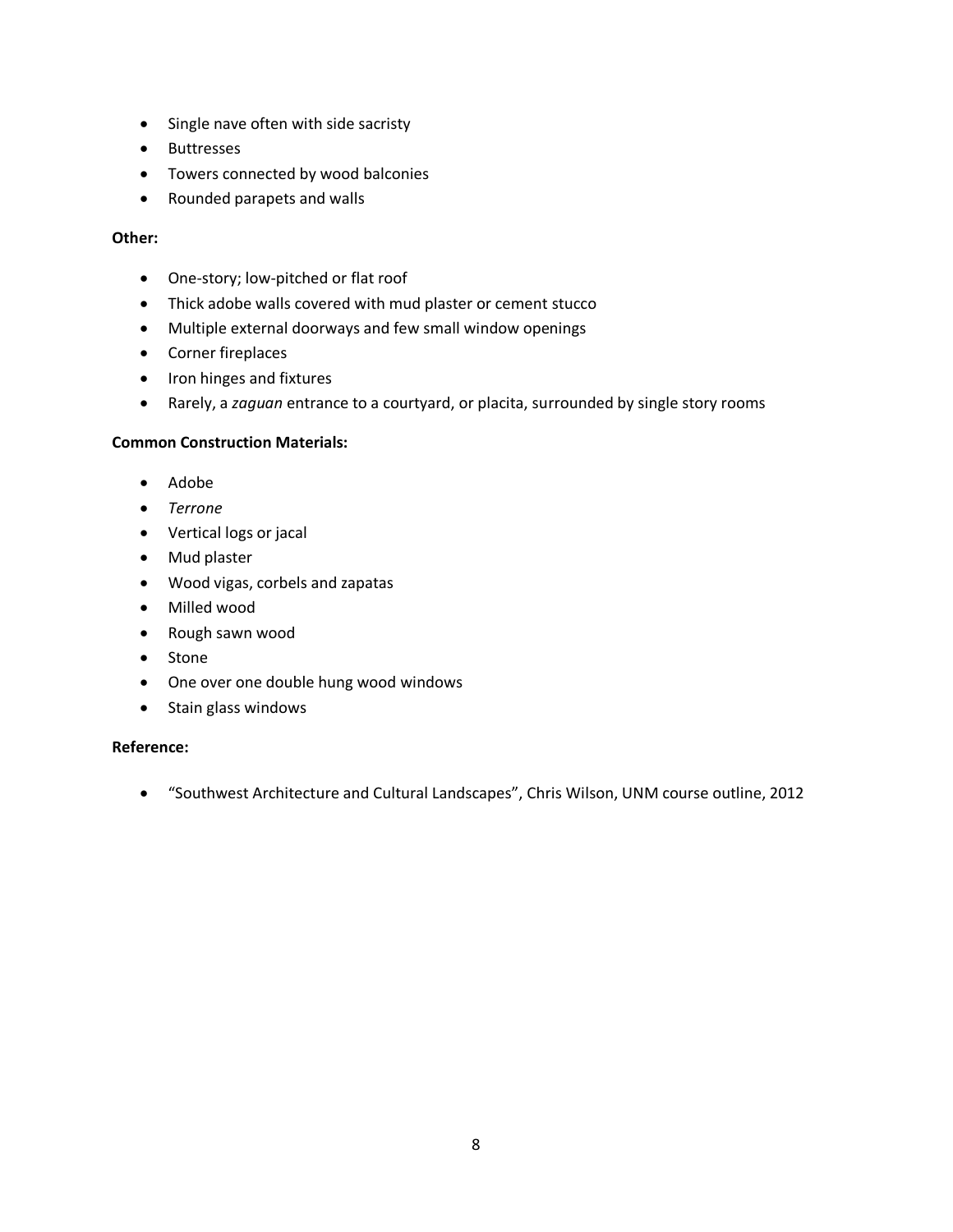# **New Mexico Vernacular**

c1870s - c1940s

(NR Architectural Classification: Other)

While the Spanish-Pueblo and Territorial Styles were partially eclipsed when the railroad arrived bringing with it new Anglo-American styles, these earlier styles continued in simplified form in remote areas and in the Spanish speaking neighborhoods of larger towns.

Vernacular building refers to the common, traditional or popular building types and styles in contrast to architect-designed high style (academic) custom building.

Typically, in the NM Spanish tradition, houses had single-file plans that reflected their room-at-a-time evolution, flat roofs covered with adobe or corrugated metal, adobe walls and in some cases horizontal or vertical (jacal) log construction. Often each single-file room had its own exterior door and, after the first 3 or 4 rooms had been constructed, the houses' footprint may have evolved into an L-shape or Ushape. In some cases the Spanish ideal of a full courtyard house was achieved in this manner. In the traditional evolution, pitched gable roofs were later added above the flat roofs.

In some areas of Northern NM, square-plan houses began appearing c1870 and may have their origins in Georgian or Greek Revival house types of the late 18th or early 19th Centuries. The two-story, squareplan, hip-roofed was also a popular Italianate house form in mid to later 19th Century America, and may have been an influence on NM Vernacular building.

By the turn of the century, this one story hipped box massing became a typical NM house form. Ornamentation, usually quite limited, was drawn from the popular style of the day. A sprinkling of Italianate brackets and scroll-sawn ornament, lathe-turned or square chamfered columns, wood shingles on gable ends, and diamond-patterned windows appeared. Examples often appear with no decorative elements.

Because vernacular buildings often use recycled materials, the result can appear older than in fact it is. In the Las Vegas area, the original Greek Revival decorative elements from the Fort Union Officer's Quarters were recycled and used in area buildings; before Fort Union became a national monument. Many local builders were influenced by pattern books and, in the later 19th and early 20th Centuries, by builders' magazines and plan services. Architectural styles and ornament were used in NM and other remote locales long after their popularity ended nationally.

Chapels and small churches as well as residences and stores were built in this style. The specific characteristics of this style will vary from area to area.

# **General Character Defining Features:**

<span id="page-12-0"></span>**Residential:**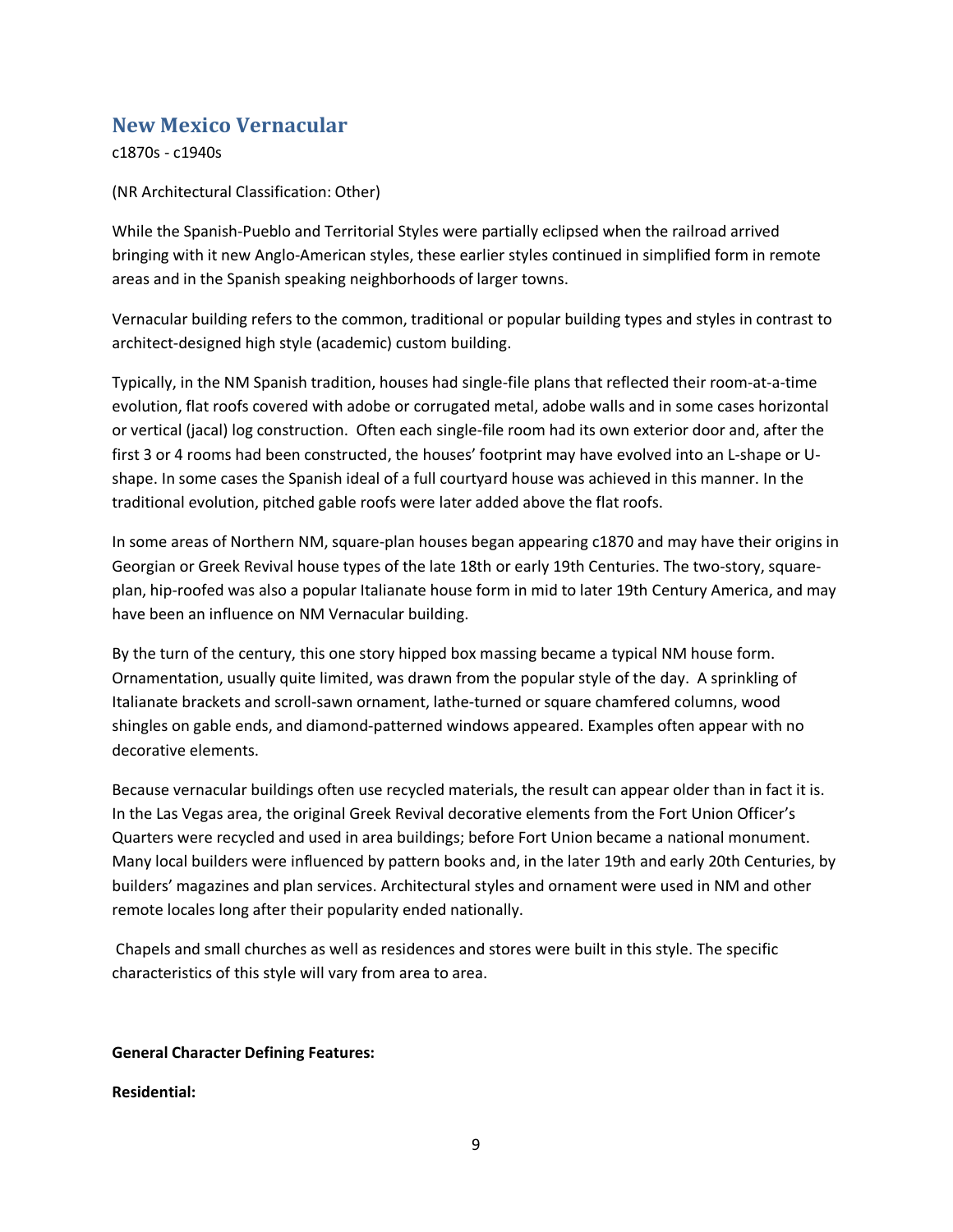- · One story adobes with gabled roofs, sometimes hipped or with hipped sections, covered with terne or corrugated metal
- · Mud plaster and cement plaster walls
- · L-shaped, u-shaped and rectangular plans
- · Porch extending along the front façade
- · Simple wooden porch posts
- · Dormers
- · Brick chimneys usually within structure
- · One over one double hung wood windows with simple 1 x wood trim
- · Four panel or one light over three panel wood doors
- · Little or no ornamentation

### **Commercial:**

- · Stepped parapets with shed portal across front
- · Pressed metal false fronts

#### **Churches:**

- · Gabled roof with bell tower with pyramidal roof
- · Central wood door
- · Punched windows evenly located on long side of building
- · Simple 1 x wood trim on doors and windows

#### **Reference:**

· "Pitched Roofs Over Flat", Chris Wilson, in "Perspectives in Vernacular Architecture IV", ed. Carter and Herman, 1991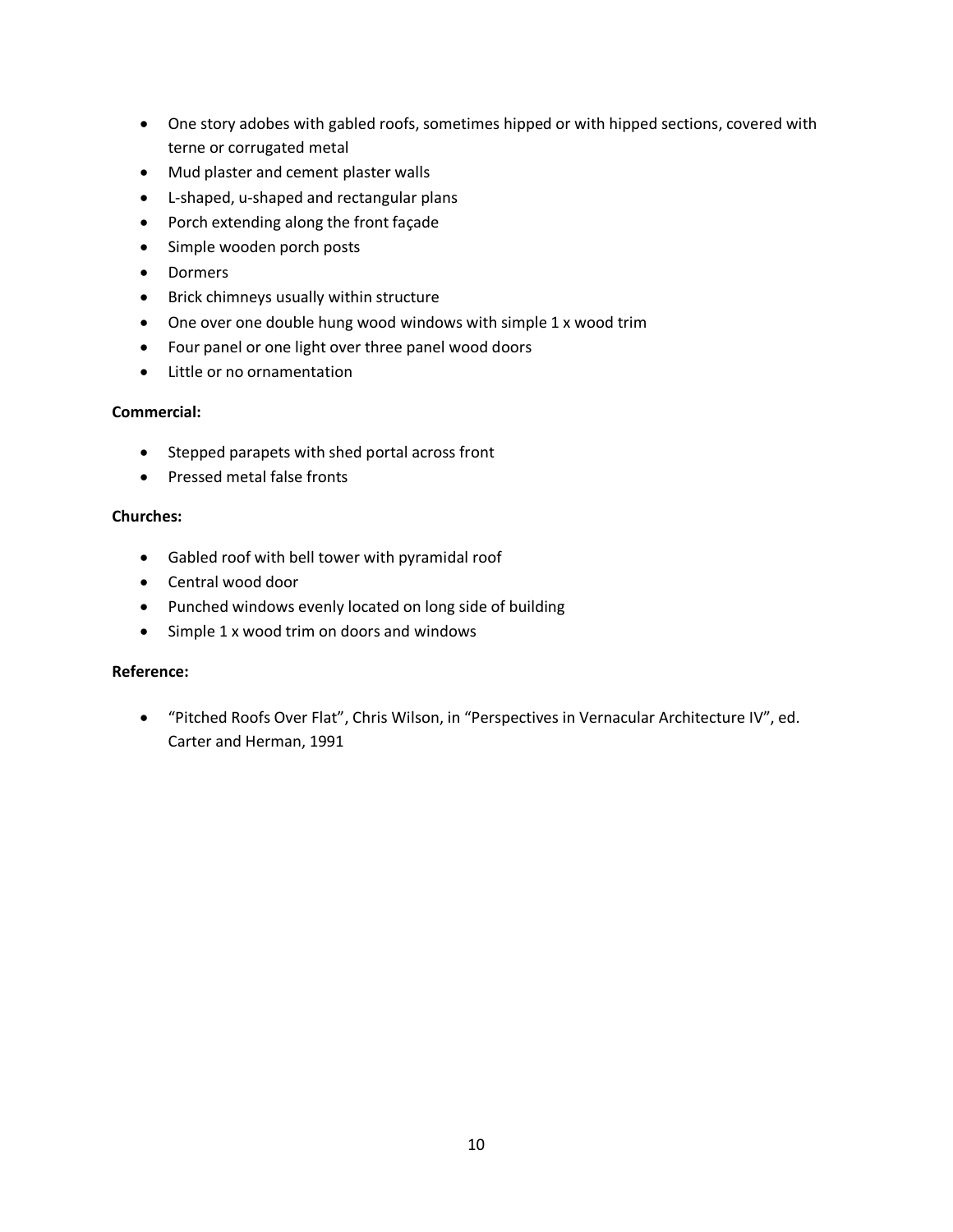# **Rustic/Log**

Late  $19^{th}$  Century – Present (NR Architectural Classification: Other)

# **Rustic**

Rustic, as an intentional or self-conscious style, was a popular theme in late  $18<sup>th</sup>$  and  $19<sup>th</sup>$  Century architecture and landscape design and was popularized through pattern books and other media in the US by the mid-19<sup>th</sup> Century. A.J. Downing was the leading national figure in landscape architecture at the time and his 1851 naturalistic plan for the U.S. Capitol grounds created a rustic ramble of meandering drives and picturesque imagery. In discussing contextual sensitivity for Yosemite in 1865, landscape architect Frederick Law Olmsted stated "The first point to be kept in mind is the preservation and maintenance as exactly as possible of the natural scenery…and the prevention of all constructions markedly inharmonious with the scenery or which would unnecessarily obscure, distort or detract from the dignity of the landscape."

By the late 19<sup>th</sup> Century, Rustic style outdoor features and landscape design were common on estates, replete with rustic teahouses, gazebos, cast iron outdoor furniture and fencing. In the same period, Adirondack Great Camps were being constructed of logs, often in fanciful designs that exploited the irregular nature of trees and roots.

By the early  $20<sup>th</sup>$  Century, the railroads took the lead in building hotels in natural, western settings. Following the Northern Pacific's construction of the Old Faithful Inn at Yellowstone in 1903, the Atchison, Topeka and Santa Fe Railroad built the El Tovar Hotel at the Grand Canyon by 1905. Designed by Albuquerque architect Charles F. Whittlesey, it was described as combining elements of the Swiss Chalet and Norwegian Villa (both fall under the Stick Style) with rustic log slabs, wood shingle and local, natural stone. It is stylistically similar to Whittlesey's own house in Highland Park in Albuquerque, a significant property in the Huning Highlands (National Register) Historic District (SR #464) and an individual listing in the State Register of Cultural Properties (SR #391). The large, multi-story railroad hotels incorporated rustic elements but were planned as massive centralized resort facilities, designed first and then positioned on the natural landscape.

Mary Colter, a designer and architect for the Fred Harvey Company, incorporated regional cultural themes to produce buildings on a more human scale that fit better into the landscape. Robert Frankeberger and James Garrison, in "From Rustic Romanticism to Modernism and Beyond: Architectural Resources in the National Parks", called her Lookout Studio at the Grand Canyon "a masterpiece of contextual site-driven frontier rustic design."

In residential design, the Arts and Crafts Movement embraced rustic design, for example the log homes and lodges were featured in the pages of Gustav Stickley's popular "Craftsman Magazine" (1901-1916) and "Craftsman Homes" books.

<span id="page-14-0"></span>Following the establishment of its landscape department in 1918, the National Park Service "played an early role in popularizing the Rustic style. Many buildings throughout its park system employed the design philosophy, ranging from large guest lodges, to visitor centers to the lowly comfort station. Rustic design even figured into road and trail construction attempting to minimize the visual impacts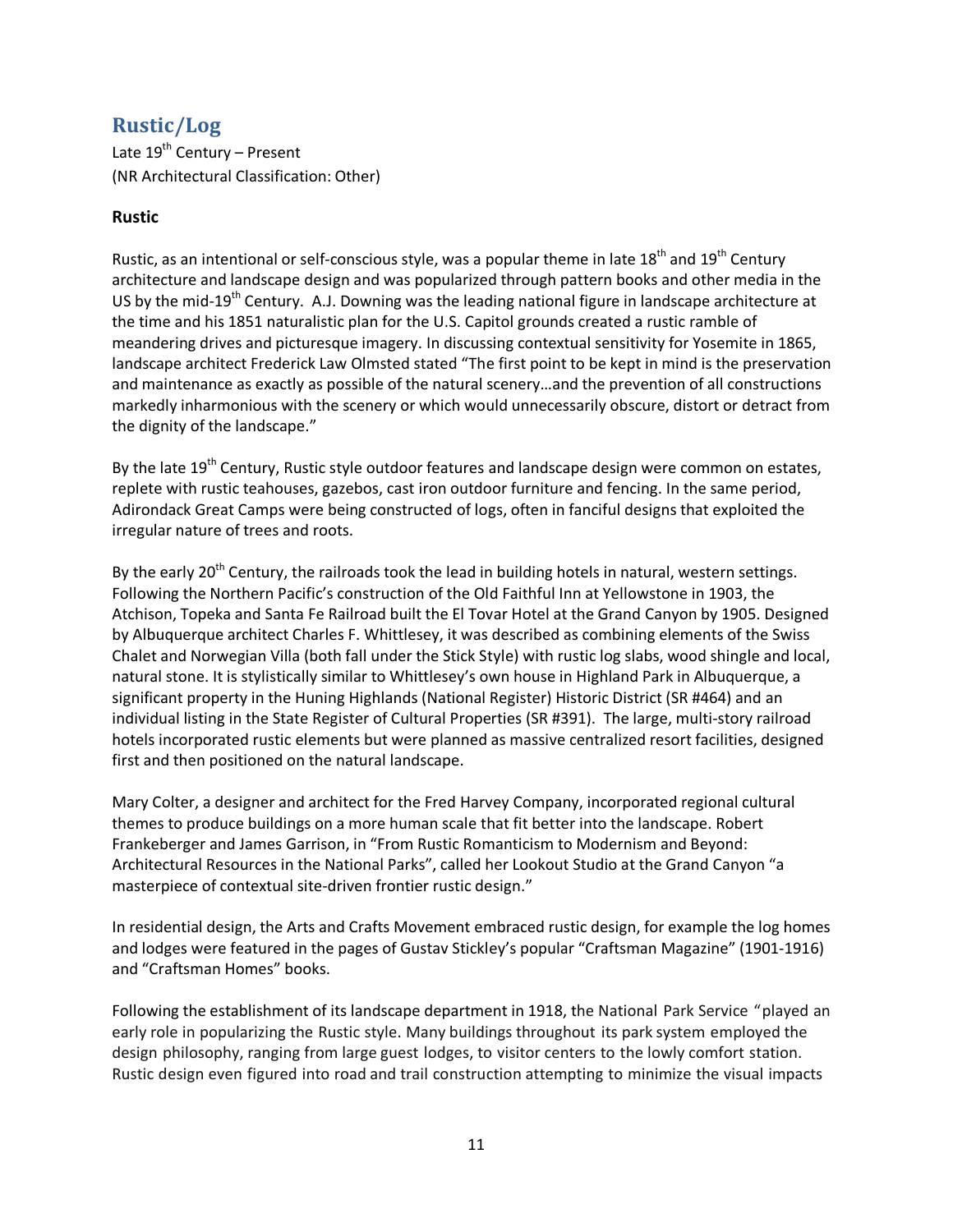through the use of native materials in retaining wall and bridge construction." -"Rustic Style Architecture in the Colorado State Register of Historic Properties"

In describing the first trailside educational structure designed for Yosemite in 1924, Frankeberger and Garrision stated that it's "modest scale and…rustic detailing and materials, even this simple structure communicates an appropriately park-related architectural message." They further pointed out a group of architects and landscape architects (including former New Mexicans Jesse and Aileen Nussbaum) as the visionaries who controlled the initial development of the parks and established the style that has come to be known as *Park Service Rustic* or *Parkitecture*. They supervised all design work from inside or outside the Park Service and oversaw depression-era Emergency Conservation Works (ECW) construction in state, regional, and local parks, with the same rustic theme. "The fundamental principle was that the natural setting comes first and the man-made elements must blend into the surrounding context." This philosophy, that nature must at first glance appear untouched, guided NPS design until the 1956 beginning of "Park Service Modern", the nation-wide Mission 66 program.

Rustic design was also typically used for individual cabins or camps throughout the state, often in imaginative ways, for example folk artist Pop Shaffer's Rancho Bonito (SR #514) of the late 1930s, individual listed in both state and national registers.

According to the "Directory of Rustic Style Architecture in the Colorado State Register of Historic Properties", rustic style architecture is characterized by its natural setting and use of log and stone for building materials, was designed to blend in with the natural environment and was typical of vacation homes, hunting lodges, dude ranches, or tourist-related facilities in national and state parks. While traditional building techniques and hand craftsmanship were often employed, Rustic style cabins differ from "pioneer" log structures built during initial settlement periods. They were less crude and generally have stone chimneys while the pioneer log cabins have metal flues for iron stoves. Rustic style buildings have more commercially manufactured hardware and components (and may include hip roofs).

In short, the Rustic style is typified by the use of indigenous materials in their natural state and the incorporation of naturalism in contextual design.

# **References:**

- · "From Rustic Romanticism to Modernism and Beyond: Architectural Resources in the National Parks", Robert Frankeberger and James Garrison, *Forum Journal* (National Trust for Historic Preservation), (Summer):8-21
- · "Directory of Rustic Style Architecture in the Colorado State Register of Historic Properties", Colorado Historical Society, 2007 ( [www.coloradohistory-oahp.org](http://www.coloradohistory-oahp.org/) )

# **Log Construction**

Chris Wilson & David Kammer in "La Tierra Amarilla" described the building tradition in that area: In (Hispanic) North Central NM, the earliest buildings were probably built of logs, the most convenient and abundant material. The earliest and simplest form was *jacal*, logs 5" to 8" in diameter, placed vertically in trenches and capped by a grooved cross beam. In this region, buildings with horizontal logs were called *fuertes* and typically used double box-notching and flat-hewn (squared) logs, an important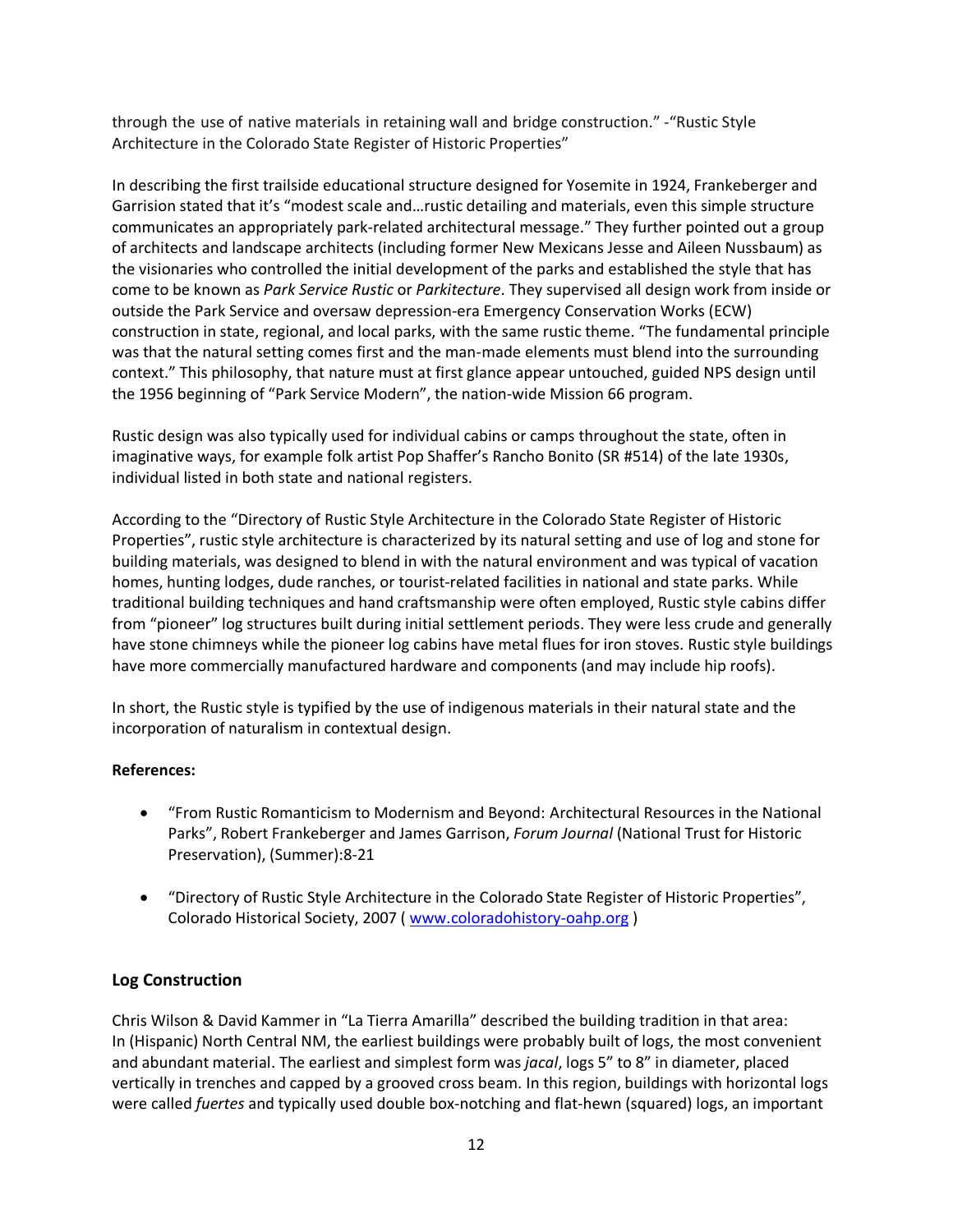technique until c1910. Wilson and Kammer cite the local posting of a regular Army unit from Arkansas for the introduction of the double saddle-notching of round logs. The dovetail-notching of squared logs derived either from the soldiers or an earlier, Swedish settlement in the area.

Typically for houses in the La Tierra Amarilla area, the first room was built of jacal or fuerte with later adobe additions. The exteriors of wood homes were typically wood lathed and mud plastered while outbuildings were usually left unclad. Houses had typical single-file plans, adobe or log walls and corrugated metal roofs. They evolved in the typical NM tradition of single-room, single-file additions with an exterior door for each room. As rooms were added, they grew to form the L or U-shaped footprints of courtyard houses. Flat roofs were later gabled over, apparently reflecting the Anglo-American building tradition as milled lumber and stock metal became available. (Other house forms were used locally in adobe construction, the Four-Square and a simplified version of the cross-gabled Gothic-Italianate form that reflected Mormon influence.)

"About 1900, horizontal log construction began to be replaced by two forms of construction using milled lumber. One is box construction in which walls are formed by sets of *(horizontal)* planks placed side-byside and joined by crossing boards at both ends." The other consists of railroad ties stacked horizontally to form outbuildings or homes.

Outbuildings and barns typically grew in the linear manner with the rectangular log crib as the basic modular unit. Additional cribs were added with an open space between units that was then bridged by log cross beams and backed with jacal or plank to form an open stall. The outbuildings reinforced the courtyard or *casa corral* footprint.

#### **Reference:**

· "La Tierra Amarilla: Its History, Architecture, and Cultural Landscape", Chris Wilson and David Kammer, Museum of New Mexico Press, 1989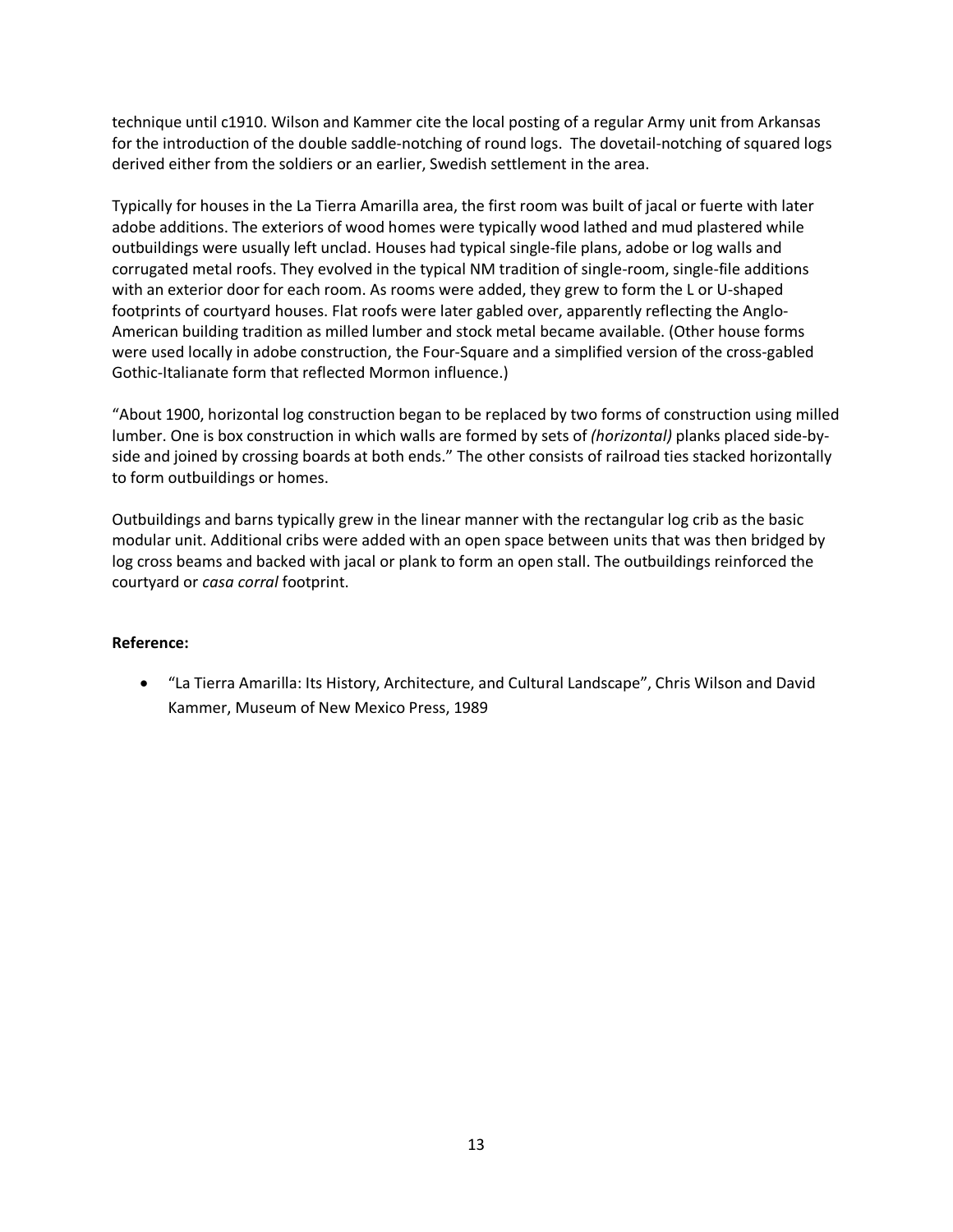# **Territorial**

c1847 – 1890

a.k.a. (NR Architectural Classification: Mid-19<sup>th</sup> Century: Greek Revival)

This style is a fusion of traditional flat-roof , adobe construction with milled lumber and fired brick, provincial Greek Revival style details; milled lumber for rafters and pedimented lintels, brick shipped over Santa Fe Trail for fireplaces, chimneys and brick copings, and terne plate for roofing. It flourished under the influence of the American Occupation especially between the end of the Civil War and the arrival of the railroad in 1879-81; though it lingered on later in remote areas. The advent of sawmills c1847 provided lumber for rafters and roof decks and was worked into porch posts with molded capitals. Brick shipped over the Santa Fe Trail was used for fireplaces, chimneys and copings. Selfconscious appreciation of this regional type made it into a revival style in the early 1930's.

The US Army played a major role in introducing this style to New Mexico, in the construction of their forts. The officer's quarters of Fort Union and Fort Marcy are good examples of this. The revival of this style continues to manifest itself in new buildings and in modifications of older structures in New Mexico. All categories of buildings come under its influence.

Note: (According to McAlester) the Greek Revival Style was the predominant style across the U.S. from c1830 into the 1850s. It was based on the popularized classical buildings built in the United States and Western Europe in the late eighteenth century. Its popularity led it to be called, by some, the National Style.

It followed in the wake of archeological excavations in and around Greece, the publication of The Antiquities of Athens (Stuart and Revett, edition of c1826, London) and popular American architectural pattern books by Asher Benjamin and Minard Lafever. It reflected our nation's admiration for Greek democracy. In NM, it often appears as a modest use of a dentil brick cornice and wooden, pedimented window hoods on otherwise simple vernacular building forms.

# **General Character Defining Features:**

- · Rectangular structures with dentilled brick coping
- · Symmetrically based plan with a central corridor
- · Two story with veranda, sometimes also two story, across the front
- · Central flat roofed or gabled porch across portion of front with squared wood porch columns, sometimes with wood moldings added to create capitals
- · Elaborate entrance with central door flanked with sidelights and transom
- · Four panel wood doors
- · Double hung wood sashes with six and nine panes of glass, sometimes two over two, sometimes with shutters
- <span id="page-17-0"></span>· Pedimented wood lintels over windows and doors (later Territorial had layers of several moldings)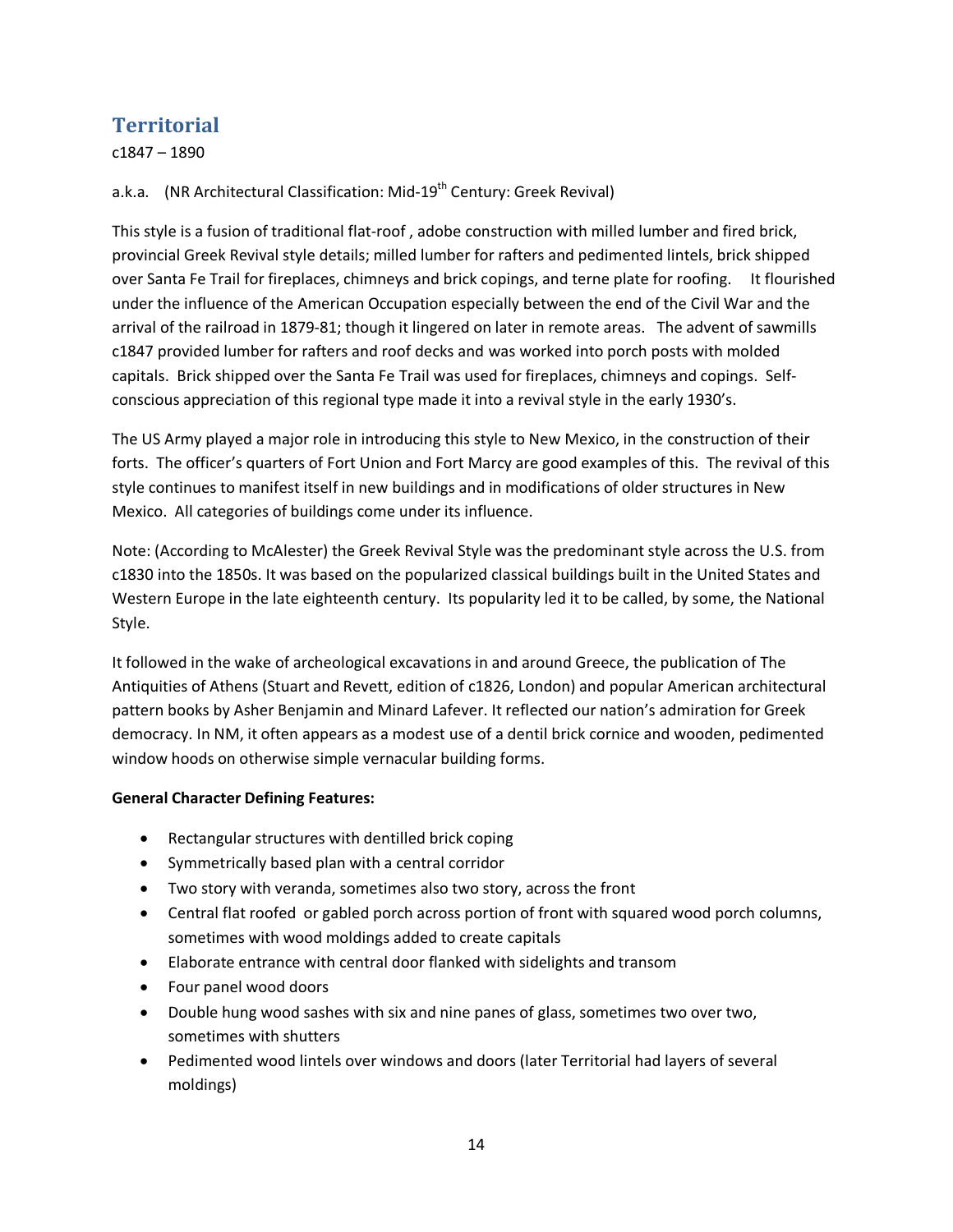#### **Common Construction Materials:**

- · Brick (chimneys and coping at top of adobe wall)
- · Adobe
- · Ashlar stone
- · Lime plaster
- · Terne plate
- · Wood millwork
- · Glass Windows

# **References:**

- · "Southwest Architecture and Cultural Landscapes", Chris Wilson, UNM course outline, 2012
- · "A Field Guide to American Houses", Virginia and Lee McAlester, 1988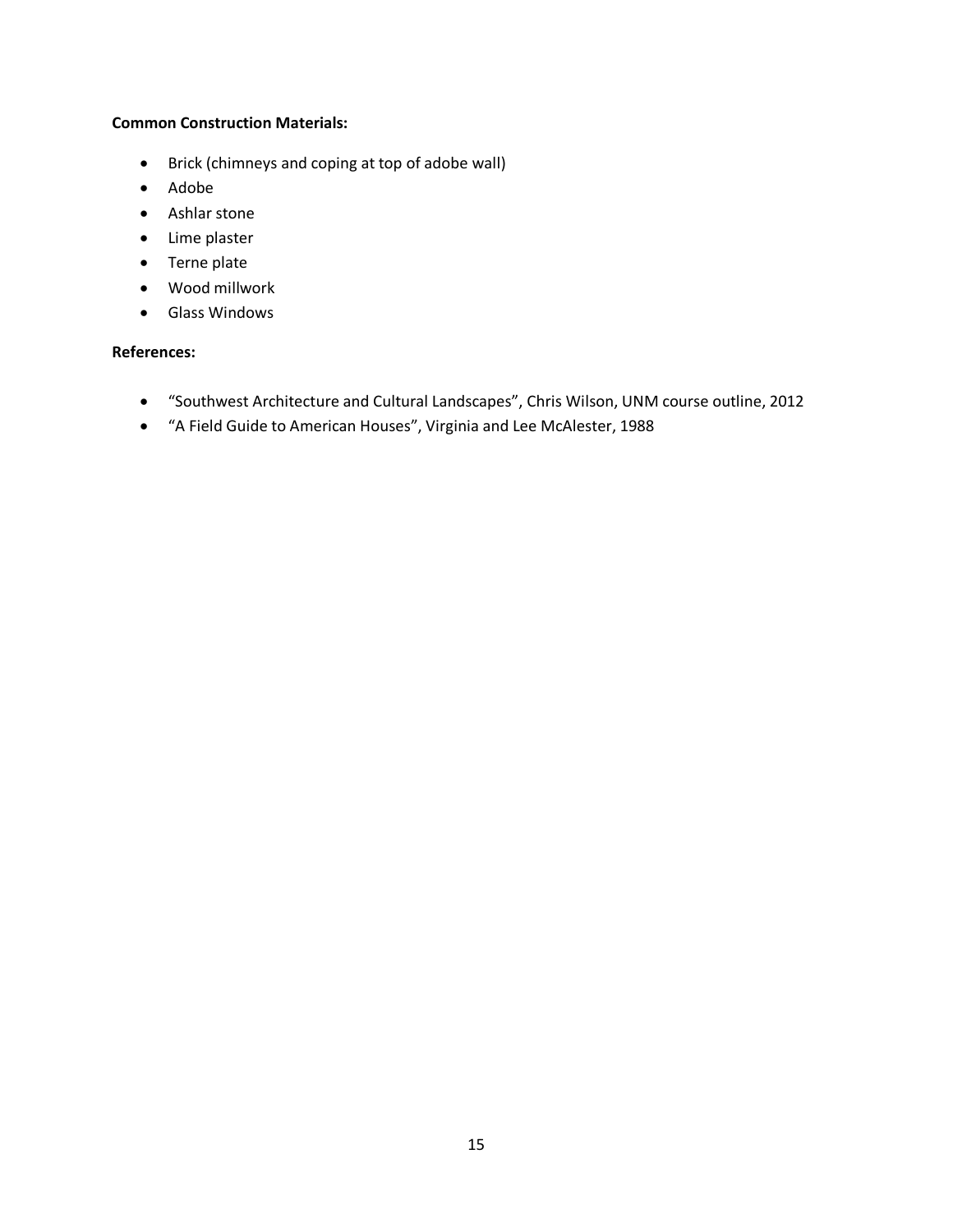# **Folk Territorial**

c1880 - c1920

a.k.a. Late Territorial (NR Architectural Classification: Late Victorian *or* Other)

In remote areas, the Territorial Style continued well into the 20th Century. Regional variations of wood ornamentation developed which elaborated on simple Greek and Gothic Revival details. Local builders added invented elements to them added to them. Applying hand saw, jig saw, molding plane, and miter box to milled lumber, isolated carpenters developed distinctive individual styles. Local surveys help to pinpoint these styles and identify some of the carpenters.

### **General Character Defining Features:**

- · One story
- · Rectangular with gabled roof
- · Dormers
- · Windows sometimes have shutters
- · Porch, either a shed or hipped roof, extending along the front façade
- · Uniquely carved and shaped wood posts and trim (champhered edges, carved decorative fluting and shapes)
- · Greek Revival influenced window and door trim
- · Wood doors with decorative wood panels

#### **Common Construction Materials:**

- · Adobe
- · Mud plaster
- · Lime plaster
- · Cement plaster
- · Milled wood
- · Corrugated metal and terne plate metal
- <span id="page-19-0"></span>· Glass windows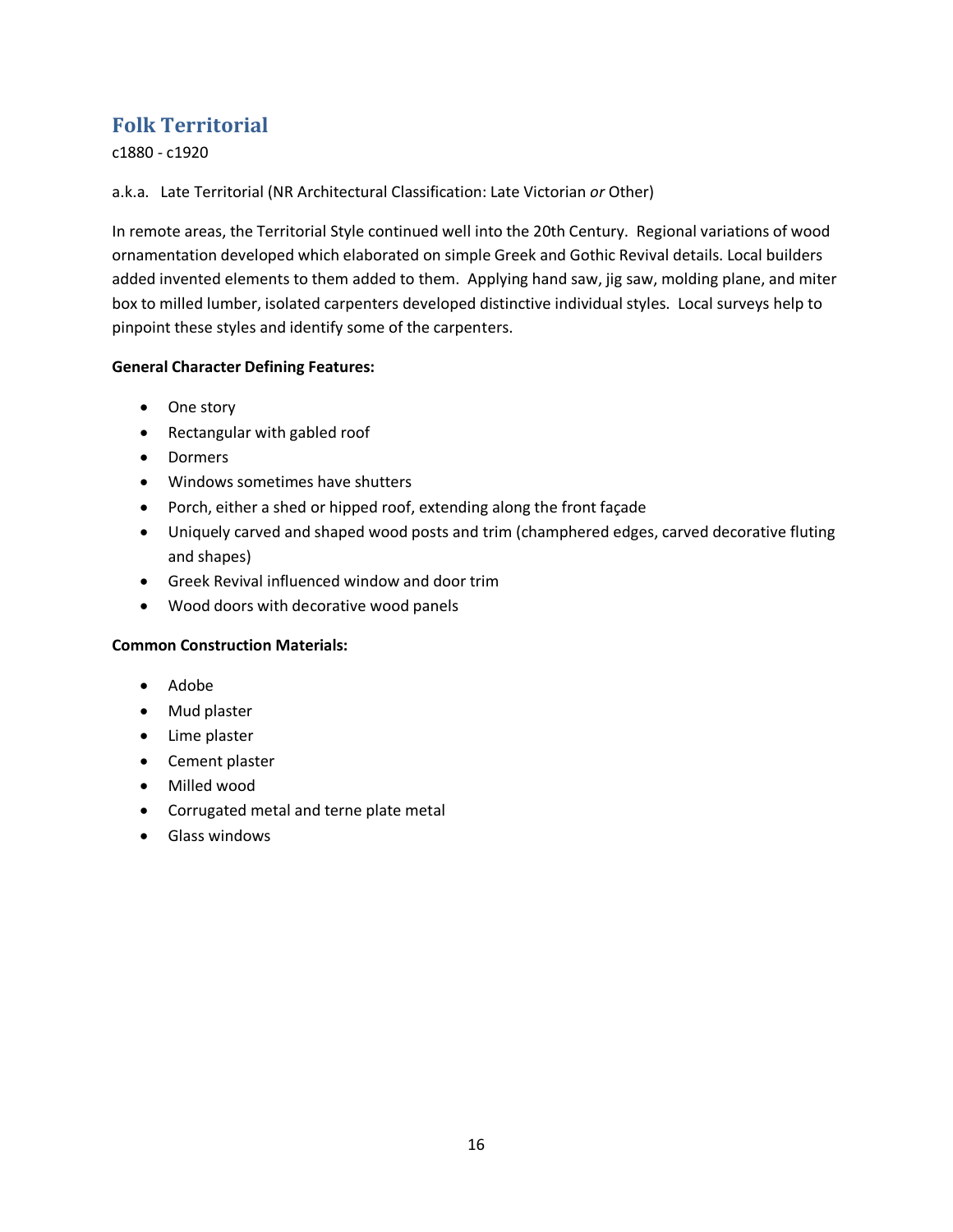# **Folk Victorian**

1880 – 1920

### (NR Architectural Classification: Late Victorian)

This style was made possible by the advent of the railroad. Common forms are "L" shaped, rectangular and square with steeply pitched roofs. The style is defined by the presence of Victorian decorative detailing on simple folk or vernacular house forms, which are generally much less elaborate than the Victorian styles. The details are usually of either Italianate or Queen Anne inspiration; occasionally the Gothic Revival influence is seen. The primary areas of the application of this detailing are the porch and cornice line. Porch supports are commonly either Queen Anne-type turned spindles, or square posts with the corners beveled (chamfered) as in many Italianate porches. In addition, lace-like spandrels are frequent and turned balusters may be used both in porch railings and in friezes suspended form the porch ceilings. Window surrounds are generally simple or may have a simple pediment above. This style is differentiated from true Queen Anne by the presence of symmetrical facades and by their lack of the textured and varied walls surfaces characteristic of the Queen Anne.

#### **General Character Defining Features:**

- One to one 1/2 story
- · L shaped, square or rectangular plan
- · Porch extending along the front façade
- · Porch supports with Queen Anne spindles or square post, hand carved or limited lathe-turned) with beveled corners
- · Dormers

#### **Common Construction Materials:**

- · Adobe
- · Mud plaster
- · Cement Plaster
- · Wood Frame
- · Wood Millwork
- · Corrugated metal or "v" groove terne roofs

#### **Reference:**

<span id="page-20-0"></span>· "A Field Guide to American Houses", Virginia and Lee McAlester, 1988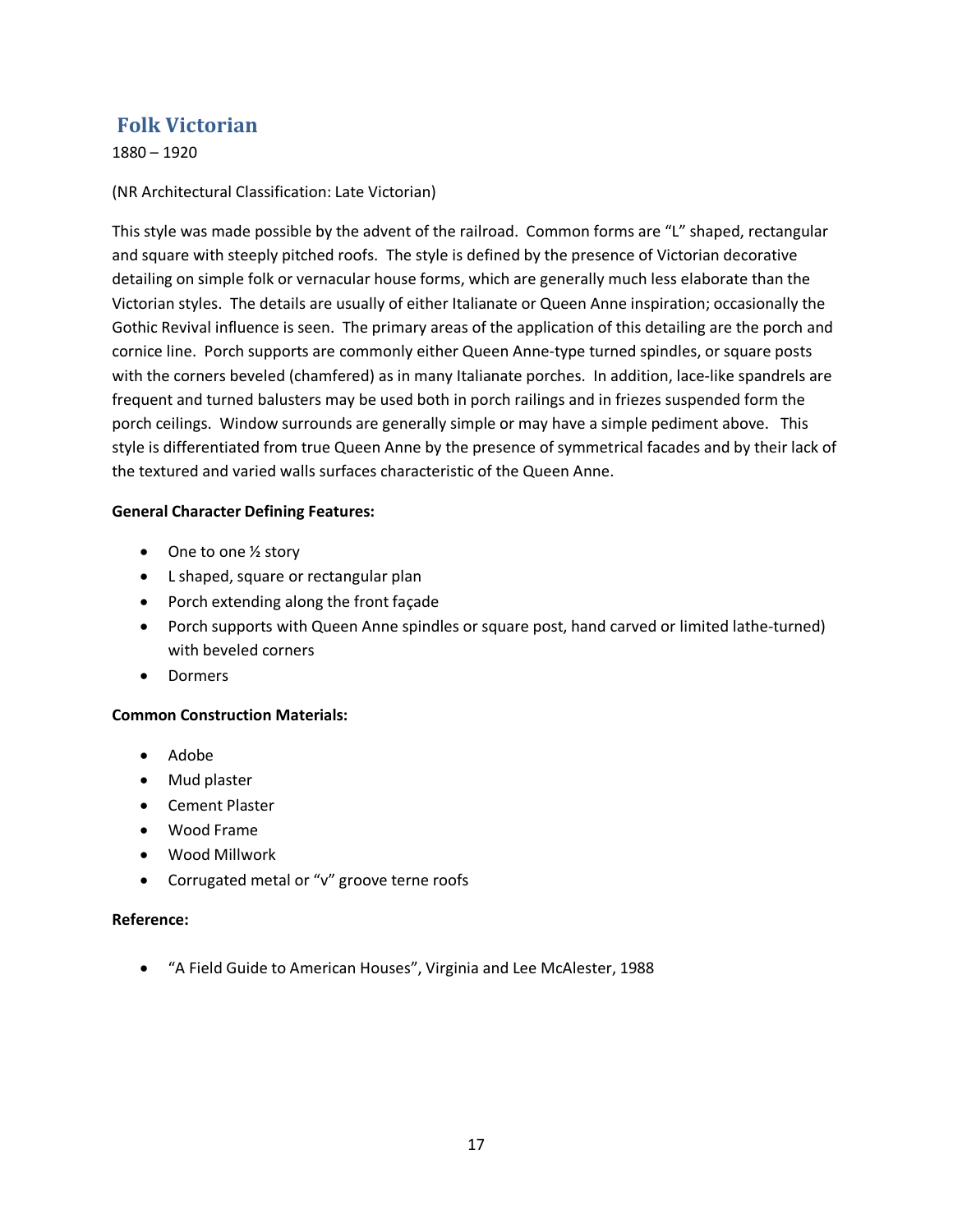# **Gothic Revival/ Folk Gothic**

c1860 – c1900

a.k.a. Carpenter Gothic, Gothick (NR Architectural Classification: Mid-19th Century: Gothic Revival *or* Early Gothic Revival)

A romantic and often eclectic style defined by strong verticality and picturesque elements. Few examples of Gothic Revival Style were built in New Mexico before the arrival of the railroad. However, many church alterations were influenced by this style. With the encouragement of the Catholic Church under Archbishop John B. Lamy\*, a new French-born bishop; a number of Spanish-Pueblo Style churches were remodeled into the Gothic Revival Style. In general, the alterations included addition of a pitched roof built over the flat one; though sometimes a false front gable sufficed. The historic adobe towers were either capped with pointed wood constructions or replaced entirely with steeples. Windows and doors were given pointed arches. Trefoil or pointed arches appear in door panels and tower decorations as well. An attempt to give the buildings shaped corners, particularly on the façade, was also made.

Early Protestant, and newly constructed Catholic churches, similarly combined adobe and wood construction with a desire for a Gothic appearance. A handful of 19th Century residences also have Gothic Revival elements. Beginning in the 1870's with the Loretto Chapel in Santa Fe, and continuing through the Late Gothic Revival into the 1950s, more strict Gothic Revival churches were built in New Mexico. Those built before the First World War most commonly have center towers, although some were built without towers. In the Late Gothic Revival period between 1915 and 1955, finished stone and brick are the preferred materials. Stone tracery and large stained glass windows appear. The overall quality of massing and surface is simpler and smoother. Both periods incorporate the common features: pitched roof, pointed arches, buttresses, trefoil and quatrefoil cutouts.

\*Archbishop Lamy, new French-born bishop, arrived in Santa Fe in 1851. Only 12 Catholic priests resided in the Territory. John Baptiste Lamy recruited 31 French priests out of a total of 51 by 1865. They modernized the churches by establishing schools and hospitals, suppressed Penitentes and other folk religious practices; built new churches and remodeled old ones in Romanesque and Gothic Revival styles. Pitched roofs enter Hispanic vernacular tradition and end clerestory lighting schemes.

#### **General Character Defining Features:**

- · More than one story
- Simple massing
- · Steeply pitched gable roofs
- · False front gables
- · Arched (steeply pointed) windows and door trim
- · Label moldings over openings
- · Pointed bell towers, steeples and center or paired towers
- · Wall surface extended into gable without a break
- <span id="page-21-0"></span>· Sharp corners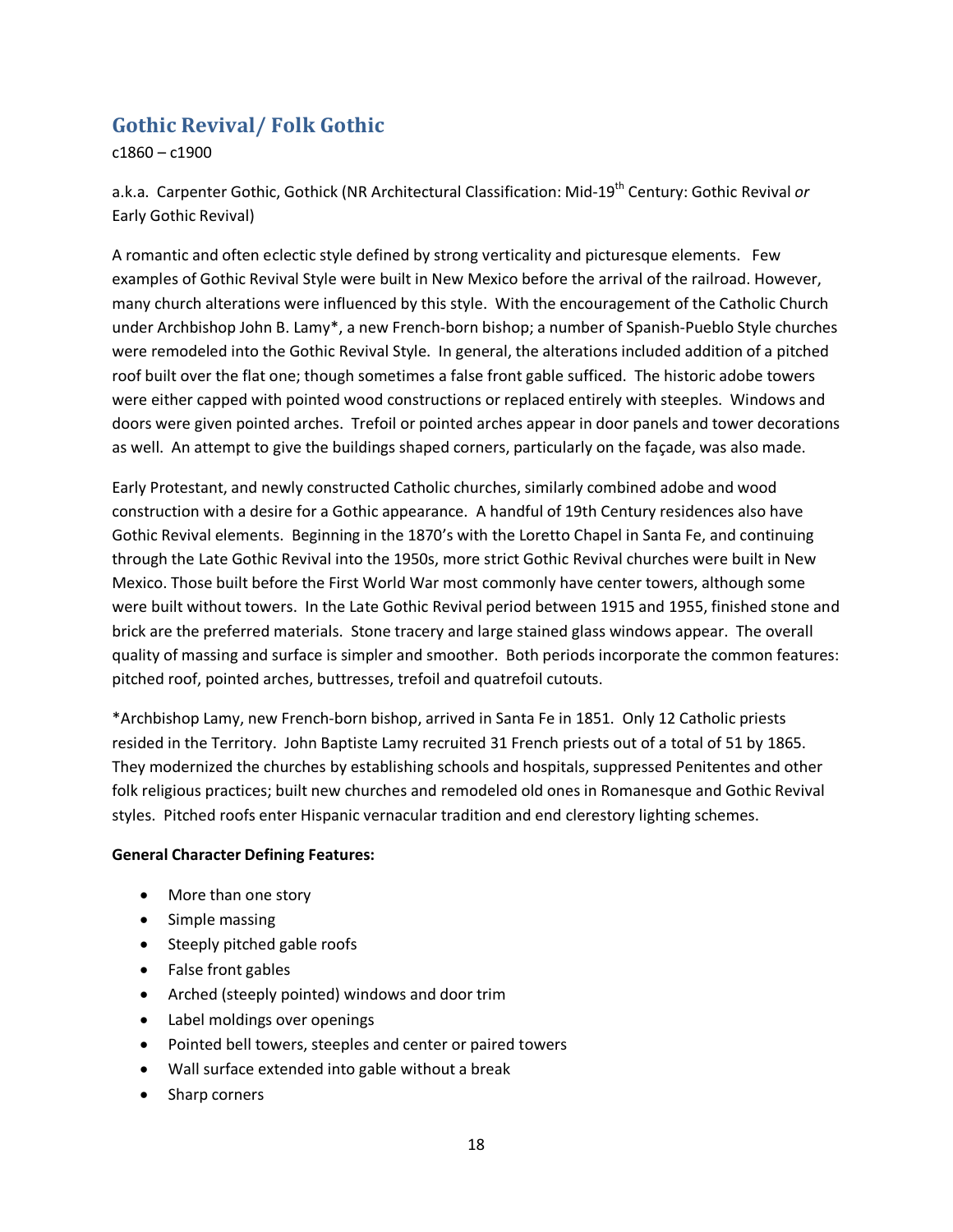- · Buttresses
- · Decorative gable trim
- · Trefoil and quatre-foil cutouts
- Stone or wood tracery

#### **Common Construction Materials:**

- · Ashlar stone
- · Mud and lime plastered adobe bricks
- · Brick
- · Corrugated or "v" groove terne
- · Milled wood ornamentation, doors and windows
- · Stained glass
- · Board-and-batten siding

#### **Reference:**

· "A Field Guide to American Houses", Virginia and Lee McAlester, 1988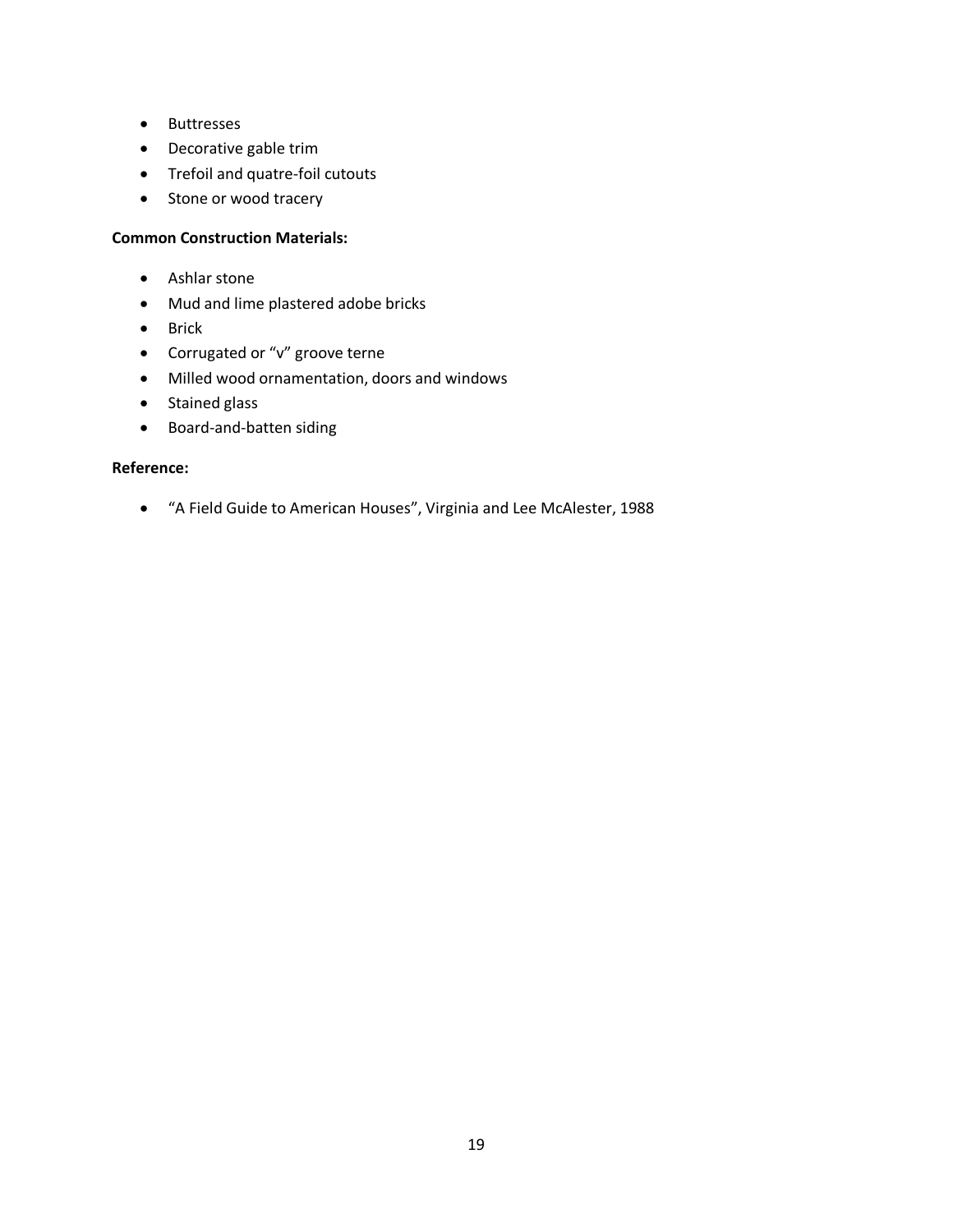# **Italianate/Bracketed**

1880 to 1890

a.k.a. Italian Villa, Railroad Commercial (NR Architectural Classification: Late Victorian: Italianate)

The Italianate style of the Victorian era is a combination of picturesque elements drawn from the Italian country villa, specifically the late-medieval fortified farmhouses of Tuscany with their vestigial defensive towers. The style started in England at the beginning of the 19th Century, as part of the Picturesque movement, a change from the classicism in art and architecture that had been fashionable for almost two hundred years. It became popular in the U.S. by the mid Nineteenth Century.

The movement emphasized the rambling Italian farmhouse, with its characteristic square tower as the model for Italian-style villa architecture.

In New Mexico, the style was made possible by elaborate cornices and brackets brought by train from the Midwest. Many commercial buildings were built in New Mexico in this style beginning in the 1880's. In period residential design, the Queen Anne style was subsequently introduced and eclipsed the Italianate style.

### **General Character Defining Features:**

- · Simple forms cubic masses, sometimes asymmetrical
- · Square towers with hipped roofs
- · Vertical emphasis
- · Wrap-around porches on chamfered square posts
- · Rounded entrance and windows, sometimes with round or segmental arches
- · Wrought iron grille work
- · Bracketed soffits of wood or pressed metal
- · Low-pitched gable or hipped roofs with deeply projecting eaves
- · Stucco finish
- Tall thin one over on double-hung windows, often with round or segmentally arched tops

#### **Commercial:**

- · Flat roof with one to three stories
- · Cast iron columns on first floor to allow for large display windows
- · Upper stories hold symmetrically placed windows adorned with pressed metal or sometimes wood, stone or brick ornamentation
- · Cast iron structural members and pressed metal or wooden ornaments for window moldings, elaborate cornices and brackets or bracketed soffits

#### **Common Construction Materials:**

<span id="page-23-0"></span>· Brick, stucco, wood often painted to approximate stone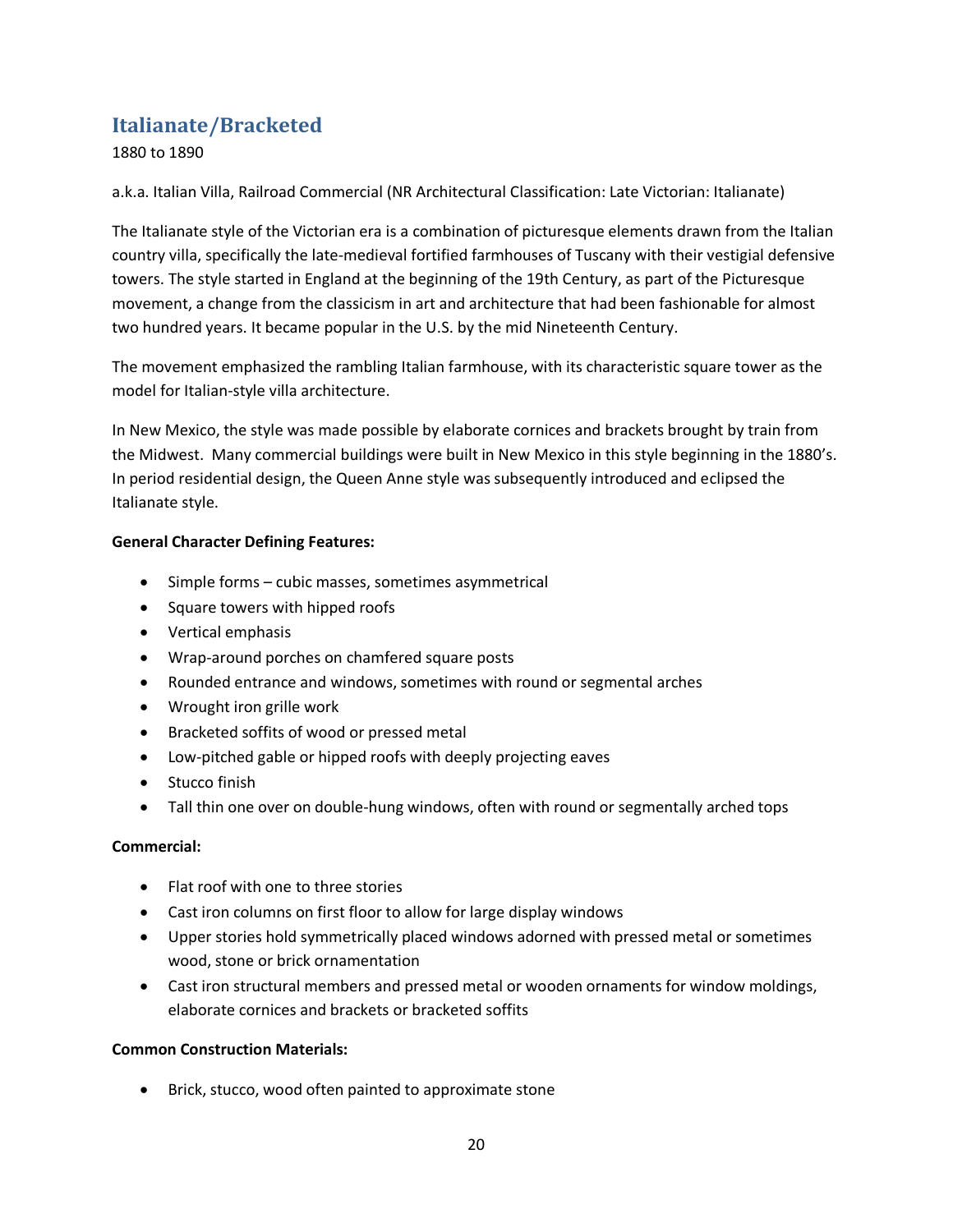- · Adobe
- · Pressed Metal
- · Cast Iron
- · Wrought Iron
- · Clay tile roofing
- · Terne plate metal roofing

# **Reference:**

· "The Abrams Guide to American House Styles", William Morgan, 2004, Abrams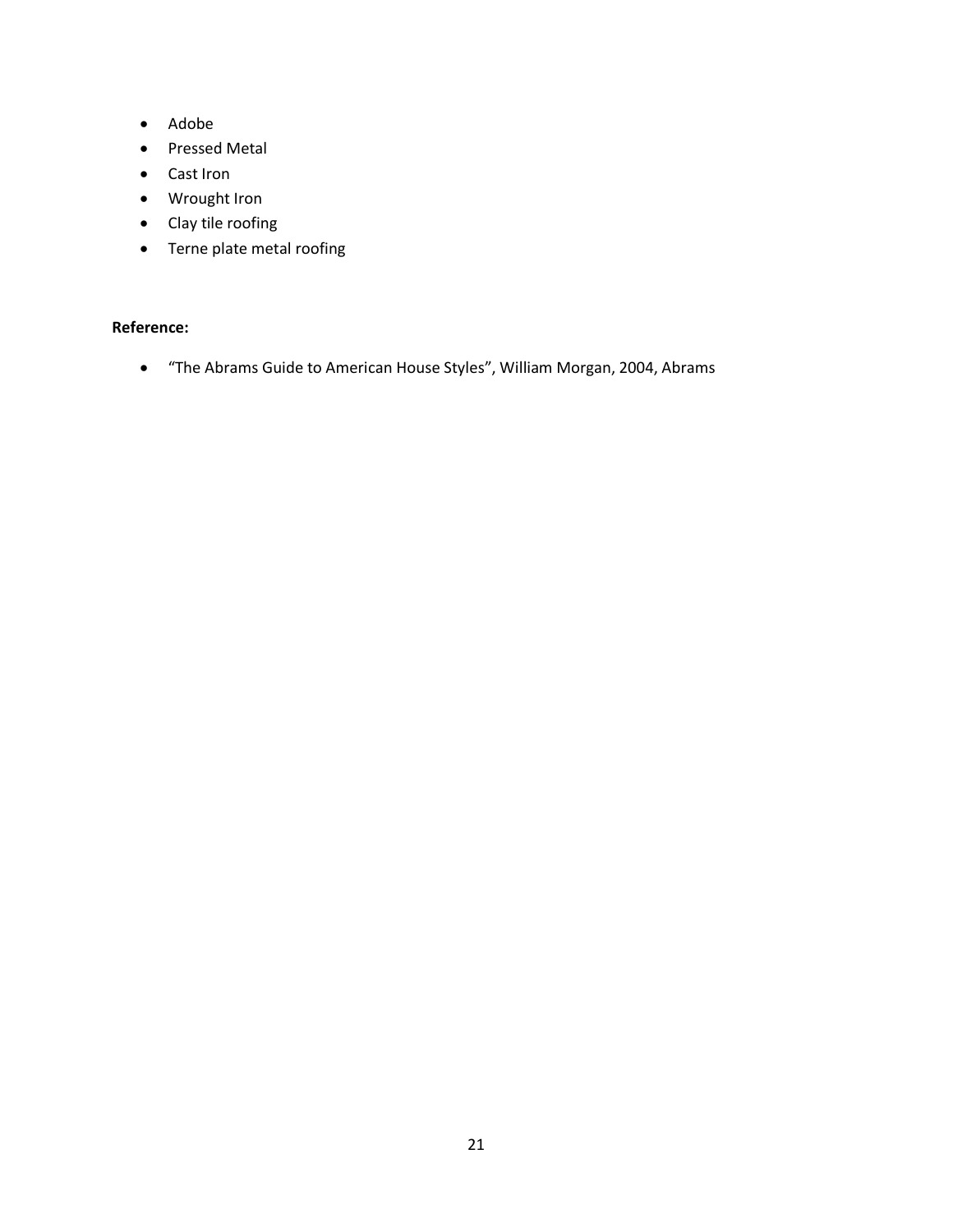# **Second Empire/ Mansard**

c1880 to c1900

a.k.a. French Second Empire (NR Architectural Classification: Late Victorian: Second Empire *or* Mansard)

In Europe, the immensely popular Second Empire style was considered part of a picturesque movement which looked to the romantic past for inspiration and was loosely connected to the mid-19<sup>th</sup> Century Baroque Revival in France. In the U.S., it was an effort to stay up to date with the latest French fashion and the Second Empire house became a popular symbol or icon representing nineteenth-century America, *...virtually an American national style...- William Morgan*. However, examples are somewhat scarce in New Mexico.

"Second Empire" refers to the reign (1852-1871) of Napoleon III who rebuilt Paris with grand boulevards flanked by townhouses, many with mansard roofs. This roof form had been promoted first in the 17th Century by French architect Francois Mansart*.*

The style's principal character defining feature is the steep mansard roof which envelopes the upper story and is nearly vertical. Its slope may be straight, concave or convex and was often covered in slate or shingles, in decorative patterns, and usually featured dormers and ornamental iron cresting. Freestanding building forms were generally composed of rectangular blocks with symmetrical floor plans and central stair halls. They often included a central projecting pavilion with a mansard roofed tower and a central entry with heavy double doors. Prominent chimney stacks and front porches, often wrap-around, are typical features.

*Except for the roof forms, the Second Empire house was not all that different from the Italianate villas that preceded it.* – *William Morgan.* The Second Empire style employed classical moldings, brackets, wrap-around porches and other features typical of the Italianate style.

The Mansard roof is sometimes found over an asymmetrical plan with a wrap-around porch; a borrowing from the Italianate. Ornament reflects typical period influence of the Italianate style. It frequently employs brackets similar to those of the Italianate.

Second Empire style buildings, being of necessity two or more stories, commonly include large residences, schools, hotels, and government buildings.

This fashionable style was brought to New Mexico by East coast immigrants traveling on the newly opened railroad c1880, and via popular architectural pattern books and other publications of the era. Often cited as the earliest Second Empire building in New Mexico, the 1880s state and national registerlisted Melvin W. Mills House in Springer (State Register #191) is a very important high-style example with wrap around two-story porches, prominent chimneys (now truncated), cast iron cresting (removed) and ornate stair hall. Its ornamental details have been compared with those published nationally in architectural pattern books of the 1870s.

# <span id="page-25-0"></span>**Character Defining Features:**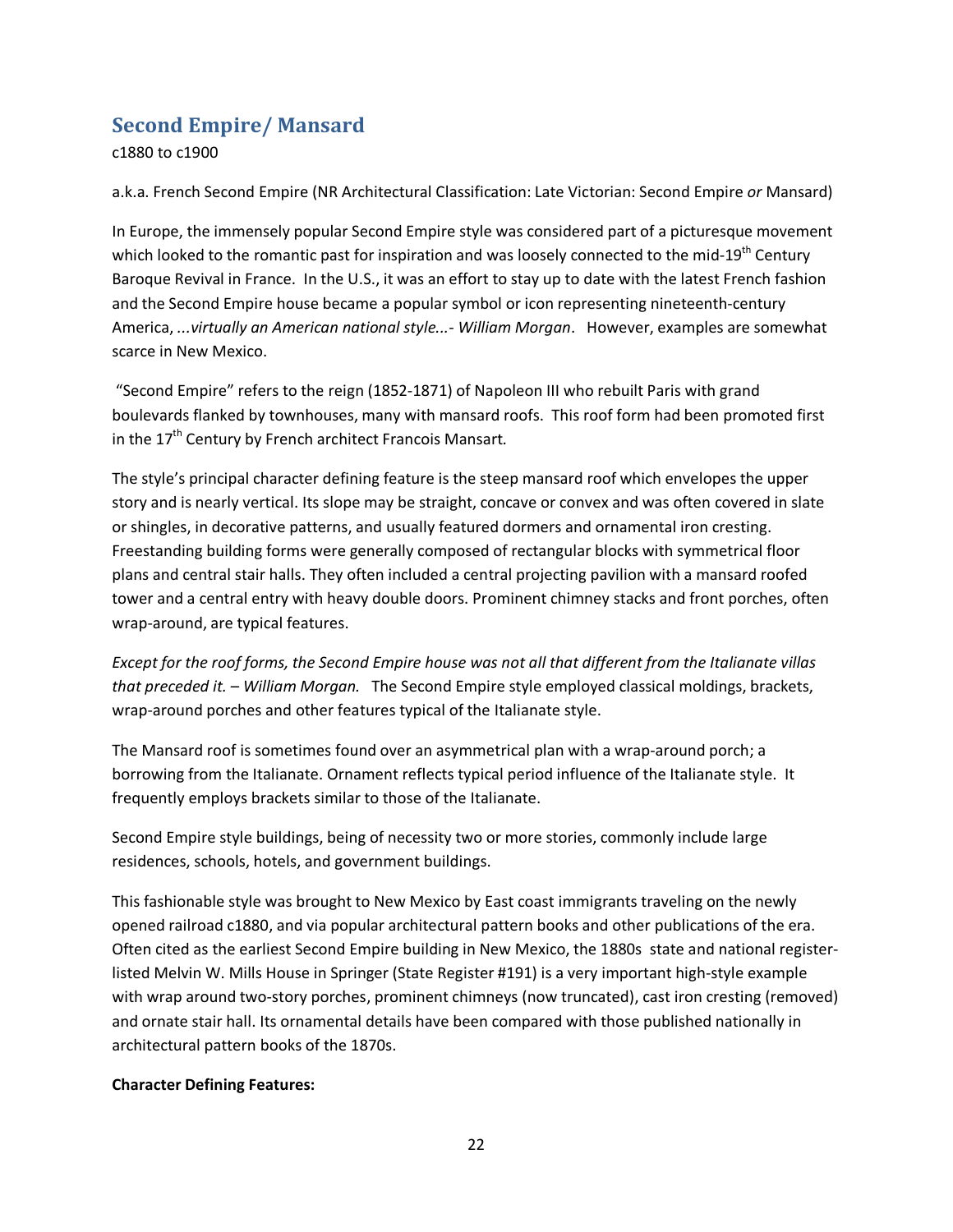- · Tall, boldly modeled, and emphatically three dimensional
- · Vertical emphasis with pronounced cornice lines
- · Flat, convex and concave mansard roofs, often with a curb and soffits with brackets
- · Dormer windows
- · Windows with hood moldings or window pediments
- · Classically detailed chimneys
- · Projecting pavilions or towers, each with its own mansard roof
- · Tower
- · Decorative Ironwork (cresting)
- · Quoins, often prominent
- · French doors opening onto deep porches

#### **Residential:**

- · Spacious porches or verandas
- · Asymmetrical massing

#### **Common Construction Materials**:

- · Brick
- · Stucco
- · Adobe
- · Wood
- · Milled wood
- · Wood and slate shingles
- · Wrought Iron
- · Stained glass
- · Cast Iron

#### **References:**

- · "The Abrams Guide to American House Styles", William Morgan, 2004, Abrams
- · "Lufkin, Agnesa Burney: Domestic Architecture in Northeastern New Mexico", Agnesa Burney Lufkin, University of NM, 1983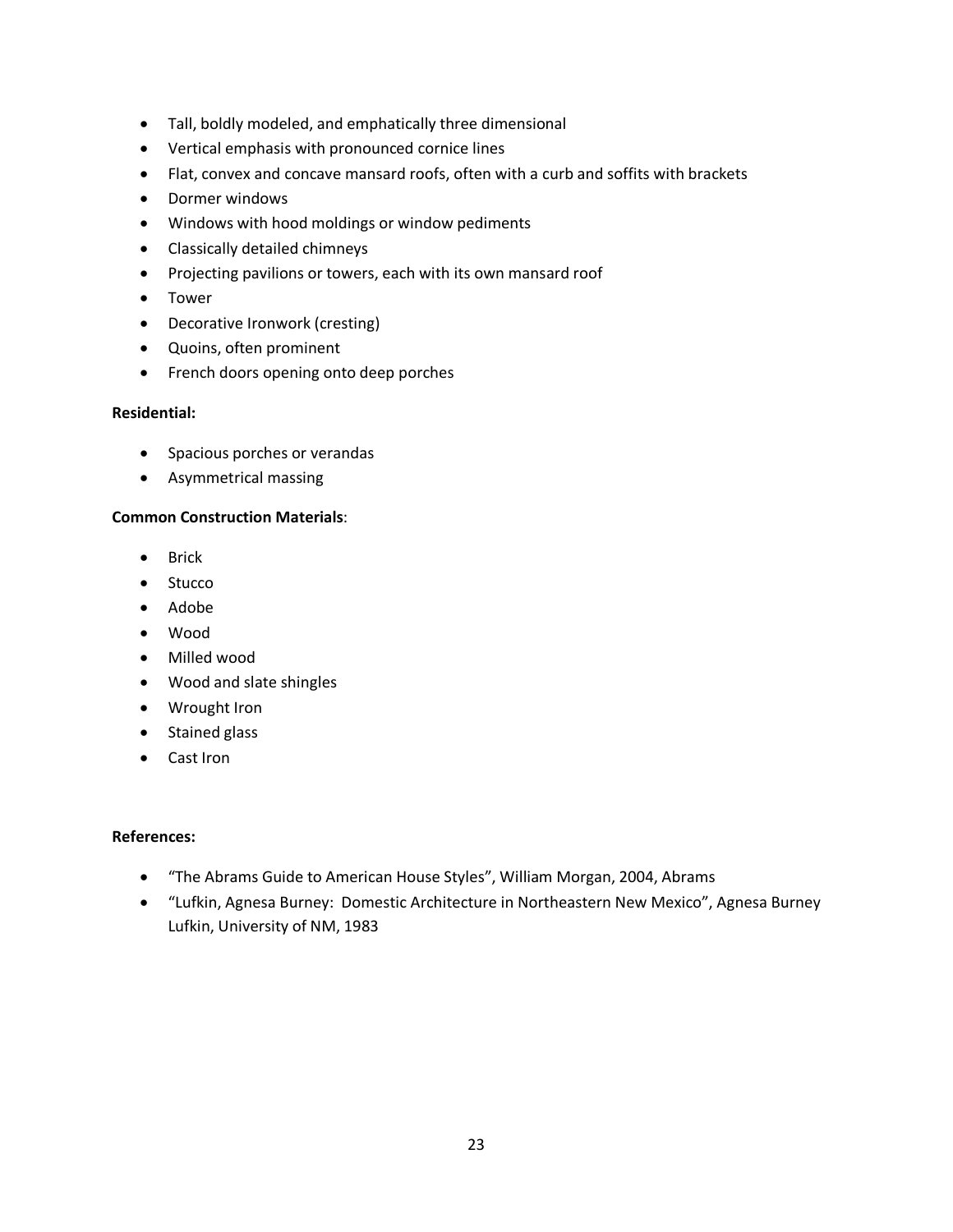# **Romanesque Revival/Richardson Romanesque**

1880 – 1915

(NR Architectural Classification: Late Victorian: Romanesque: Romanesque Revival *or* Richardsonian Romanesque)

**Romanesque Revival** buildings were being designed and built in NYC by the mid-1840s. Initially ecclesiastical buildings, other institutions were soon built in this style. In his 1958 book Architecture: Nineteenth and Twentieth Centuries, architectural historian Henry-Russell Hitchcock dubbed this style Rundbogenstil (round arched style) to reflect the revival's Germanic origins of c1830. The best known U.S. example is James Renwick's picturesque Smithsonian Institution of 1847-55.

The Romanesque Revival style differs from the Richardsonian Romanesque in that the primary building material is often brick, light-colored smooth stone or stucco, with an academic or scholarly use of the style without the great emphasis on massiveness of Richardson's work. It often incorporated stone trim for sills, lintels, arch surrounds, and foundations. It was common to churches, commercial and civic buildings, banks and post offices. The lighter French Romanesque or Chateauesque style was typical of U.S. post offices in late-19th C.

Named for Boston architect H. H. Richardson, **Richardsonian Romanesque** was a late Nineteenth Century interpretation of the traditional Romanesque using large, rock-faced stone to convey massiveness and strength. The style is typified by the stone construction, details of contrasting stone, broad round arches with oversize voussoirs, round towers with pyramidal or conical roofs, deep window and door openings, squat columns, and cushion-like capitals. Richardson's most famous buildings include Boston's 1872-7 Trinity Church, Pittsburgh's 1883-8 Allegheny County Courthouse and Jail and Chicago's 1885-7 Glessner House. Richardson was an architect of great power, scholarship and originality.

While few buildings in New Mexico can be considered full-blown Richardsonian Romanesque, the style's chief features can be found, executed with varying degrees of understanding in multi-story courthouses, schools, commercial buildings, churches and in at least one case, a masonic lodge.

# **Character Defining Features:**

- · Multi-story buildings
- · Irregular and asymmetrical massing with broad roof planes
- · Squat towers with pyramidal roofs and chimneys
- · Corbel tables
- · Arched or segmentally arched door and window openings
- · One over one double hung wood windows, often paired
- · Dormers
- <span id="page-27-0"></span>· Clustered recessed windows with arches or transoms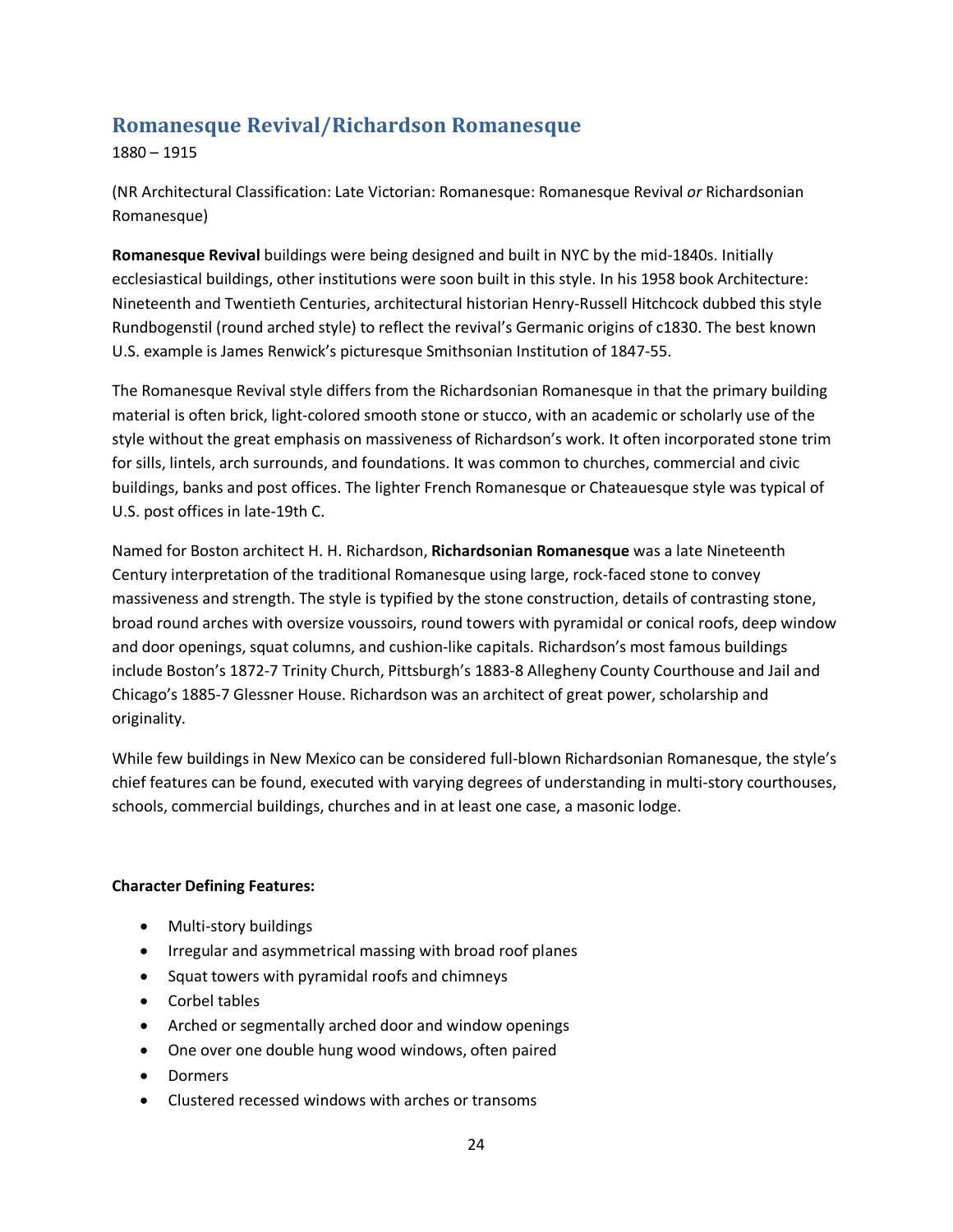- · Recessed entryways
- · Decorative plaques and spandrels, with foliate carving
- · Ornamentation subordinated to robust massing
- · Polychrome stonework in lintels, arches and architectural details
- · Heavy post and lintel porches

#### **Common Construction Materials:**

- · Rock-faced coursed ashlar stone
- · Brick
- · Milled wood
- · Wood shingles
- · Concrete
- · Cast stone

#### **Reference:**

- · "Oxford Dictionary of Architecture", James Stevens Curl, Oxford University Press, 1999
- · "Architecture: Nineteenth and Twentieth Centuries", Henry-Russell Hitchcock, Yale, 1958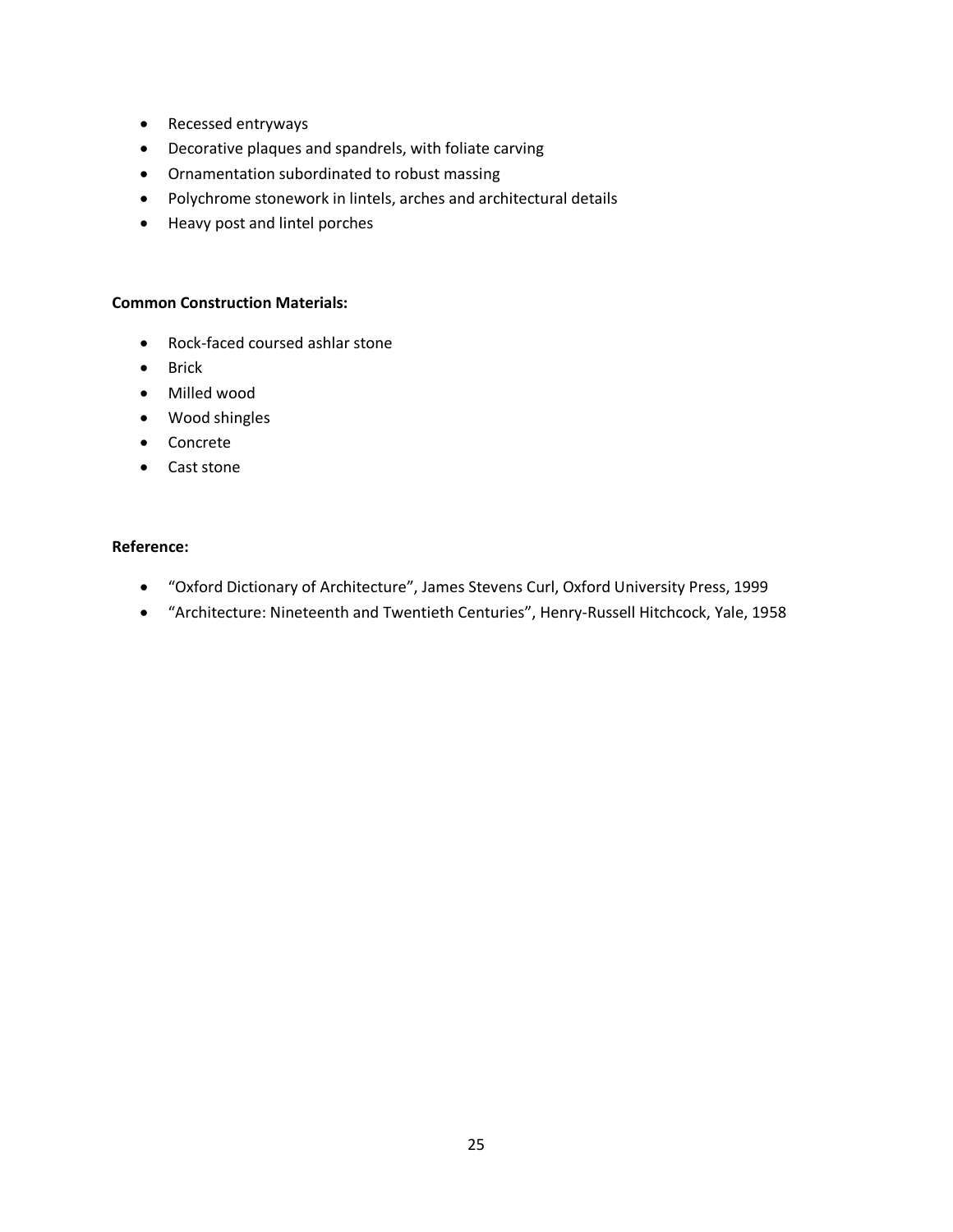# **Queen Anne**

c1885 to early 1900s

a.k.a. Stick Style or Eastlake Style (NR Architectural Classification: Late Victorian: Queen Anne: Queen Anne Revival *or* Queen Anne-Eastlake)

The Queen Anne Style is associated with Richard Norman Shaw and a group of 19th century English architects and artists. Their houses and artwork were widely published and were the source for the American Queen Anne. The style borrows heavily from late Medieval models and, in decorative arts, is known as the Aesthetic Movement.

It was an expression of the "Aesthetic Movement", an English reaction to the somber Gothic Revival in design, painting and literature; it had no relation to the reign of Queen Anne. It recaptured the spirit of Britain with an informality that contrasted with the grand Neo-Georgian *palazzi* of the new merchant class. While a handful of houses with Queen Anne stylistic elements had just been built here, two British government houses erected at the Centennial Exhibition in Philadelphia in 1876 are thought to have sparked widespread interest in the style in the U.S.

The Queen Anne Style is noted for its asymmetrical plans and massing, profuse ornamentation and variety of materials, colors and textures. Projecting bays, corner towers, wrap-around porches and irregular roofs contribute to this complex massing. The characteristic spindle work is an American adaptation.

According to Chris Wilson, a pinwheel plan is common. This plan elaborates the picturesque inclination of a cross wing plan by multiplying roofs, bay windows and projecting masses, so that three or four sides achieve asymmetrical, yet balanced compositions. In plan, the projection of a room on each of four sides allows more windows that bring additional light to interiors.

The style is associated with exuberant, optimistic railroad boom towns. Mass-produced ornamentation brought via the railroad, included lathe-turned columns, spindle friezes and relief panels. A variety of irregular windows types and of surface materials, brick, decorative terra cotta, cast stone, clapboard, shingles and half-timbering – could be combined into one house. The most elaborate examples are largely house and hotels, for example, the Montezuma Hotel. Although two story houses are most common, Queen Anne can be seen in a diminished form in less ambitious cottages. It is usually thought of as a residential style, though it exerted some influence over commercial structures, such as the corner grocery store. Queen Anne designs were distributed nationally through architectural pattern books and popular architect's and builder's magazines of the day.

<span id="page-29-0"></span>A less elaborate, though still distinctive, version of the Queen Anne Style has been called by some the Simplified Anne. These smaller, one story residences have less variety in massing, materials and decoration than their Queen Anne prototypes. Many examples have a hipped roof over the central core with gables over the one or two projected rooms. They are of brick construction with segmentally arched openings.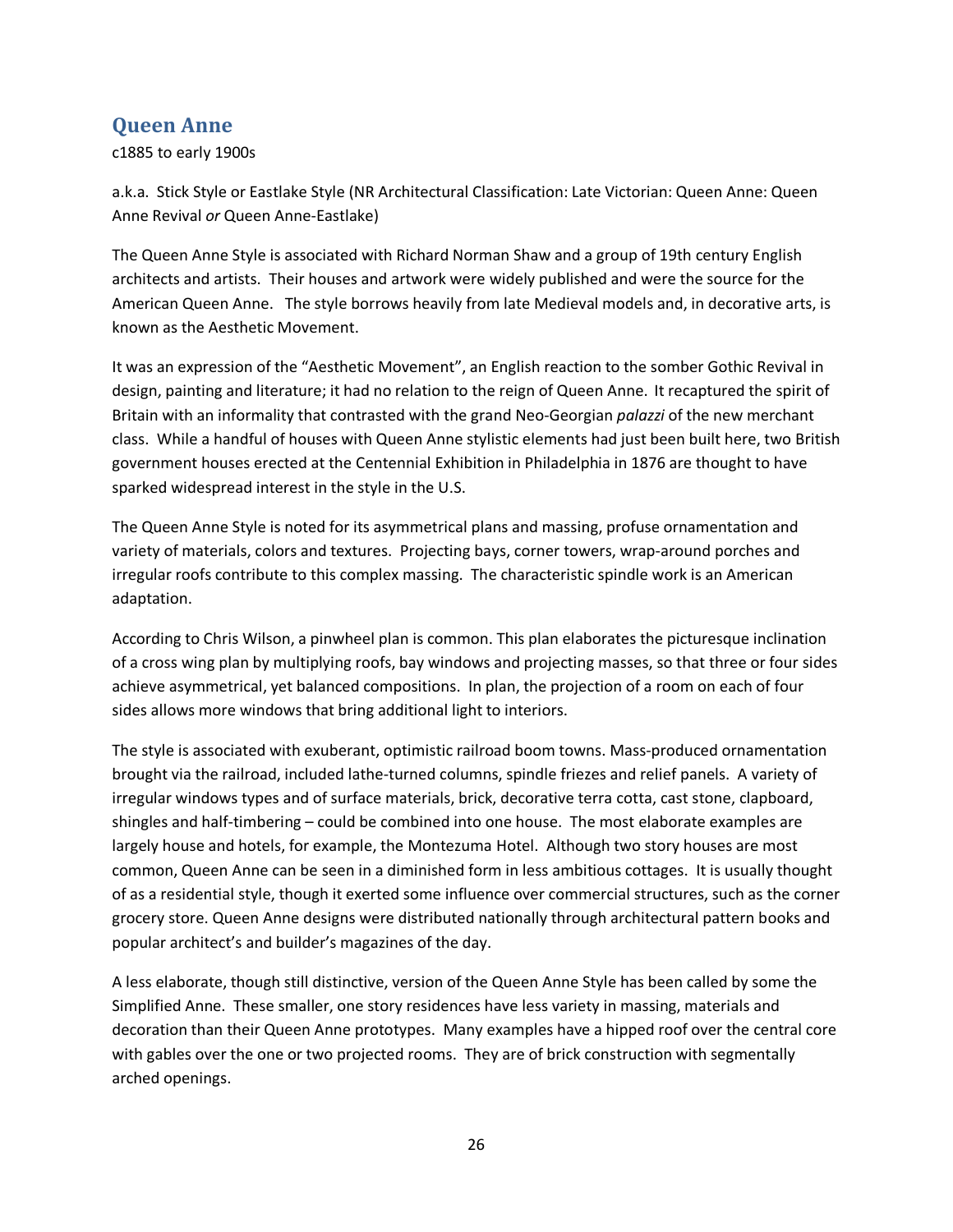Unusual in New Mexico, the closely related Stick or Eastlake style was a return to the honest use of hand-worked materials harkening from late-Medieval times, before steam-driven machinery was used to turn and bend wood, and as such was a precursor to the Arts and Crafts Movement. It emphasized wood's linear character with long incised lines, chamfers and incised carving. The term Stick Style derived from the stick work or exposed decorative framing that outlined most of its wood-sided components. Walls, gable ends and porch pediments featured this framing. Diagonal braces and flat patterns of vertical and horizontal siding were often painted in contrasting shades. The bracing that spans gable ends is one of its most characteristic features.

The publication in 1955 and 1971 of "The Shingle Style and the Stick Style" by Vincent Scully popularized the term Stick Style (as well as Shingle Style).

# **General Character Defining Features:**

- · Asymmetrical plan, often with projecting bays
- · Devices to avoid flat wall surfaces
- · Irregular, steep roofline, made from terra cotta or pressed metal
- · Hipped roofs with crossed and lower crossed gables
- · Gables decorated with patterned shingles, incised barge boards or more elaborate motifs
- · Iron roof finials and roof cresting
- · Corner towers and turrets
- · Dormers
- · Bay or oriel windows
- · Turned spindles
- · Tall patterned masonry chimneys
- · Sunflower and "British Sunrise" motifs were common in high-style examples

#### **Common Construction Materials:**

- · Brick
- · Shingles
- · Decorative turned wood and terra cotta elements
- · Decorative primary wood doors

#### **References:**

- · "Sweetness & Light, the Queen Anne Movement 1860 -1900", Mark Girouard, 1984, Yale
- · "The Abrams Guide to American House Styles", William Morgan, 2004, Abrams
- · "Southwest Architecture and Cultural Landscapes", Chris Wilson, UNM course outline, 2012
- · "The Shingle Style and the Stick Style", Vincent Scully Jr., Revised Edition, Yale 1971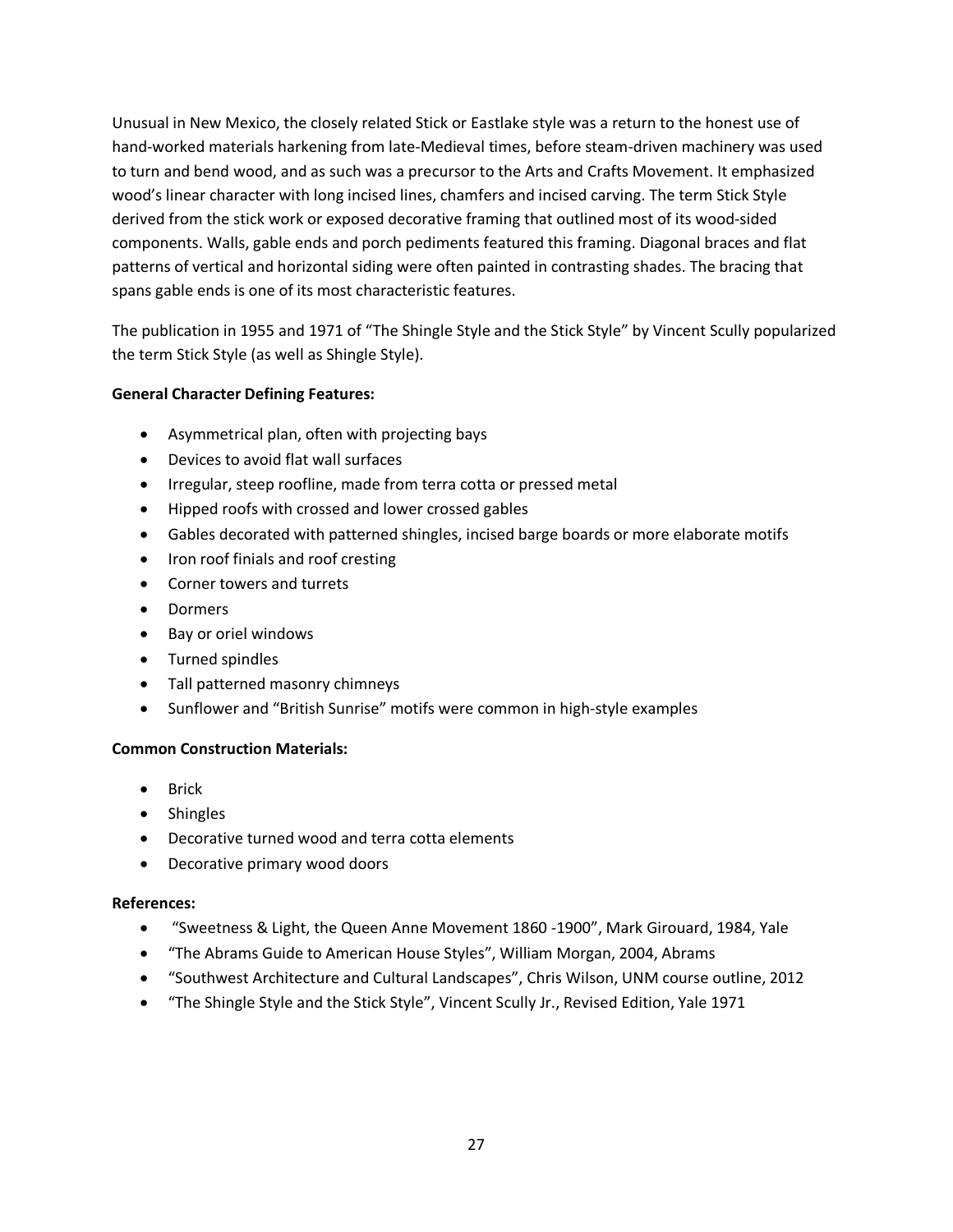# **The Stick Style**

C1880 – c1900s

a.k.a. Eastlake (NR Architectural Classification: Late Victorian: Stick/Eastlake)

Unusual in New Mexico as its popularity had peaked elsewhere by the late 1880s, the Stick or Eastlake style was a closely related precursor to Queen Anne. The term *Stick Style* derived from the stick work or exposed decorative framing that outlined most of its wood-sided forms. Walls, gable ends and porch pediments featured this framing. Diagonal braces and flat patterns of vertical, horizontal and sometimes diagonal siding were often painted in contrasting shades. The exposed, stand-off bracing or truss work that spans gable ends is another characteristic feature. Architectural historian Vincent Scully Jr. described this expression of structure in wood as "involved basketry". Occasional examples clearly emulated the stick work exterior design of Swiss cottages. Minor Stick Style elements can be observed in early 20<sup>th</sup> Century buildings.

Its use in building and appearance in mid-19<sup>th</sup> Century pattern books reflected the decorative arts movement *Eastlake*, a revival of Medieval design principles encouraged by Charles Locke Eastlake, author of "Hints on Household Taste" (Boston, 1872). It suggested a return to the honest use of handworked materials harkening from pre-industrial times, before steam-driven machinery was used to bend and turn wood. It emphasized wood's linear character with long incised lines and carving, and chamfers.

Some architectural historians such, e.g. Marcus Whiffen, divide or differentiate the Stick and Eastlake styles. The publication in 1955 and 1971 of "The Shingle Style and the Stick Style" by Vincent Scully popularized the term *Stick Style* (as well as *Shingle Style*).

# **Character Defining Features:**

- · Exposed "stick work"
- · Exposed, stand-off bracing or truss work at gable ends
- · Walls often divided into panels of horizontal, vertical or diagonal siding
- · Flat, diagonal or X-bracing at wall surfaces
- · Canted-cornered, polygonal projecting bays
- · Balustrades of flat boards with cut-out designs

#### **References:**

- · "The Shingle Style and the Stick Style", Vincent Scully Jr., Revised Edition, Yale 1971
- <span id="page-31-0"></span>· "American Architecture Since 1780", Marcus Whiffen, 1969 (and 1993)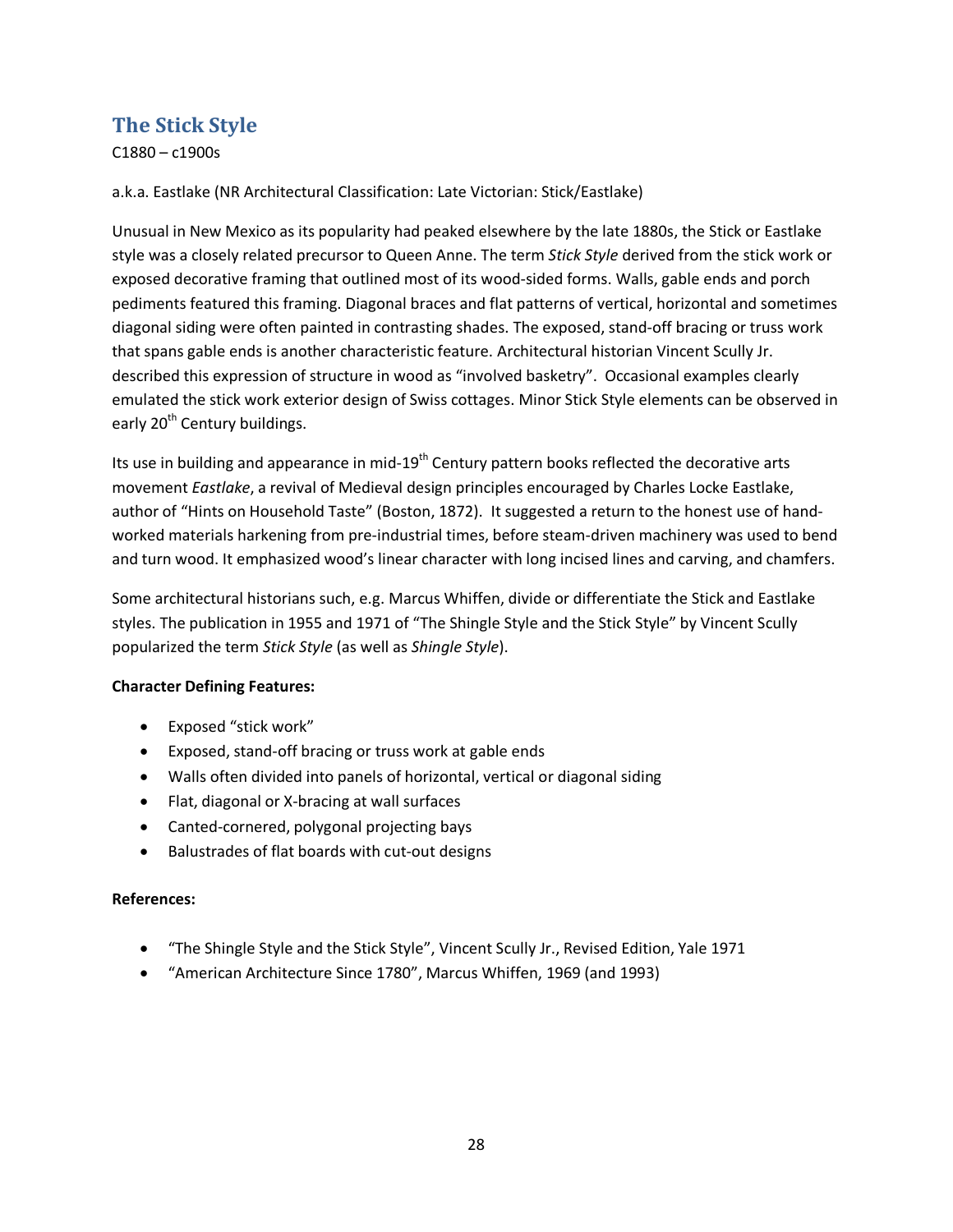# **Shingle Style**

c1885 to c1900

(NR Architectural Classification: Late Victorian: Shingle Style)

The Shingle Style reflects the emphasis on shingled wall surfaces and prominent shingled roofs of late-Nineteenth Century American domestic architecture and was initially used for the seaside great "cottages" of the wealthy. A uniquely American adaptation, it shares complex, often asymmetrical forms with the Queen Anne style and borrowed classical details from the Colonial Revival e.g. gambrel roofs, rambling lean-to additions, classical columns and Palladian windows. Much of H.H. Richardson's domestic work was in the Shingle Style and the style in turn borrowed his Romanesque Revival sculpted shapes, arches and sometimes his stone lower stories. F.L. Wright's early work falls within this style classification.

#### **General Character Defining Features:**

- · Shingle clad walls and roofs
- · Sometimes asymmetrical forms, often shed roofed additions and rounded towers
- · Often emphasized gable ends as strong compositional elements
- · Rock-faced stone foundations, lower stories, towers and porch supports
- · Wide porches with classical columns or shingled piers
- · Gable and gambrel roofs
- · Romanesque arches
- · Double-hung windows
- · Palladian windows
- · Dormers
- · Shutters the same size as the windows
- · Several chimneys protruding through the roof

#### **Common Construction Materials:**

- · Stained or painted shingles
- · Textured shingles
- · Rock-faced stone
- · Wood and stone columns

#### **Reference:**

<span id="page-32-0"></span>· "The Shingle Style and the Stick Style", Vincent Scully Jr., Revised Edition, Yale 1971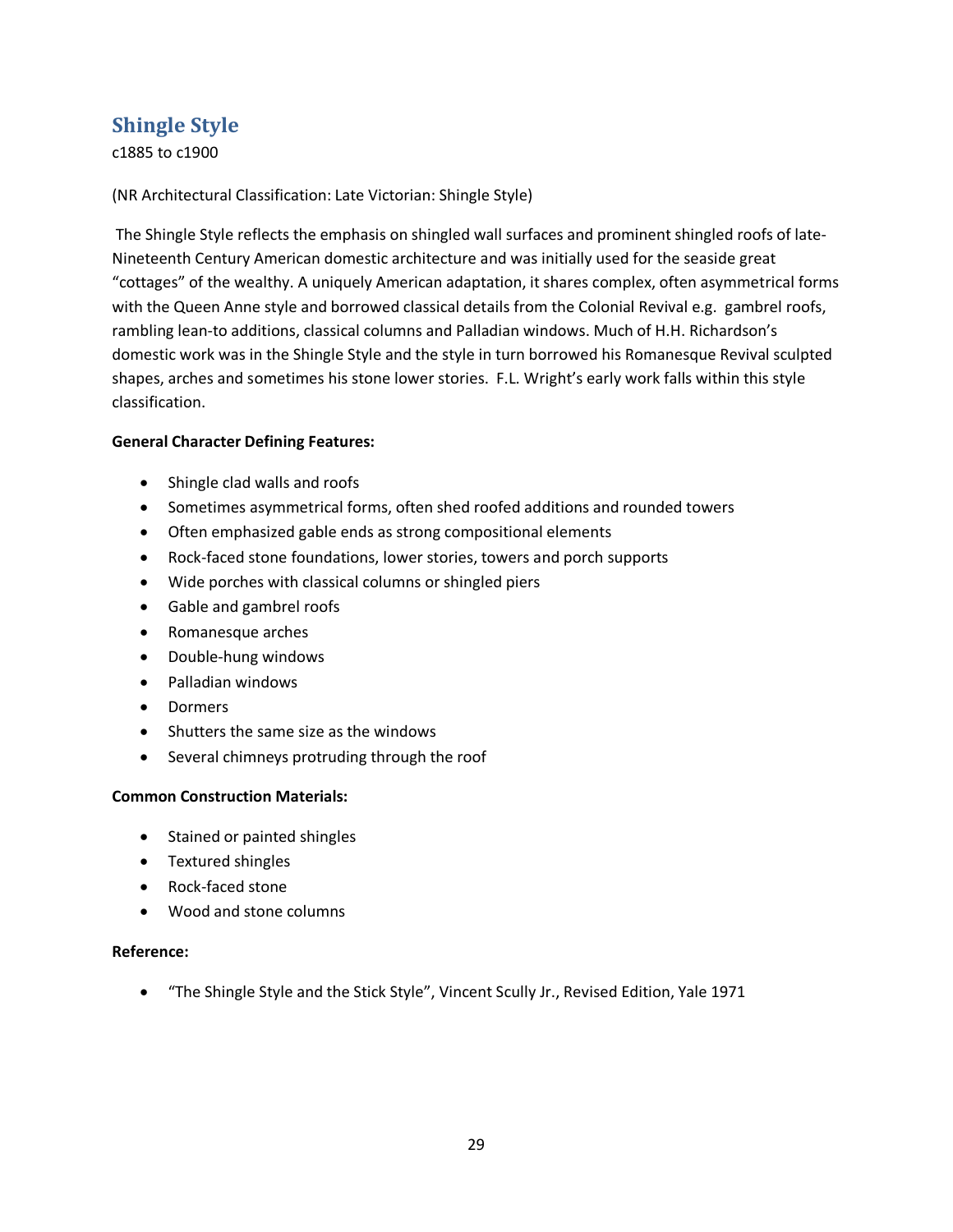# **Colonial Revival**

c1895 to c1920

a.k.a. Georgian Revival, American Colonial Revival, And Free Classic (NR Architectural Classification: Late 19th & Early 20th Century Revivals: Colonial Revival *or* Georgian Revival)

The style commonly derived from 18th to early 19th Century American Georgian and Federal styles. It is distinguished by symmetrical placement of windows, entries, dormers and chimneys. Most often a gable form with entry on the long side, although highly symmetrical gabled front and foursquare types qualify if they display heavy application of Classical details including: Classical porches, well developed cornices, Palladian motif windows, triangular pediments, and quoined corners. It includes the Dutch gambrel roof variation and mid-20th Century revivals such as the Cape Cod house.

In New Mexico, the Colonial Revival Style, principally a residential style, was often fused with the Queen Anne and Shingle Styles as the Free Classic Style, adding colonial and classical decorative elements to a vocabulary of profuse ornamentation and irregular massing. These buildings are not correct copies of Colonial prototypes as buildings of the later Georgian Revival were. One will find, in differing combinations, balustrades, a ridge, hipped or gambrel roof, triangular and swan's neck pediments, flat pilasters and dentil cornices, often with modillions. Decoration is usually concentrated around entrances, often in the form of a classical portico. Fenestration includes flat topped sash-type windows with an occasional Palladian motif.

# **General Character Defining Features:**

- · Generally two stories
- · Hip, gambrel or gable, often side gabled, roofs, often with dormers and wood shingles
- · Rectangular 4, 6, and 8 grid over single lite double hung windows
- · Entrances, commonly located central to front façade and doors are accentuated with fanlights, sidelights, transoms, columns or pilasters, and pediments
- · Porches are small with slender columns

# **Common Construction Materials:**

- · Brick
- · Clapboard
- · Wood shingles
- <span id="page-33-0"></span>· Wood details including wood shutters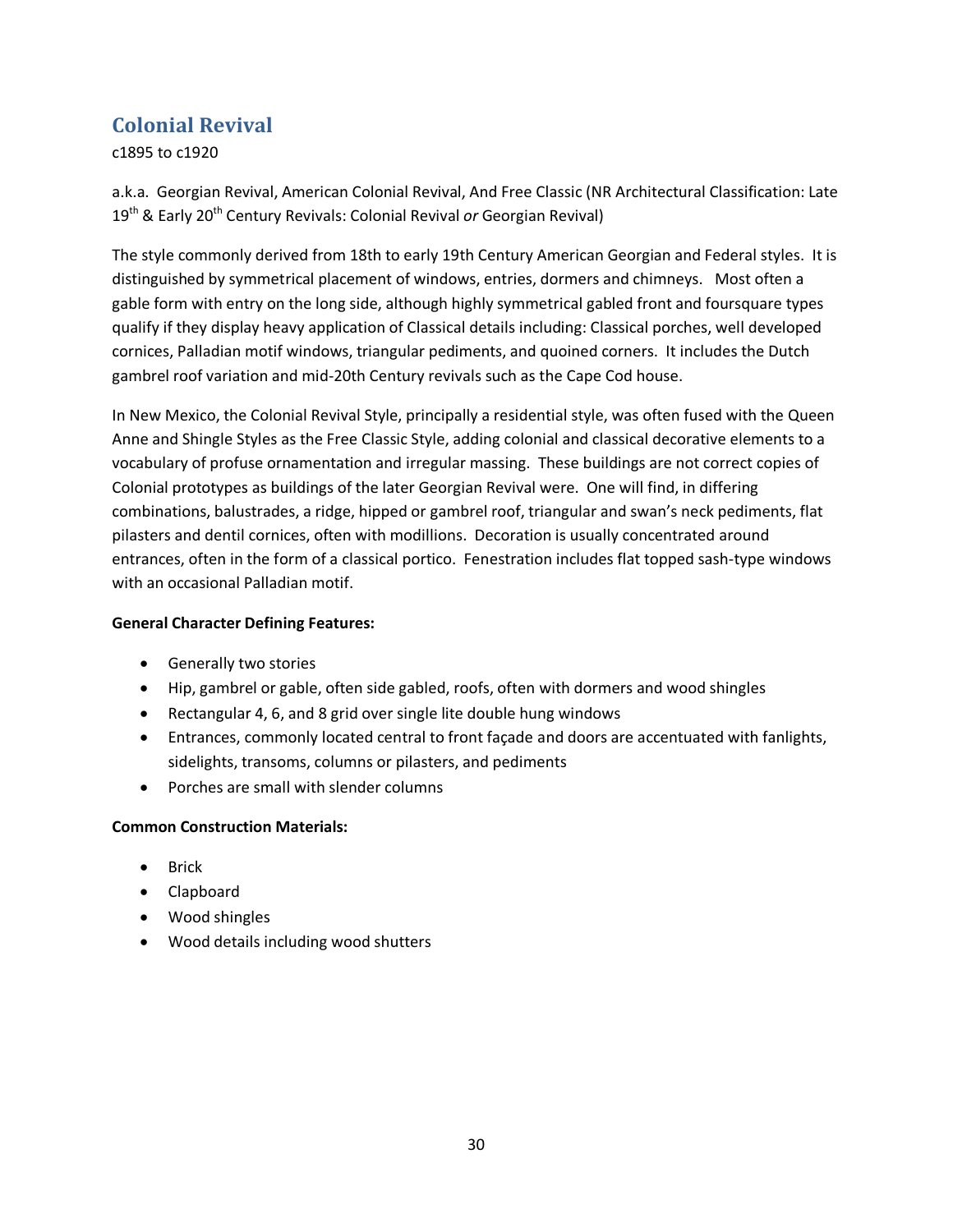# **Classical Revival/Neo-Classical Revival**

c1895 to c1930

a.k.a. Beaux Arts, World's Fair Classic (NR Architectural Classification: Late 19<sup>th</sup> & 20<sup>th</sup> Century Revivals: Classical Revival *or* Neo-Classical Revival)

*The grand buildings of the newly imperial America – the World's Columbian Exposition in Chicago in 1893, the (1911) New York Public Library, the Metropolitan Museum of Art (1902 and 1911 facades), countless post offices, railroad stations and state capitols – sprouted up everywhere as giant re-creations of Rome... – William Morgan*

While American architects resumed flirting with Neo-Classicism in the 1870s (it had been a major focus of the Georgian, Federal and Greek Revival styles of the late 18th and early 19th Century U.S.), national interest took off again with the 1893 World's Columbian Exposition, the "White City". Architects newly trained in academic classicism at the Ecole de Beaux Arts in Paris, or at the new American ateliers and architecture schools whose curricula reflected it, erected monumental Classical Revival pavilions and even laid out the fair with the symmetrical principles taught in Paris. The "City Beautiful Movement" was one nationwide result, in planning and civic improvement. Another was the widespread popularity of the Classical Revival or Neo-Classical Revival in architecture.

The earlier Greek Revival style reflected worldwide excitement over the late 18th C. excavations in Greece and parallels were proudly drawn to our new democracy. The Classical Revival and its use of Roman examples (along with some Greek examples) was an appropriate fit for our own Imperial Age.

In New Mexico, most Classical Revival buildings are commercial or institutional structures, often banks, or unusually elaborate residences. The widespread popularity of this style led building material suppliers to offer mass produced "classical" columns and wood trim in place of the Queen Anne ornamentation which had been previously stocked. As a result, many otherwise nondescript buildings and storefronts have a sprinkling of classical elements.

# **Beaux Arts:**

Unusual in NM, the Beaux Arts was a bolder version of high-style academic Classicism, introduced to the US by Parisian trained architects in the late 19th Century. It was a system of rationality and clarity especially in spatial and interior planning. Associated with the wealth of the Gilded Age, it was *de riguer* for seaside *chateaux*, mountain castles and urban palazzo. It was also embraced by the upper middle class. *"Whether with just the use of columns, cleverly retrieved details from France and Italy, or gargantuan scale, a good Beaux-Arts house offers presence, symmetry, and a rational, clear plan." - William Morgan*

<span id="page-34-0"></span>Mansard roofs were back, often behind Classical balustrades, and high hipped-roofs were common. Windows were large with heavy decorative surrounds, often topped with arches. Exteriors symbolized wealth through quoins, columns, window moldings and decorative embellishments. Rectangular massing and centered main entries with columns or pilasters were common.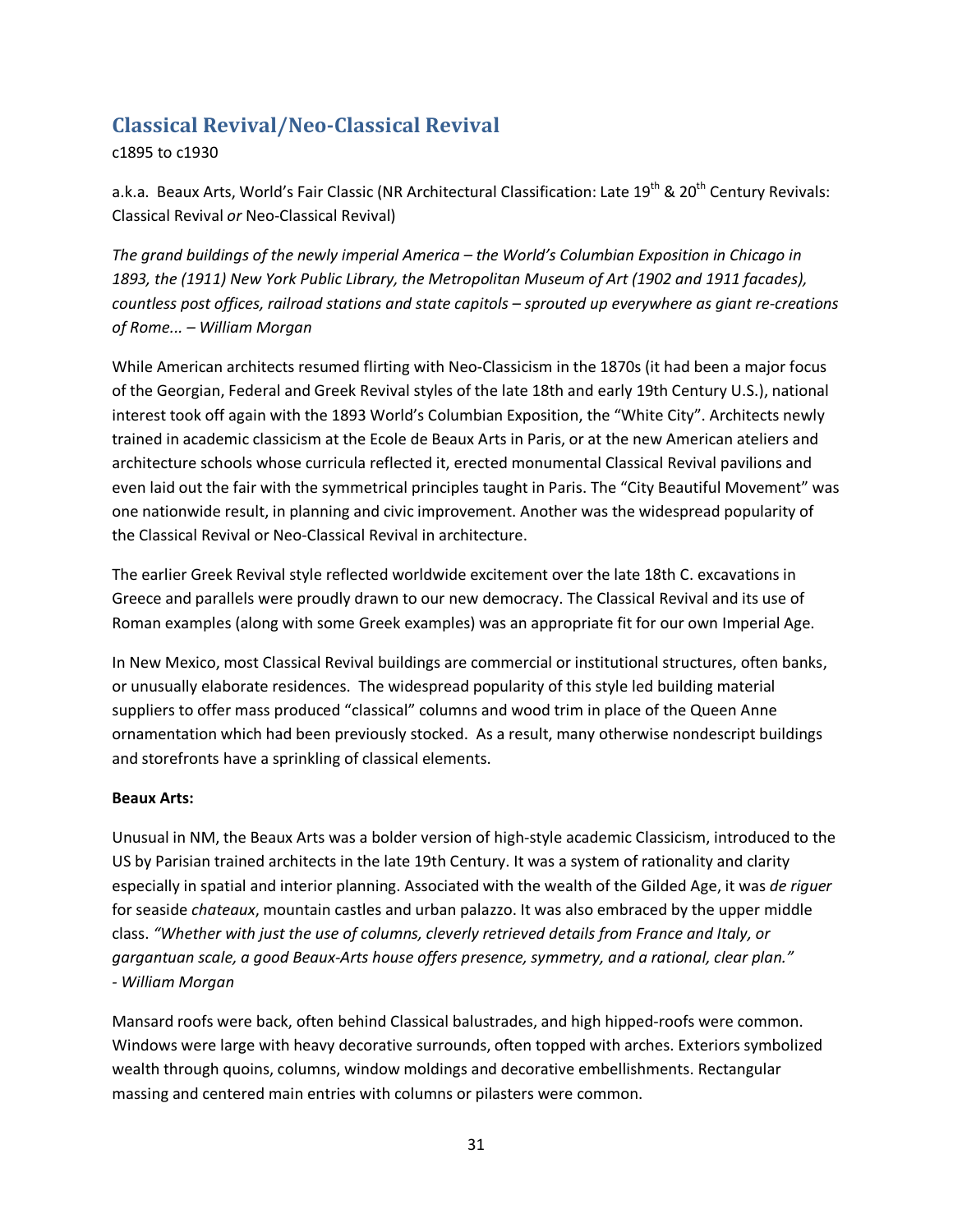### **General Character Defining Features of Classical Revival:**

- · One or two stories with a side gable or flat roof hidden behind a parapet or balustrade
- · Façade is symmetrically composed with dentil course ornamentation
- · Partial or full-front pedimented portico with symmetrical columns or colonnade often two stories
- · Palladian window motif
- · Prominent central door often double
- · Moderate overhang with balustrades frequently located just above the eaves
- · Symmetrical double hung windows
- · Sometimes ornamented with statuary, classical references

#### **Common Construction Materials:**

- · Stone
- · Plaster adornments
- · Stone columns or wood columns painted white

#### **Reference:**

· "The Abrams Guide to American House Styles", William Morgan, 2004, Abrams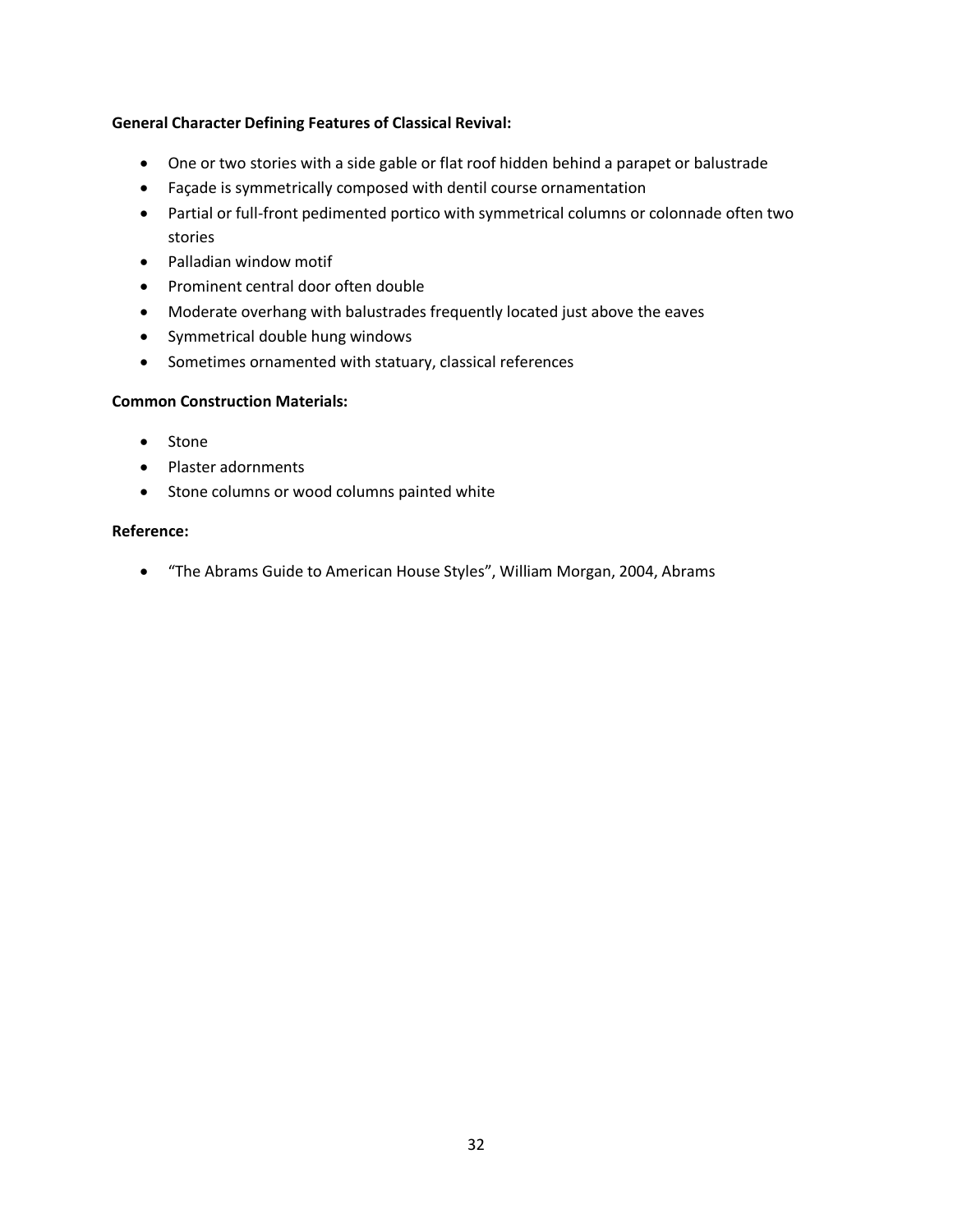# **Prairie School/Prairie Style**

c1900 to c1920s

(NR Architectural Classification: Late 19<sup>th</sup> & Early 20<sup>th</sup> Century American Movements: Prairie School)

Chiefly a residential style, the Prairie Style originated with a group of Chicago architects associated with Modernist architect Frank Lloyd Wright known as the Prairie School. It is directly associated with Wright's early 20th Century works and was popularized by pattern books and popular magazines published in the Midwest. Widespread use of the style faded soon after World War I but it has enjoyed a recent revival.

In 1901 the Ladies Home Journal published the article "A Small House in a Prairie Town" by Frank Lloyd Wright, with floor plans. The house reflected the broad expanses of the Midwest and the name stuck. Homes of this style are composed of strong horizontal planes, low-pitched roofs with broad overhangs, long strips of windows and corner windows that blurred the distinction between inside and outside. Wright broke up the box, replacing it with flowing space. Wright continued to develop this spatial concept in the 1930s through his inexpensive Usonian houses. The post-WWII Ranch house and splitlevel homes are descendants of the Prairie Style.

Although New Mexico examples do not reproduce the complex massing of Wright's works, which combined two-story central masses with projecting one story wings; they do include general features of the style. Henry Trost is the architect associated with this style in New Mexico.

#### **General Character Defining Features:**

- · Most often two stories and sometimes three; sometimes with one story wings which may open up to carports (*porte cocheres*) or patios
- · Dominant low-pitched hip or gable roofs with very wide overhangs and sometimes hipped dormers
- · Overwhelming sense of horizontality
- Oblong, massive chimneys
- · Ribbon windows with wooden casements, sometimes with geometric designs
- · Dark horizontal wood strip detailing and some vertical stripping
- · Corners free of accentuation
- · Rectangular and massive piers which support roofs of porches or verandas

#### **Common Construction Materials:**

- · Stucco over wood
- · Brick in combination with wood
- · Leaded glass windows
- · Terra cotta ornamentation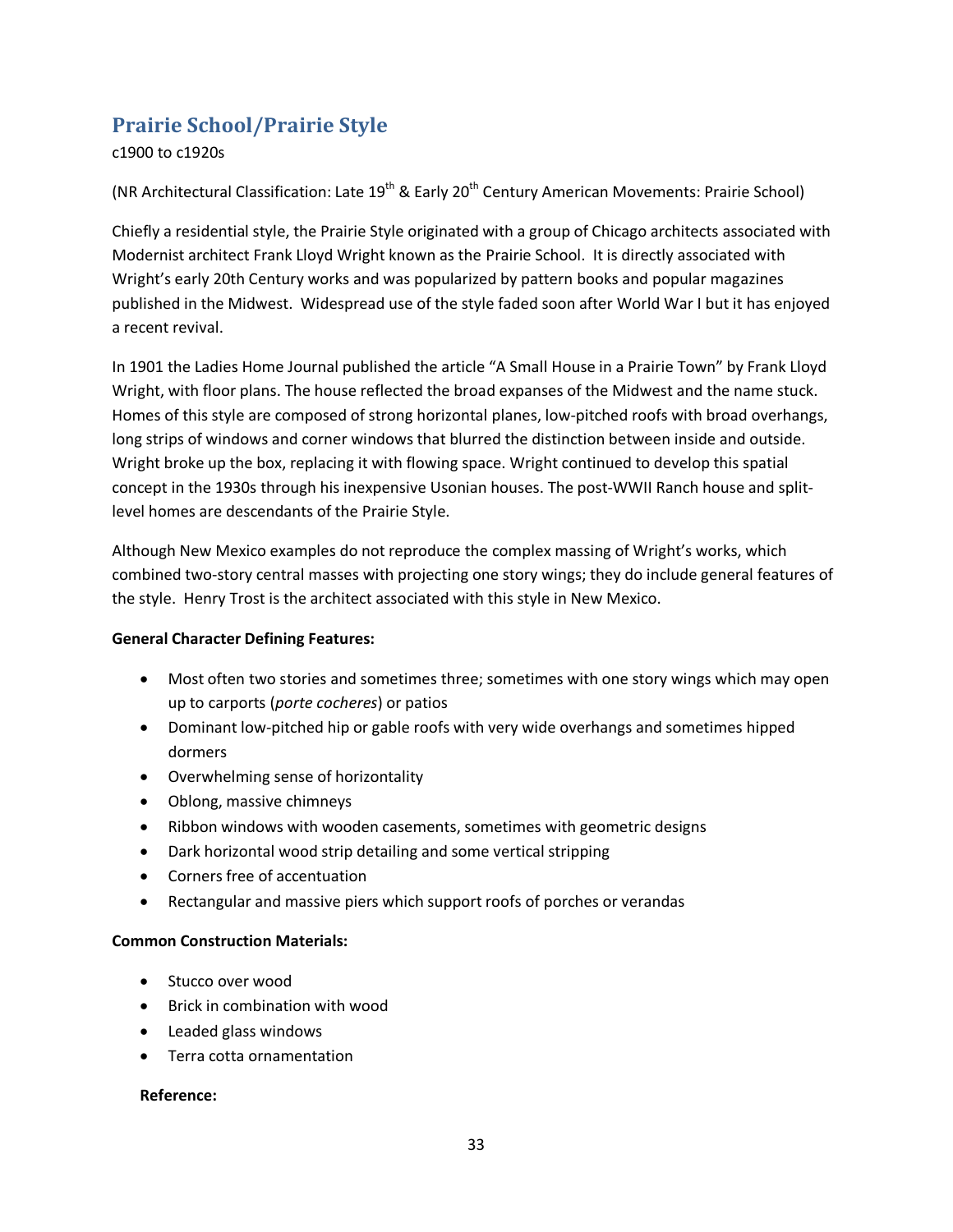· "The Abrams Guide to American House Styles", William Morgan, 2004, Abrams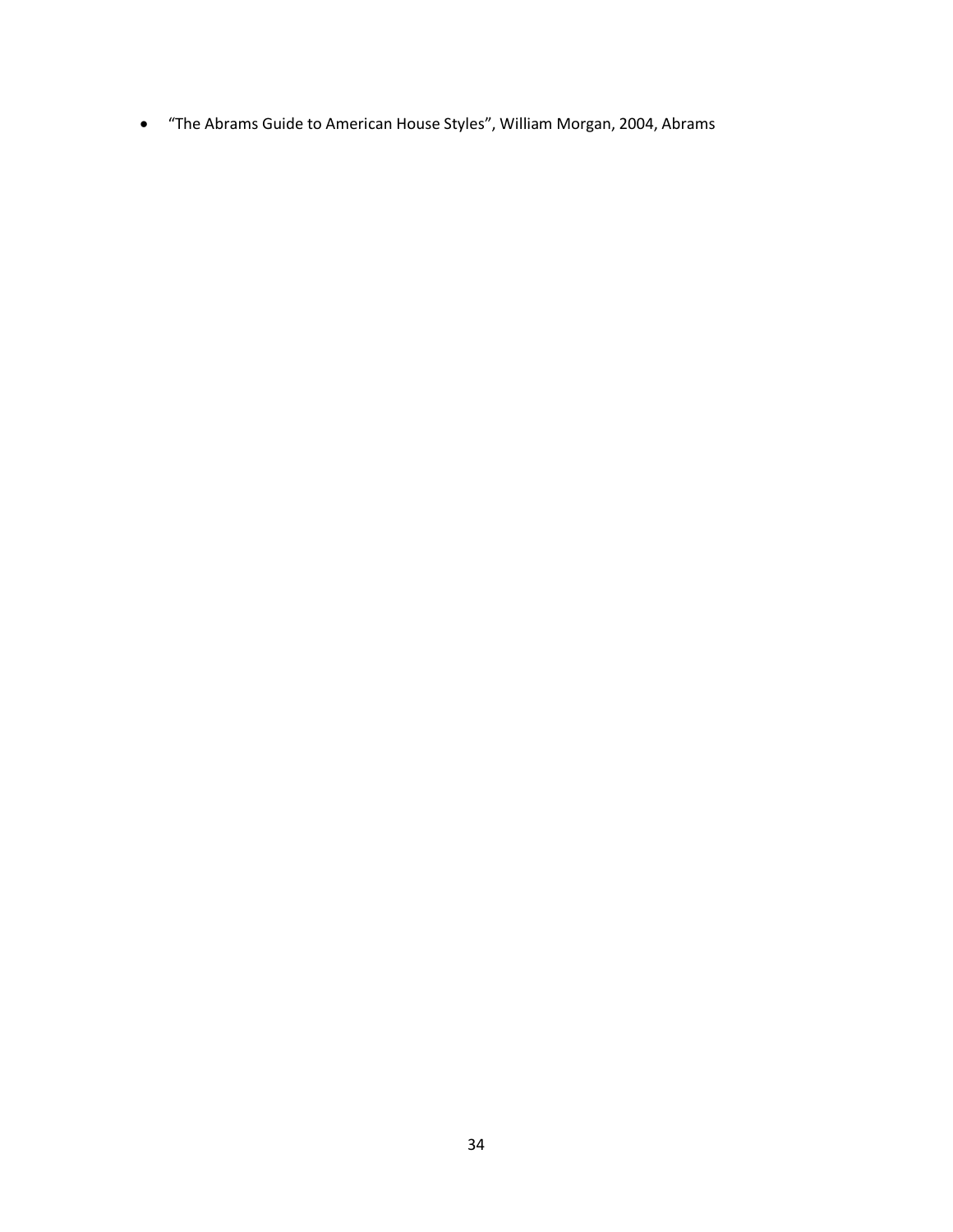# **Four-Square/Cube/Hipped Box**

c1900 to c1940s – Anglo-American "national" form

C1870 to c1950 – NM Vernacular form

a.k.a. Classical Cottage, Hipped Cottage, (in Colorado) Denver Square or Classic Cottage, (in Washington) Seattle Box (NR Architectural Classification: Late 19<sup>th</sup> & Early 20<sup>th</sup> Century Movements)

*The Four Square house type was one of the most popular in both suburban and rural areas of America from the late 1890s into the 1920s. – Thomas W. Hanchett*

The Four Square house is typified by its slightly elongated square footprint, cubic mass, hipped roof, central front dormer and 1-story front porch. It was part of the broader rejection of the ornate complexity, irregular massing and asymmetrical plans of the Queen Anne Style of the late 19th Century. Gone are the multiple intersecting roofs in favor of a single roof over a unified, cubic mass. The same rebellion produced the academic Colonial Revival with its restrained Classical symmetry as well as the iconoclastic Prairie Style and Bungalow/Craftsman Style.

Initially part of the architectural avant garde, by the mid1890s popular builders' magazines published complete plans and, in the early 1900s, the new ready-cut housing industry promoted the Four Square. Trim typically was very plain like that of the Craftsman and Prairie Styles of the same era, but stock or catalogue decorative elements in various revival styles were sometimes included. Some examples appear "fully clothed" in Mission Revival stylistic elements.

Simple design and the compact square or cube form were inherently economical - a modest one-story version is most common in the small towns of New Mexico, often with turned or chamfered posts and simple scroll-sawn porch trim. According to Chris Wilson, these NM Vernacular versions began appearing c1870, reflect Anglo-American cultural influence on traditional NM building with their probable origins in Georgian and Greek Revival house forms of the late 18th and early 19th Centuries.

The two-story, cubic, hip-roofed house was also a popular Italianate house form in mid to later 19th Century America. According to Alan Gowans, the Four Square is traceable through "…Italianate intermediaries back to the Classical Revival proper", and the small, one-story versions are often called "Classical Cottages".

In one-story versions, the four rooms are often square and of equal size, although the living room and kitchen to one side are just as often slightly larger than the pair of bedrooms to the other side. In the two-story versions, the front door sometimes opens into a large, rectangular living room that runs across the entire front of the house with a smaller, square dining room and a kitchen to the back, and four bedrooms or three bedrooms and a bathroom. A projecting bay window to the rear on one side often indicates the location of the dining room; while a large window on the other side midway between floors reveals the landing of the main stair. With the exception of the kitchen, the first floor plan was generally open with the spaces connected by wide rectangular archways or pocket doors.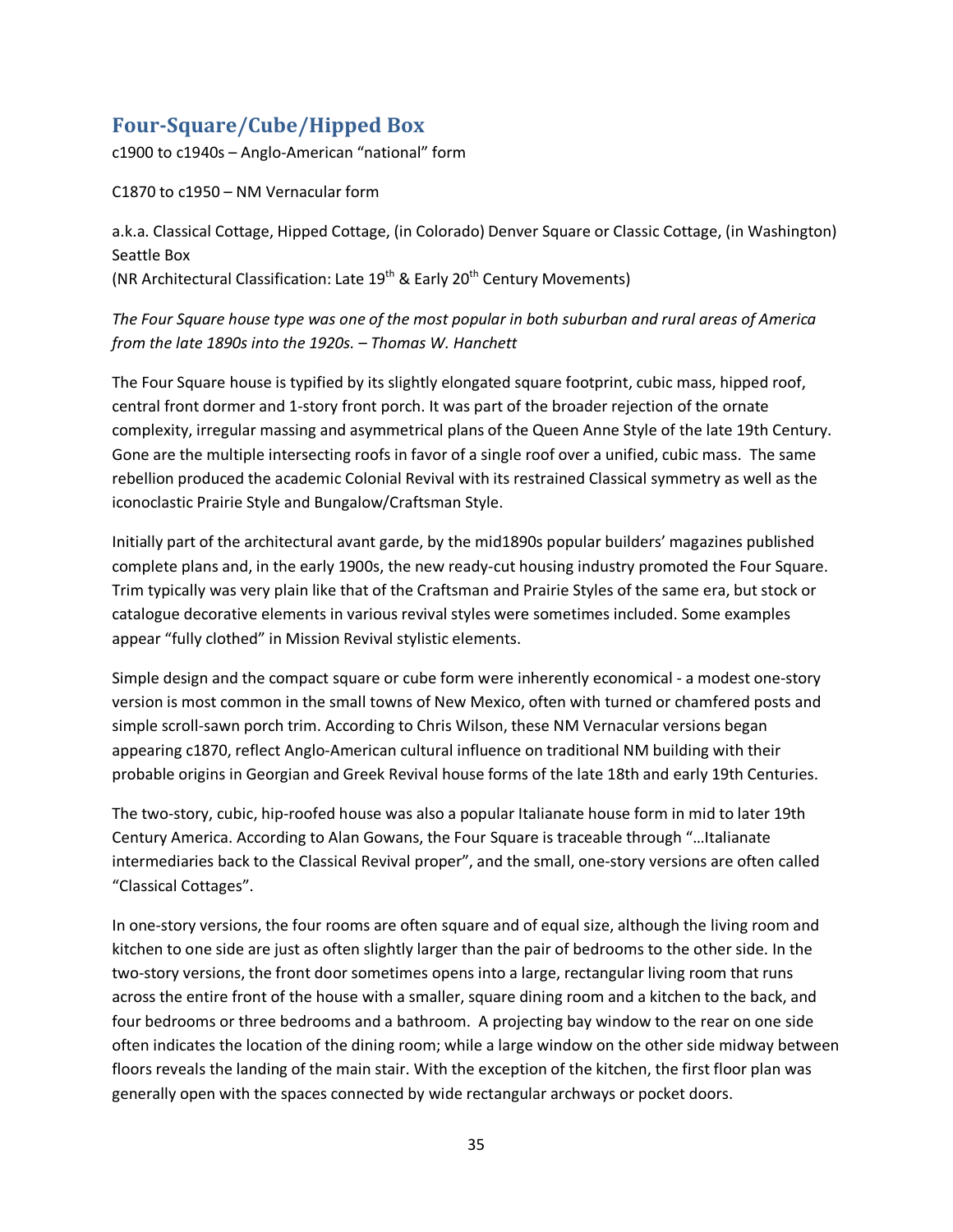#### **General Character Defining Features:**

- · Simple square form with pyramidal corrugated metal, terne plate or shingle roof
- · One and two stories
- · Symmetrical design
- · Punched double hung windows with one-by wood trim
- · Limited ornamentation
- · A shed or hipped porch sometimes added to the rear and front façades and sometimes screened.
- · Additions are typically placed at the rear under separate shed roofs

### **Common Construction Materials:**

- · Adobe
- · Brick
- · Clapboard siding
- · Wood Frame
- · Cement Plaster
- · Wood Millwork

- · "The Four Square House Type in the United States", Thomas W. Hanchett, in "Perspectives in Vernacular Architecture", ed. Wells, 1987
- · "Pitched Roofs Over Flat", Chris Wilson, in "Perspectives in Vernacular Architecture IV", ed. Carter and Herman, 1991
- · "Styles and Types of North American Architecture: Social Function and Cultural Expression", Alan Gowans, 1993
- · "American Architecture Since 1780", Marcus Whiffen, 1969 (and 1993)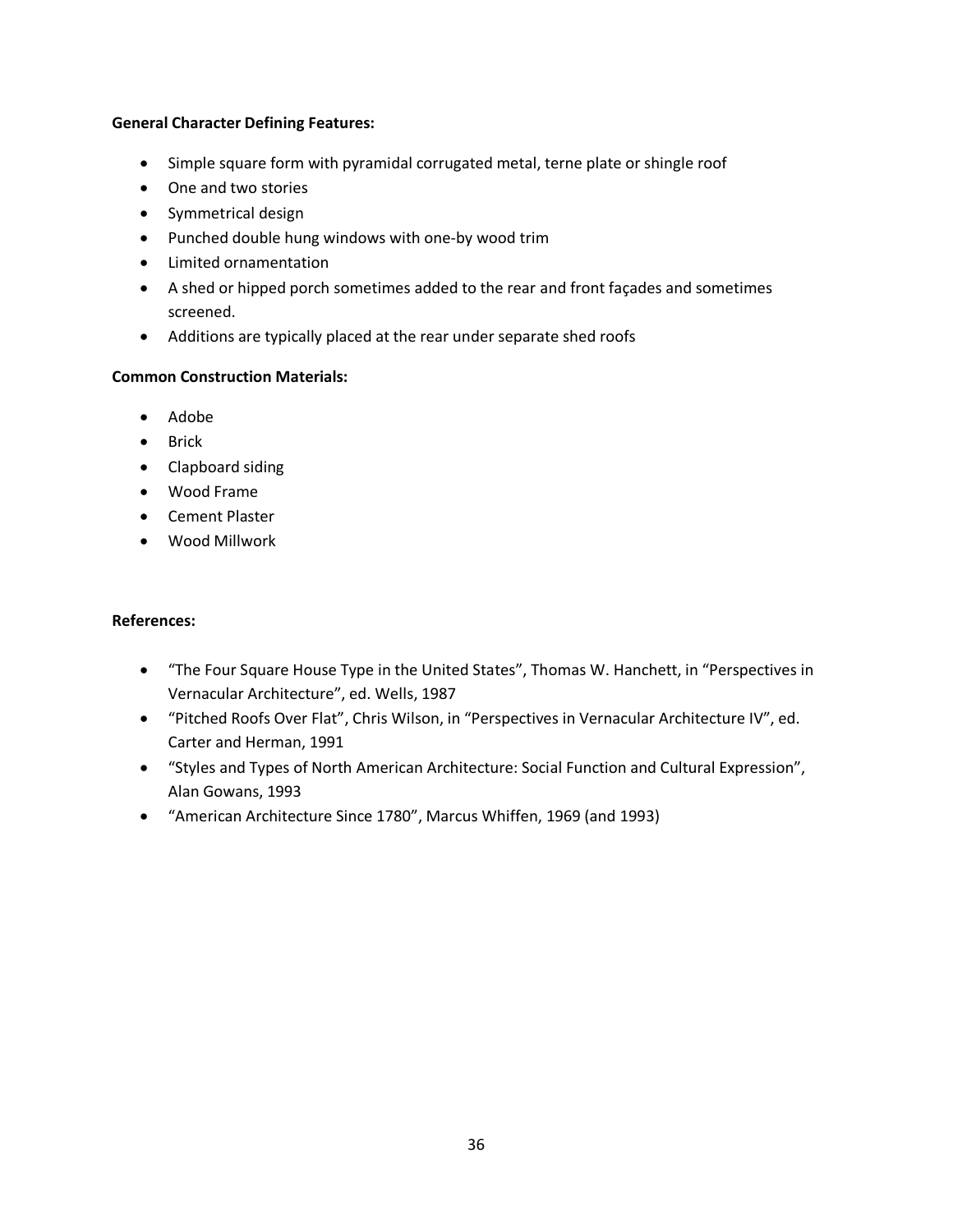# **Bungalow/Craftsman Style**

c1907 to c1930s

a.k.a. California Bungalow, Arts & Crafts Style (NR Architectural Classification: Late 19<sup>th</sup> & Early 20<sup>th</sup> Century Movements: Bungalow/Craftsman; Western Stick *or* Bungaloid)

A very popular early 20th Century alternative to the Classical and other Period Revival styles was the Bungalow/Craftsman Style. The typical bungalow house form is a one or a one-and-a-half story rectangular gable-roofed rectangular mass with a prominent, gabled or incised front porch, often full width. It typically incorporates materials in close to their rustic or natural state: rock faced or undressed stone, cobblestone, shingle siding and earth-toned color schemes, and emphasizes structural details. The best examples skillfully contrast a variety of materials.

The term bungalow is derived from the Hindi term "*bangla*", first used in English in 17C to describe peasant huts of rural Bengal (the hub of the East India Company) and later extended to mean "any house that stands apart on its own grounds". The first bungalows in the West named as such were in English seaside resorts c1869-70. They were popularized by British pattern books of the era.

In the US, the bungalow was an outstanding success. Introduced for suburban use from about 1905, it was a cheap, timber-built, individual & "artistic" dwelling. 100s of bungalow plan books were published until it went out of fashion in late 1920s. Its popularity was due to rationalization of space and simplification in plan and it reflected the cultural beliefs in private property, family-centeredness and the free market in housing and land. The bungalow symbolized the "simple life".

To Gustav Stickley, an American disciple of the British Arts & Crafts Movement, the bungalow embodied 3 main principles of his Craftsman philosophy; simplicity, craftsmanship and closeness to nature. This Progressive Era house form was popularized through Stickley's "Craftsman Magazine" (1901-1916), Jud Yoho's "Bungalow Magazine", "House Beautiful", architects' and builders' magazines, plan services and ready-cut home manufacturers. The Arts and Crafts or Craftsman Style incorporated a self-conscious informality; a single great room vs. formal front and back parlors, and simple materials in their natural state. For a time, the Craftsman Magazine's motto was "Toward the Simplification of Life".

One of the characteristic building types of "democratic" America, the word *bungalow* supplanted the term *cottage* from the 1880s to the 1930s and ideas inherent in the bungalow brought about the transition to the modern house. They included the evolution of home planning toward informality and unpretentiousness; use of common, natural materials; the integration of the house and landscape; and the simplification of design with a concentration on livability. The American house became lighter, more flexible and open in plan.

One popular version of the bungalow form featured a side-gabled form with an incised full-width front porch often supported on battered (tapered) piers, a broad roof dormer or group of multiple dormers, emphasis on structural wood details, and the use of stone or a variation in materials with each level. The connection to nature was often emphasized with sleeping porches and casement windows that opened fully to capture the breeze, and pergolas were popular outdoor features. Bungalows varied in size from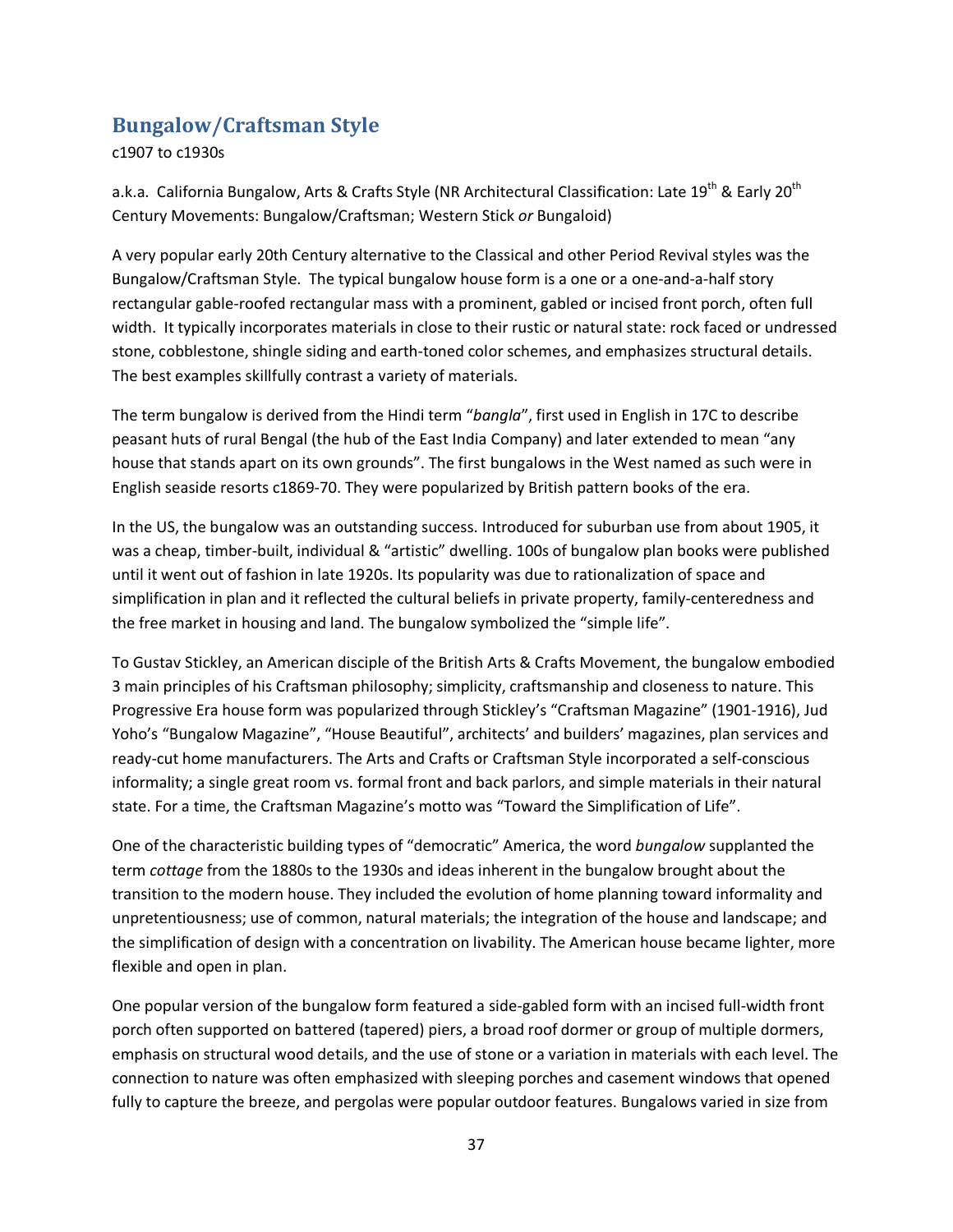modest cabins to large homes for the wealthy. Like the Four-Square house form, the bungalow may feature minor decorative elements in various revival styles.

In NM, the small bungalow, often little more than a cottage or cabin, was typically a front-gable form with a gabled porch of less than full width and with a distinctive floor plan that it shared with Mission, Pueblo, Mediterranean and Modernistic Styles. The plan is closely associated with the rapid growth of the middle class and the rise of a more informal life style just before and after the First World War. The house is organized with the public spaces to one side and the private ones to the other. Additions are usually added to the rear of the building. Inside, a broad opening separates the living and dining rooms – often screened by a pair of low, built-in bookcases and full-height piers.

Please note that Susan Mulchahey Chase, in "Rural Adaptations of Suburban Bungalows, Sussex County, Delaware", cautions that it is easy to reach false conclusions about interior spatial arrangements in bungalows if they are based solely on exterior appearance.

The Bungalow/Craftsman style was often used for hunting lodges, cabins and camps, and was a perfect fit for buildings funded by the Works in Progress Administration (WPA) and built by the Civilian Conservation Corps (CCC).

# **General Character Defining Features:**

- · One or one and half stories
- · Rectangular, gable roofed form
- · Exposed wood structural wood decorative detailing (Craftsman style) including porch railings, rafters, beams, purlins, barge boards or knee brace brackets
- · Shingle cladding
- · Rustic local stone
- · Irregular windows sometimes paired, upper sash often has multiple lights
- · Casement windows
- · Screened sleeping porches
- · Prominent front porch often supported by heavy, square posts, often battered (tapered)
- · Pronounced shed or gable dormers
- · Prairie Style elements
- · Simplified classical features (occasionally)
- · Stone chimney flanked by two small high square windows
- · Pergolas

# **Common Construction Materials:**

- · Brick
- · Wood Half Timbering
- · Clapboard siding
- Shingle siding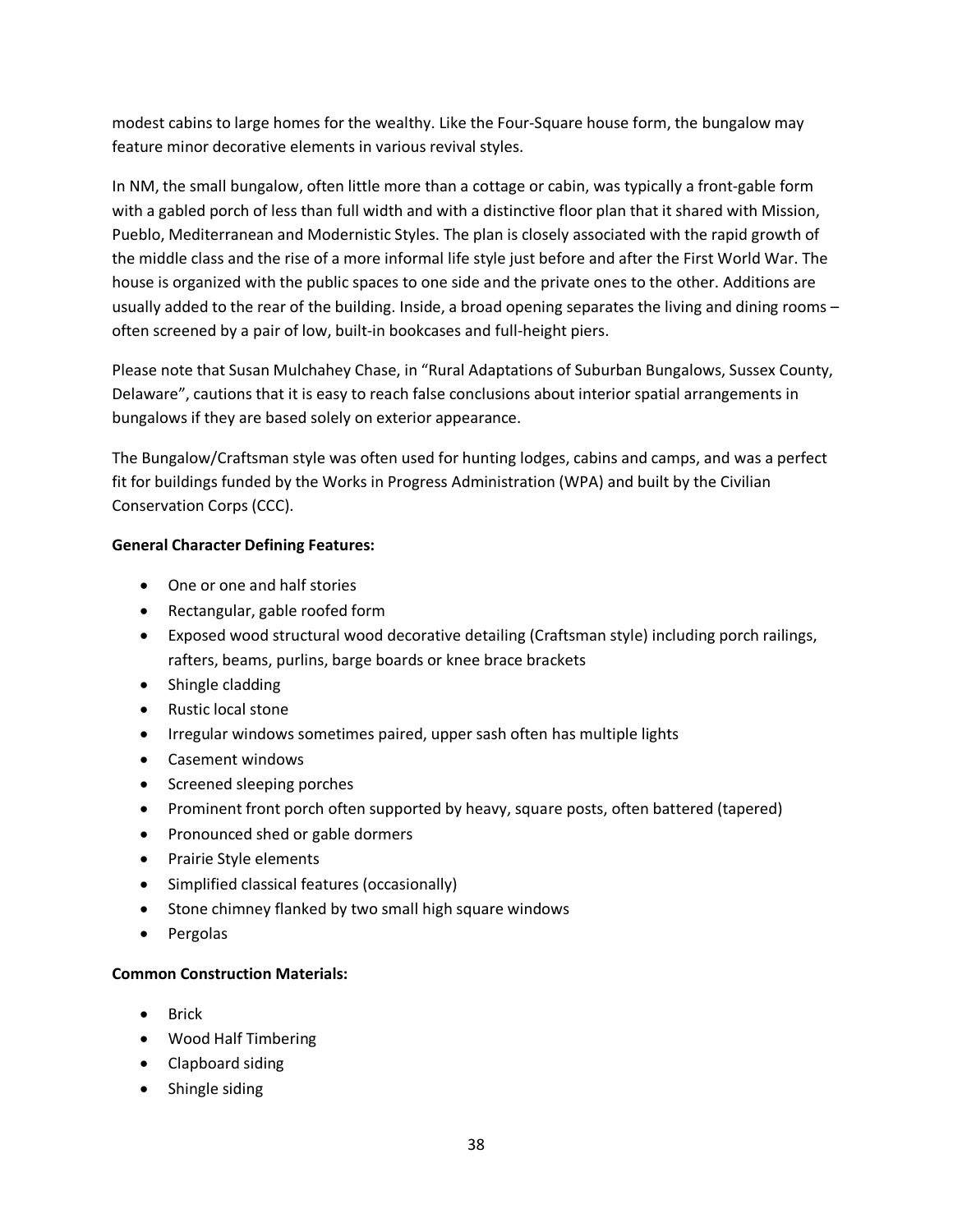- · Stucco
- · Local stone
- · Log

- · "The Bungalow: The Production of a Global Culture", Anthony D. King, referenced at: [www.britishempire.co.uk/maproom/india/bungalow.htm](http://www.britishempire.co.uk/maproom/india/bungalow.htm) (accessed 4/2013)
- · "The American Bungalow", Clay Lancaster, in "Common Places", 1986, U. Georgia.
- · "Rural Adaptations of Suburban Bungalows, Sussex County, Delaware", Susan Mulchahey, in "Perspectives in Vernacular Architecture V", 1995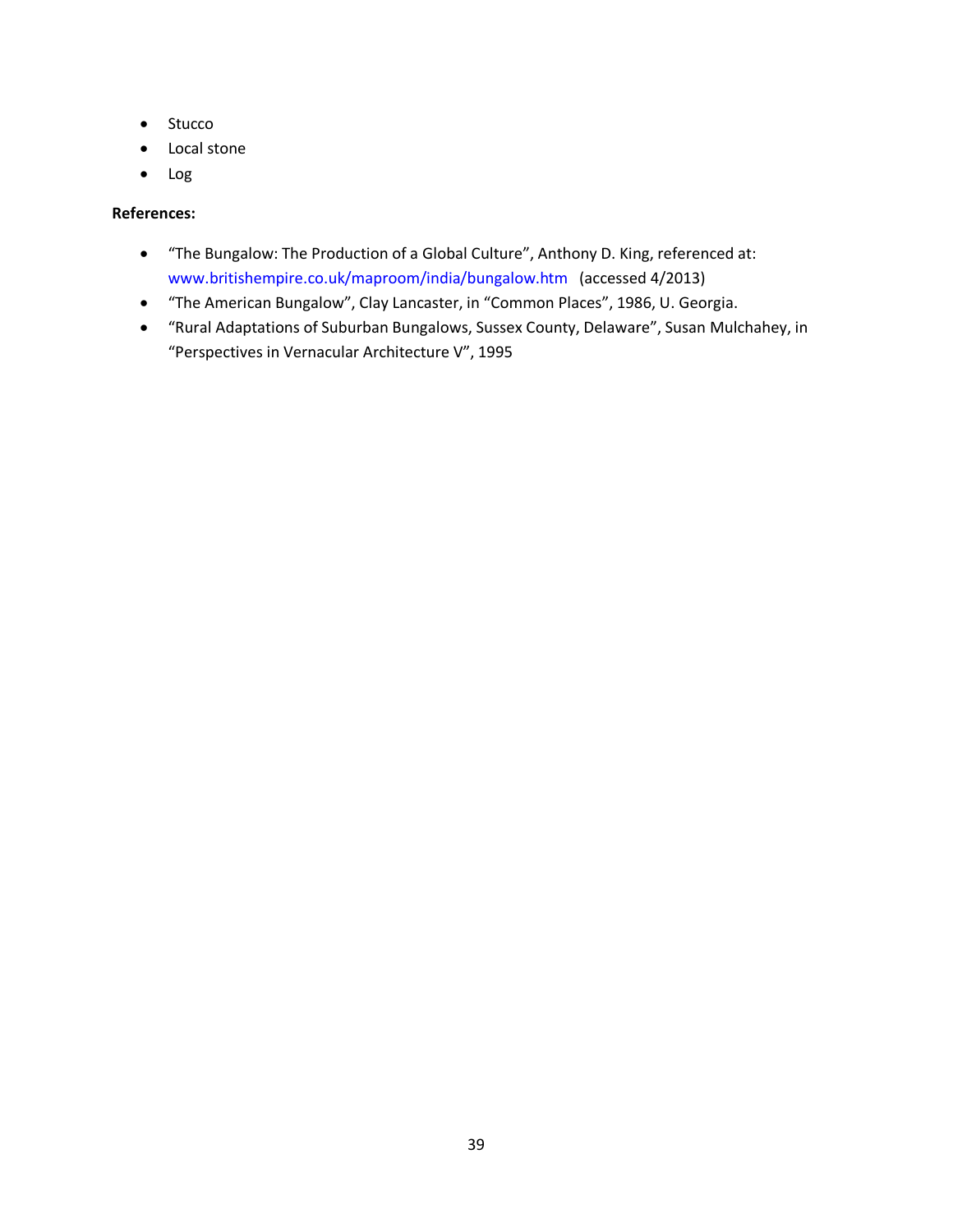# **Decorative Brick/ Panel Brick**

c1900 – 1940s

### a.k.a. Red Brick Pilaster (NR Architectural Classification: Other)

The style represents a transitional period of commercial design that often merged the 19th Century use of decorative corbelling with simple geometric patterns and sparse ornaments of the forthcoming Art Deco period. This Style relies on surface inlays for texture and contrast but may retain some shallow corbelling. The style has vague or abstracted references to historical styles.

The earlier examples in New Mexico have rounded arches influenced by the Romanesque Style. Later examples show an overall symmetry and pilasters influenced by the Classical Revival Style. Stepped and geometric brick patterns may be influenced by the Art Deco style. The style is usually limited to commercial or public buildings.

#### **General Character Defining Features:**

- · One or two story flat roofed, sometime with stepped parapets
- · Symmetrical facades with little ornamentation
- · Large display windows topped by transom-like band of small, dark colored glass panes
- · Basket weave and chevron inlays of brick, glazed brick and tile inlay square
- · String lines of concrete or cast stone
- · Square window heads
- · Plain heavy pier caps
- · Corner pilasters
- · Copings of terracotta, concrete or cast stone
- · Simple metal cornices
- · Crenellated, triangular or rectangular parapet projection

#### **Common Construction Materials:**

- · Brick
- · Concrete or cast stone trim
- · Tile
- · Preformed metal ornamentation
- · Large glass display windows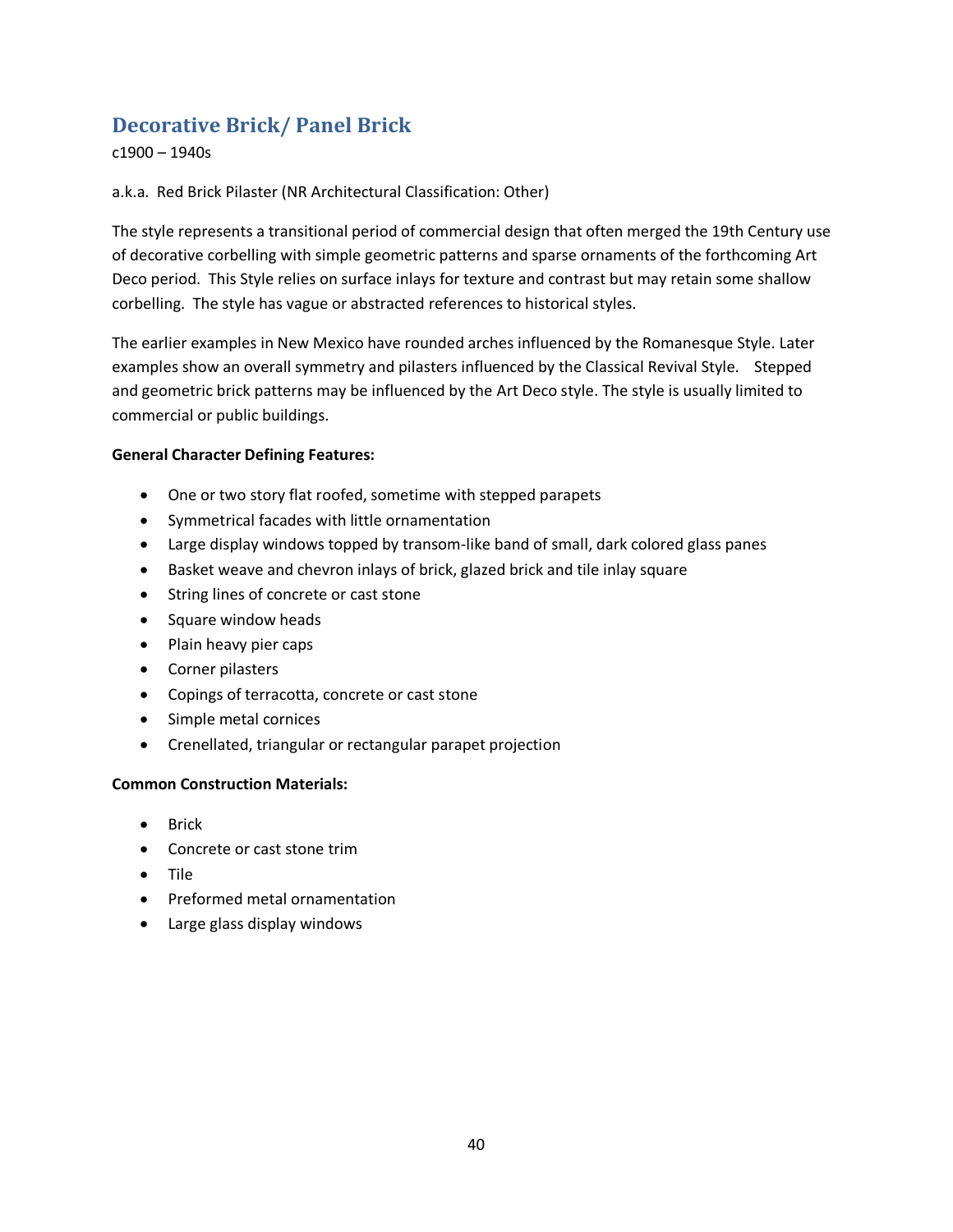# **Mediterranean / Spanish Colonial Revival**

### 1910 - 1950

a.k.a. Spanish Revival (NR Architectural Classification: Late  $19^{th}$  &  $20^{th}$  Century Revivals: Mission/Spanish Colonial Revival; Mediterranean Revival)

Because of its affinity with regional revival styles (California Mission and Spanish-Pueblo Revival), the Mediterranean Style was a popular period style in New Mexico. This style was popularized in 1915 at the Panama-California exposition in San Diego. A chief architect of the style was Bertram Grosvenor Goodhue. He is the author of a book on Spanish Colonial architecture in Mexico. His California building at the Exposition combined motifs from Morelia, Mexico City, Tepotzotlan and San Luis Potosi. By 1925 Spanish architecture became a craze.

Red tile roofs and light colored stuccoed walls are its trademarks and usually there is at least one aperture emphasized by a round-arched opening or picturesque grouping of windows, Often tile is restricted to porches or parapets which front otherwise flat roofs, and in some case; the tile is in fact a pressed metal imitation. Most often a residential styles, the larger examples make frequent use of wood or wrought iron balcony railings and window grilles. Also ornamental decoration of cast stone such as twisted columns or door frames are applied to the faces.

#### **General Character Defining Features:**

- · Two stories often with square tower or cupola
- · Low pitched tile roofs or flat roofs with tiled parapets
- · Thick plastered walls of varying textures
- · Projected bays
- · Simple colonnades
- · Picturesque window grouping
- · Wood shutters
- · Iron grillwork over windows
- · Segmental arch window heads
- · Doorways flanked by columns or pilasters sometimes also with cast stone ornamention
- · Balconies with wrought iron or wood railings
- · Bracketed cornice or eaves

#### **Common Construction Materials:**

- · Red tile
- · Light colored stucco
- · Wrought Iron
- · Wood ornamentation and brackets
- · Cast stone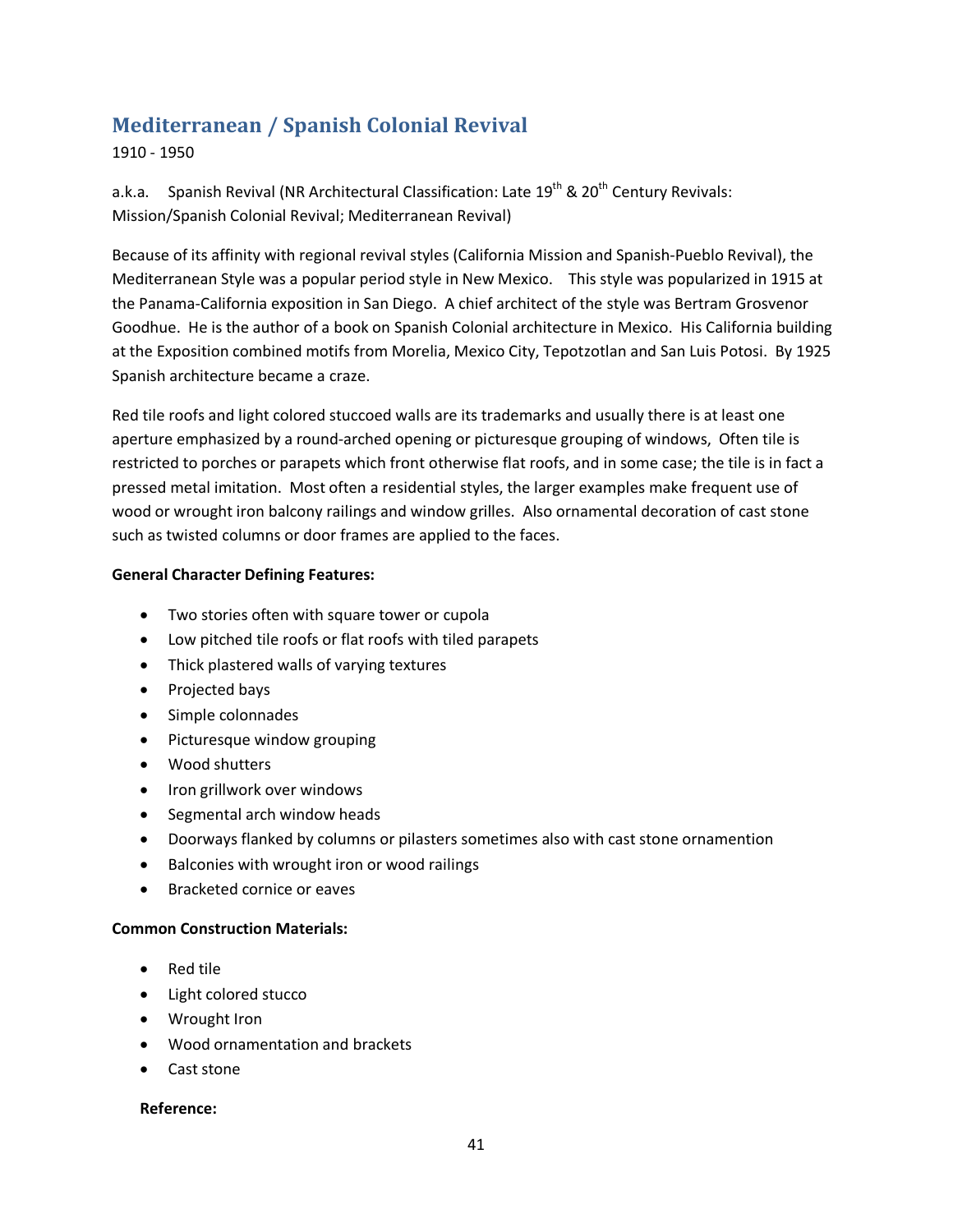· "American Architecture Since 1780", Marcus Whiffen, 1969 (and 1993)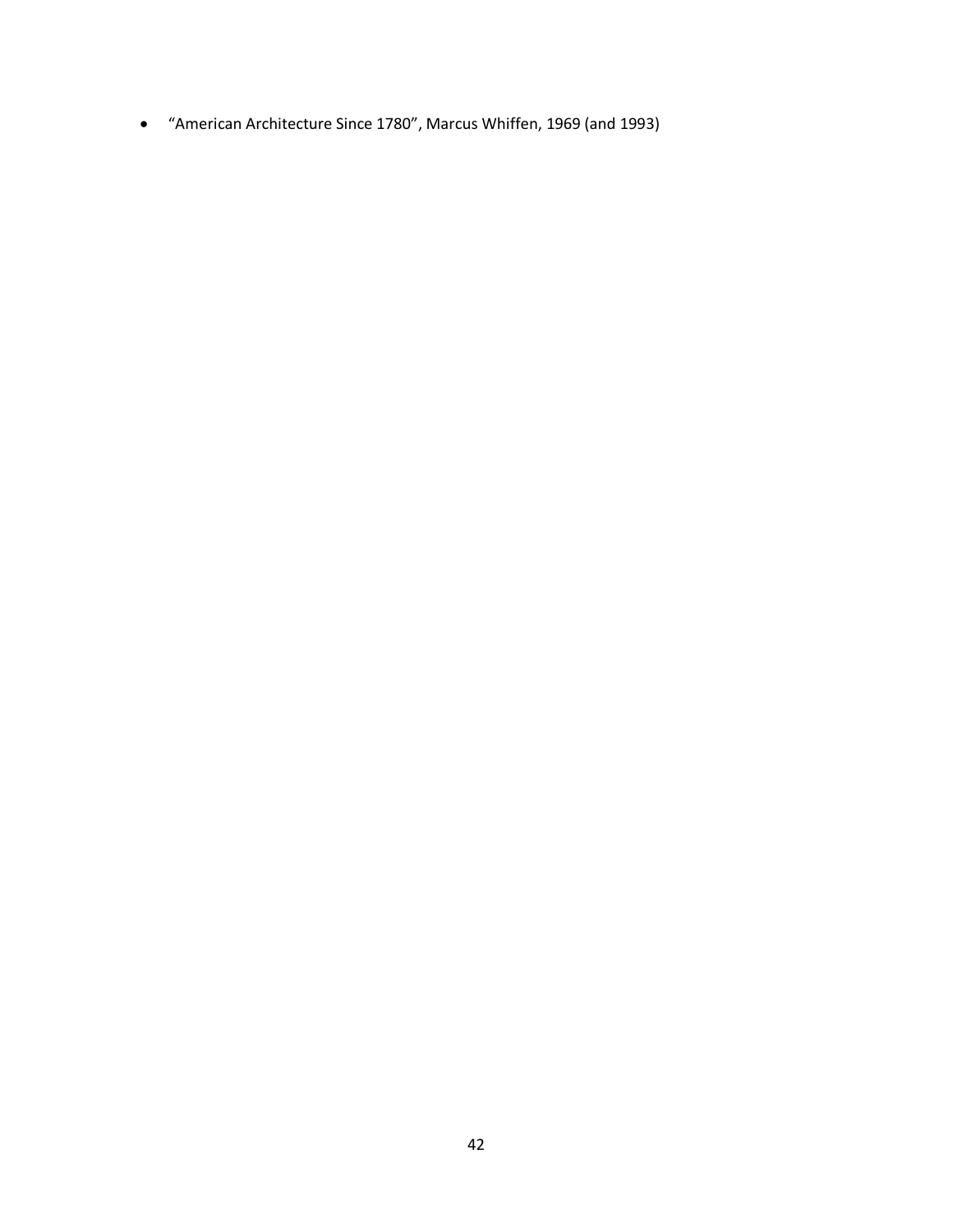# **Mission Revival/California Mission**

c1899 to c1930

a.k.a. Mission (NR Architectural Classification: Late 19<sup>th</sup> & Early 20<sup>th</sup> Century Revivals: Mission/Spanish Colonial Revival; Spanish Revival)

An early indication of a reviving interest in the Spanish Colonial heritage of the American Southwest, the Mission Style was first sponsored by the Atchison, Topeka, and Santa Fe Railroad (AT & SF). The Mission Revival Style had certain popularity in New Mexico. It was the AT&SF's official style for their stations and resort hotels. Its design is heavily influenced by the design of California's first mission structures constructed by the missionaries.

It shares, with the Mediterranean Style, a predilection for light colored stucco walls, red tiled roofs and rounded openings. The presence of curvilinear parapets, *espadanas* (bell cotes) and projecting eaves with exposed rafters easily distinguishes it from the Mediterranean Styles. It was employed in the design of all classes of buildings. For larger structure, churches, schools, hotels and other community buildings, bell towers and portal were used.

The predominant residential plan constructed in this style is the bungalow plan, as described in the Bungalow Style section. Architect Henry Trost designed in this style.

The Castenada Hotel, designed by L.A. architects Roehrig and Reinch and built in Las Vegas NM in 1899, might be the earliest example in the state.

# **General Character Defining Features:**

- · White or earth tone smooth plastered stucco walls
- · Thick walls sometimes with nichos
- · Arcades
- · Arched windows and entrances
- · Low pitched predominantly tiled roofs
- · Curvilinear parapets
- · Absence of sculptural elements
- · Balconies
- · Tower roofed with domes or pyramidal roofs
- · Multi-light wood windows sometimes with multi-light transoms, quatrefoil windows or embellishments

#### **Common Construction Materials:**

- Stucco
- · Cast stone detailing
- · Tiled Roofs
- · Half Timber Wood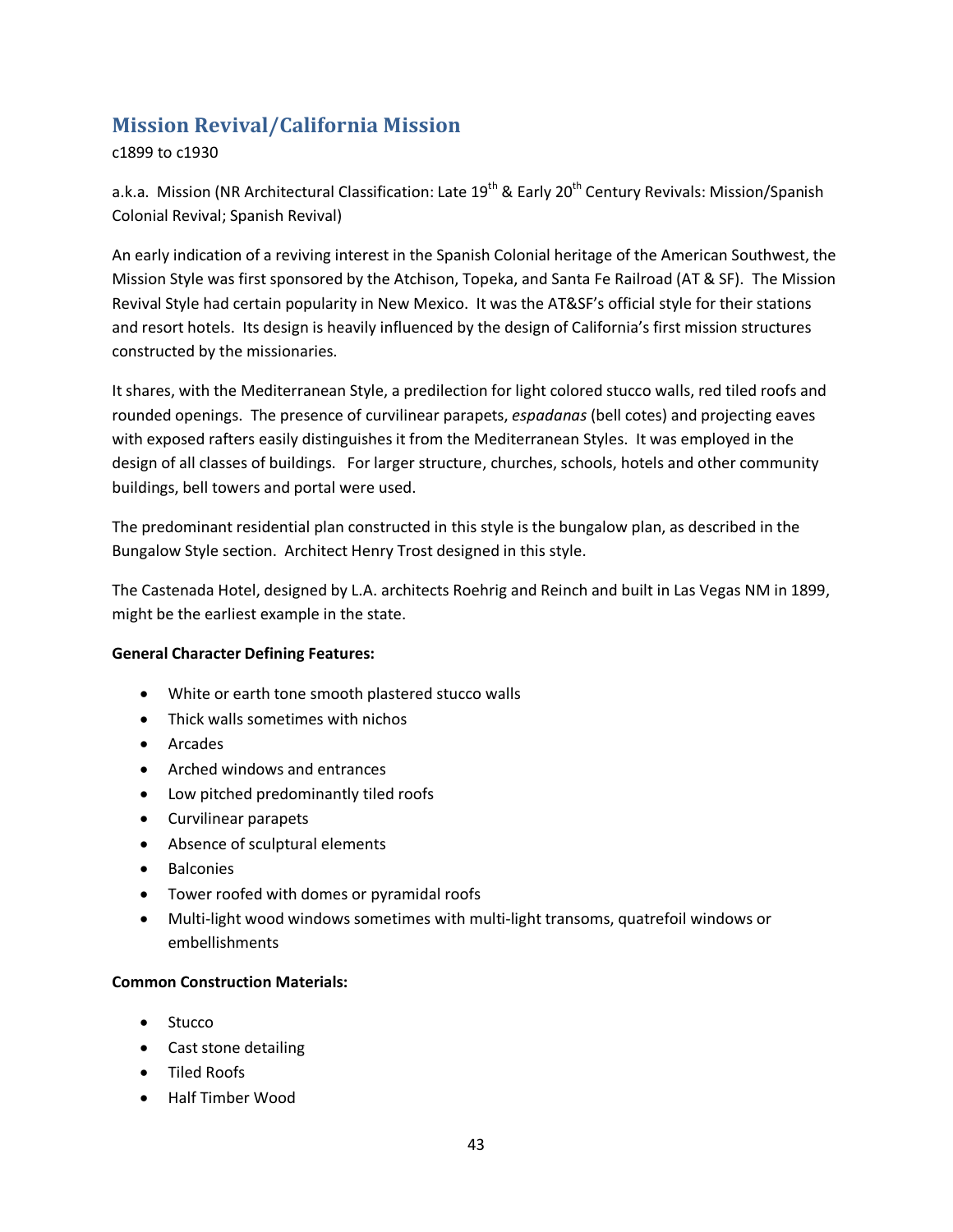# **Reference:**

· "Fred Harvey Houses of the Southwest", Richard Meltzer, 2008, Arcadia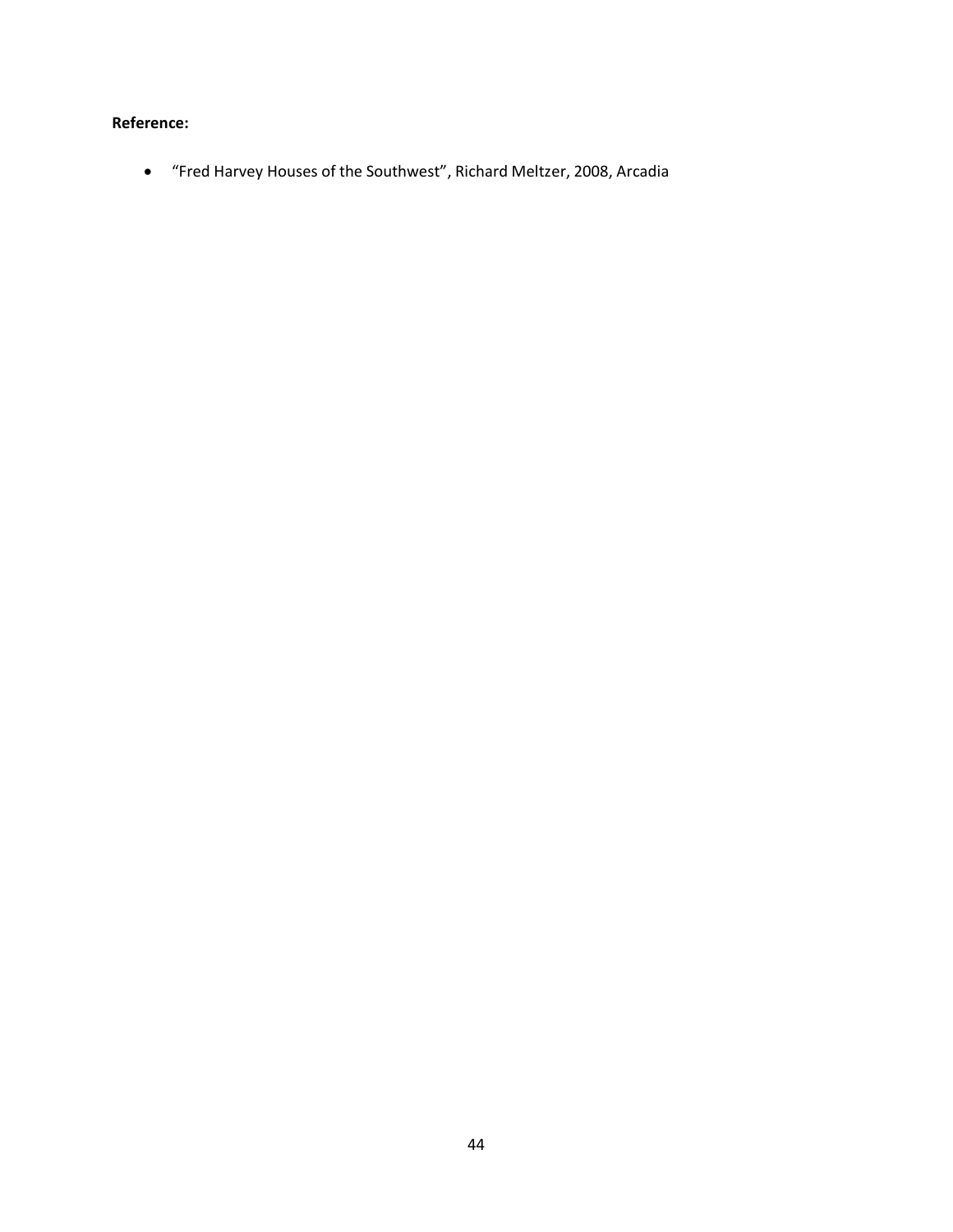# **Spanish Pueblo Revival**

c1905 – c1950

a.k.a. Santa Fe Style, Rio Grande Style, Pueblo Style and Pueblo Revival (NR Architectural Classification: Late  $19^{th}$  & Early  $20^{th}$  Century Revivals: Pueblo)

The Spanish-Pueblo Revival Style is named for the two cultures which contributed to its development. Since all types of New Mexico buildings; residential, commercial and ecclesiastical, before 1850 were built of this style, it was the natural source of inspiration for the chosen revival style for the reconstruction of the City of Santa Fe to celebrate New Mexico's statehood. Original versions of this style, still being built in the end of the 19th Century, particularly in Pueblos and Hispanic villages, were models for the revival style. So successful was the revival of the Spanish Pueblo Style, it continues to be one two most popular styles constructed in larger communities of New Mexico today. Historic styles ordinances passed in Santa Fe and Taos are based on preserving and building in this and the Territorial Revival Style.

The history of the first Spanish Pueblo style structures began in the fifteenth century in the Native American pueblos. Spanish colonists adopted the local building practices of the Native American. They were mandated to establish towns following the edicts of the "Law of the Indies". Consequently, they established their towns in the vicinity of the pueblos. Town planning included a large plaza anchored by a church and surrounded by contiguous two plus story structures. The towns were usually located near a source of water. The colonists adopted the Puebloan modular building design which was principally based on the availability of construction materials; stone, earth, and timbers. The first Spanish settlers modified the existing Pueblo designs and disseminated the technology of sun-dried adobe bricks. Rooms were linked in a long single-file, one- story-high row, often around a courtyard or placita. The introduction of metal tools made wood detailing possible. Room size originally limited by the length of available timbers was increased when longer vigas were able to be used, allowing for larger interior spaces, as in the mission churches.

In New Mexico, the first Pueblo Revival Style building seems to be founded in the remodeling of a brick building on the campus of the University of New Mexico in 1905. University President George Tight was the architect and promoted the style for other campus buildings. By 1915, New Mexico was represented in the Panama-California Exposition in San Diego by a heavily "bevigaed" version of the church and convento at Acoma designed by Rapp and Rapp of Trinidad, Colorado. In 1917, the Santa Fe Art Museum, now the Museum of New Mexico, was built in the style. By the twenties, the style spread throughout New Mexico and into Arizona.

Sizes of wood elements began to increase as the style evolved from the earliest examples. Sculptural massiveness was emphasized. Cement and acrylic plaster replaced mud plaster and wood frame and cement block replaced adobe and terrone bricks. The basic elements of the style have remained, despite the introduction of new construction materials such as brick, window glass, and metal and asphalt roofing.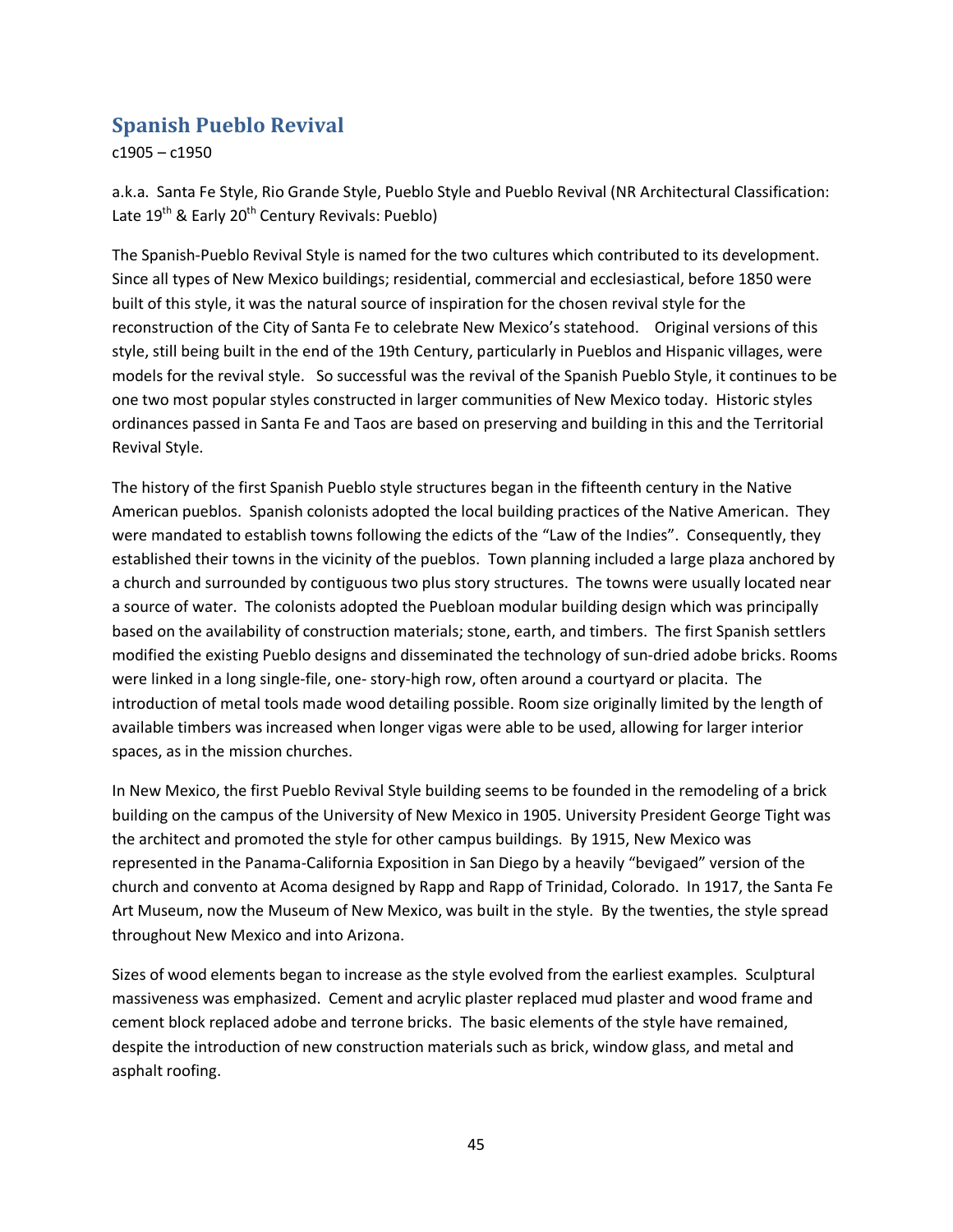#### **General Character Defining Features:**

- · One-story, very low-pitched or flat roofs
- · Thick adobe walls covered with mud plaster or later cement plaster
- · Multiple external punched doorways and few small window openings set back into wall plane
- · Exposed wood headers above windows and doors
- · Modular square rooms
- · Rectangular, "L" shaped, linear, "U" shaped and courtyard centered plans
- · Front portals (porches)
- · Corner fireplaces
- · Iron hinges and fixtures
- · Windows centered on façade are one over one, three over one, multi light double hung
- · Half-timber and round wood posts and beams
- · Viga roof/ceiling structures often with spit cedar (*cedros*) or small wood branches (latilla) for decking
- · Vigas projecting through wall plane
- · Wood *canales* (scuppers)
- · Wood corbel brackets and zapatas used as capitals in portals
- · Roughhewn panel doors and window grilles
- · Battered or rounded corners and parapets
- Sharp, then stepping buttresses

#### **Common Construction Materials:**

- · Adobe
- · Terrone (sod mud bricks usually cut out of river banks)
- · Mud plaster
- · Lime Plaster (more prevalent in south NM)
- · Cement plaster
- · Acrylic plaster (nonhistoric)
- · Hand hewn wood
- · Rough sawn wood
- · Round wood vigas
- · Small diameter peeled twigs, latillas
- · Spilt cedar decking
- · Rubble stone

#### **Reference:**

· "American Architecture Since 1780", Marcus Whiffen, 1969 (and 1993)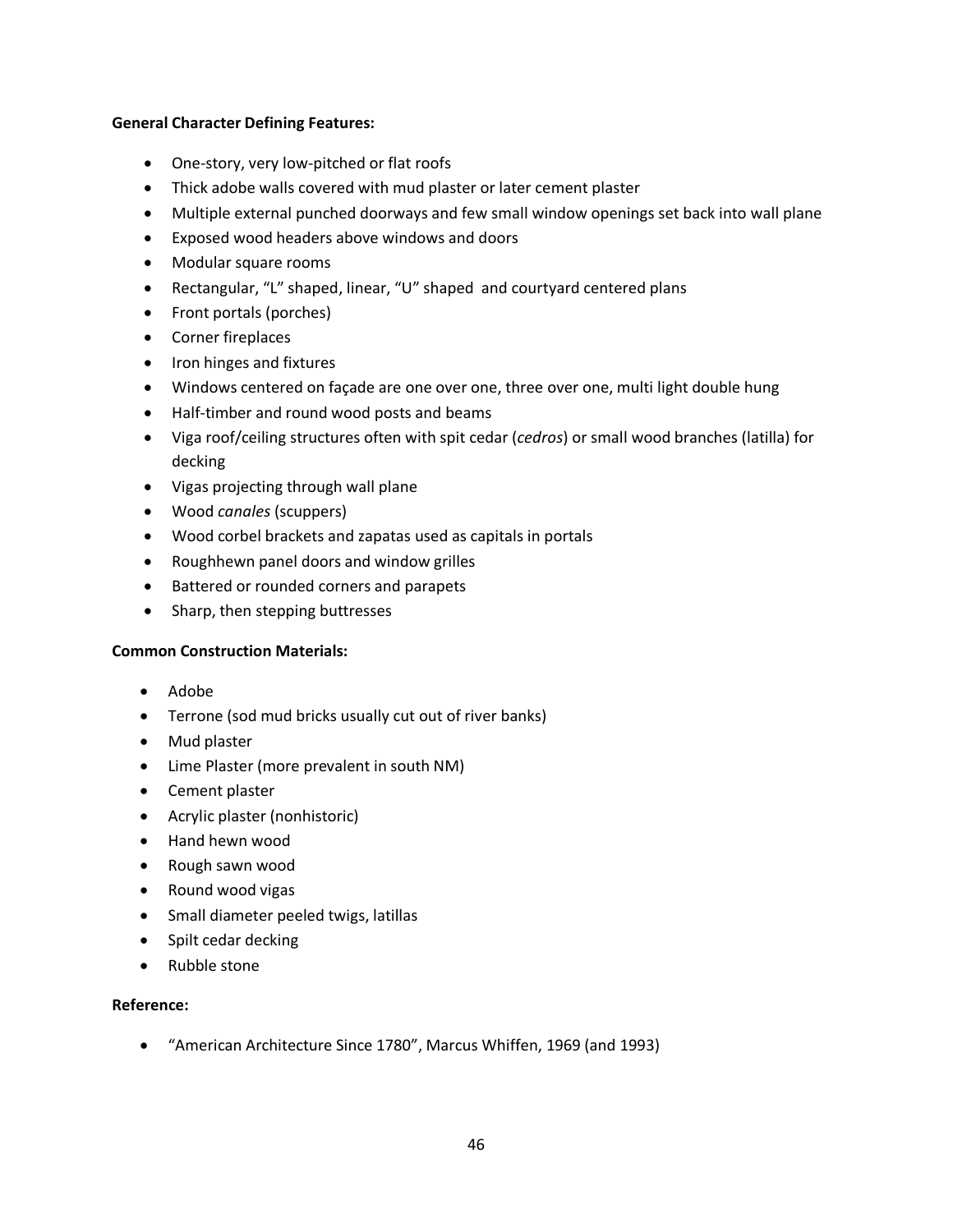# **Territorial Revival**

c1930 - present

a.k.a. Territorial (NR Architectural Classification: Late 19<sup>th</sup> & Early 20<sup>th</sup> Century Revivals *or* Other)

Found mainly in New Mexico, the Territorial Revival Style followed in the wake of the popular Spanish-Pueblo Revival Style. It is a revival of the Provincial Greek Revival or Territorial Style of c1846-80. It incorporates most of the decorative elements of the Territorial Style. Generally absent from the revival are pitched roofs and folk territorial aberrations. The Territorial Revival Style is, in a sense, a style of ornamentation applied to the modern building forms of the Mid-20th Century. Residences employed contemporary plans rather than Territorial Style plans. Churches and government buildings are much larger than anything built during the Territorial Period. During the late 1930's and the 1940's, Territorial Revival elements, especially brick dentil copings, were incorporated into essentially simplified Art Deco designs.

Architects John Gaw Meem and Gordon Street adopted this style as a form of regional classicism for the New Deal (WPA) presence in New Mexico.

This is one of the styles promoted by Santa Fe's historic ordinance.

### **General Character Defining Features:**

- · Picturesque massing
- · Rectilinear one to three story buildings with flat roofs
- · Parapets with dentilled brick copings
- · White and off white stucco
- · Pedimented trim over windows and doors
- · Square columns, sometimes paired, supporting simple flat roofed portals
- · Multi-light casement windows, evenly spaced, or in residences, centered on facade
- · Four-panel wood door flanked by sidelights and capped with a multi-light transom
- · Multi-light French doors

#### **Building Materials:**

- · Adobe
- · Wood Frame
- · Concrete Block or Hollow Structural Tile
- · Cement Stucco
- · Wood Millwork
- · True divided light wood windows
- · Four-panel wood doors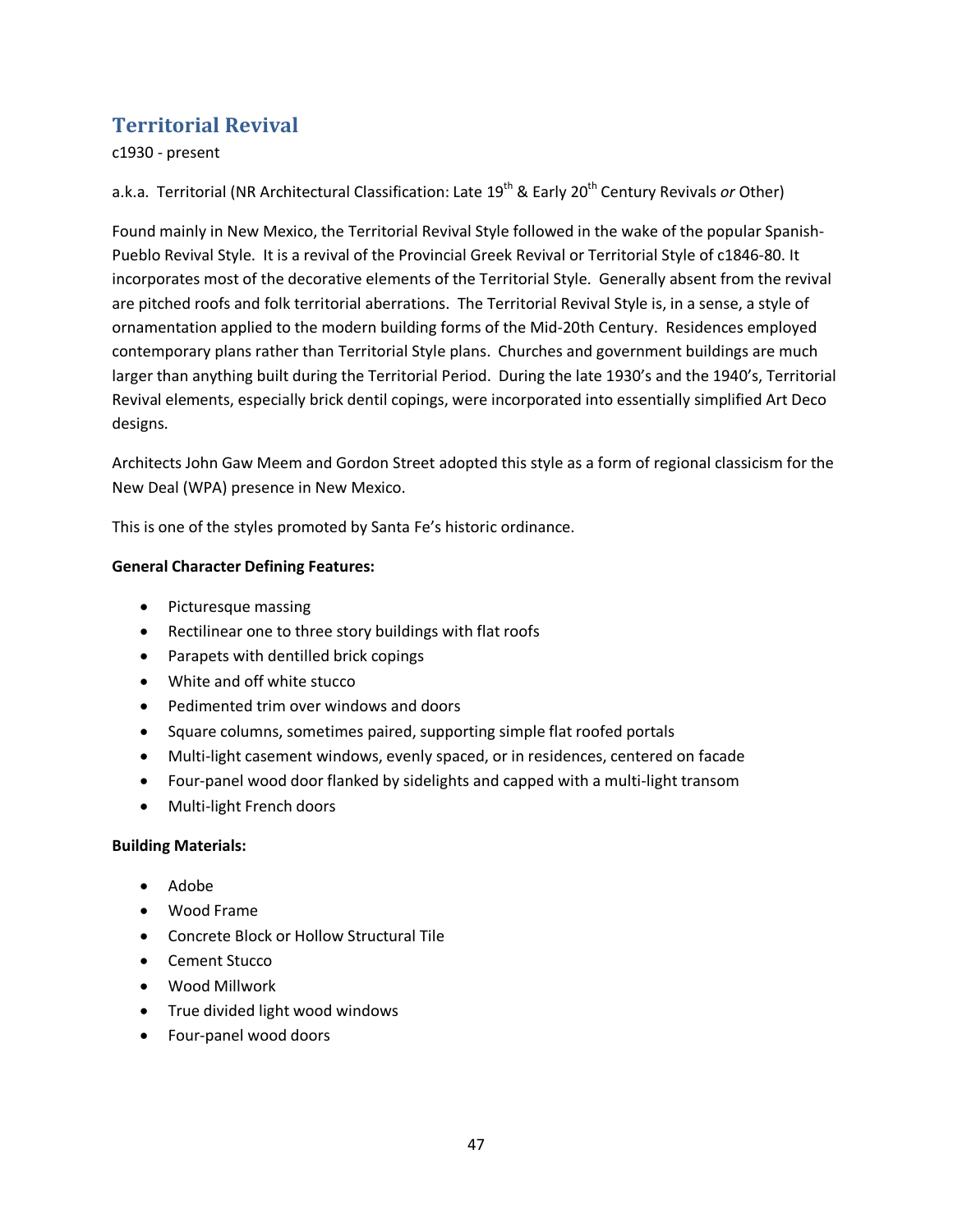# **Southwest Vernacular**

C1920 – current

a.k.a. Stepped Parapet Style (NR Architectural Classification: Other *or* Late 19<sup>th</sup> & 20<sup>th</sup> Century Revivals: Pueblo)

Starting about 1920, vernacular architecture in New Mexico absorbed features from the various Revival Styles of the Southwest: the Mission, the Mediterranean, the Spanish-Pueblo Revival and less commonly, the Territorial Revival Styles. The line between these revivals and their vernacular applications is difficult to draw. In general, if a building coherently uses two or more decorative elements from one revival style, it should be identified as such. On the other hand, vernacular builders often reveal an incomplete understanding of the revival styles through simplification.

The Southwest Vernacular was typical of commercial home builders' work of the period and, in advertising, was referred to as Southwestern style or sometimes Santa Fe style. Commercial false-front buildings often featured stepped or curvilinear parapets and stucco facades typical of this style.

### **General Character Defining Features:**

- · Rectilinear structures with walls with dentilled brick coping
- · Symmetrically based plan with a central corridor
- · Two-story with veranda across the front
- · Central flat roofed porch across portion of front with squared wood porch columns
- · Elaborate entrance with central door flanked with sidelights and transom
- · Four-panel wood doors
- · Double-hung wood sash with six and nine panes of glass
- · Pedimented wood lintel over windows and doors (later Territorial had a build-up of several moldings)

#### **Common Construction Materials:**

- · Wood
- · Bricks
- · Adobe
- · Hollow structural tile
- · Ashlar stone
- · Lime plaster
- · Tern plate
- · Wood millwork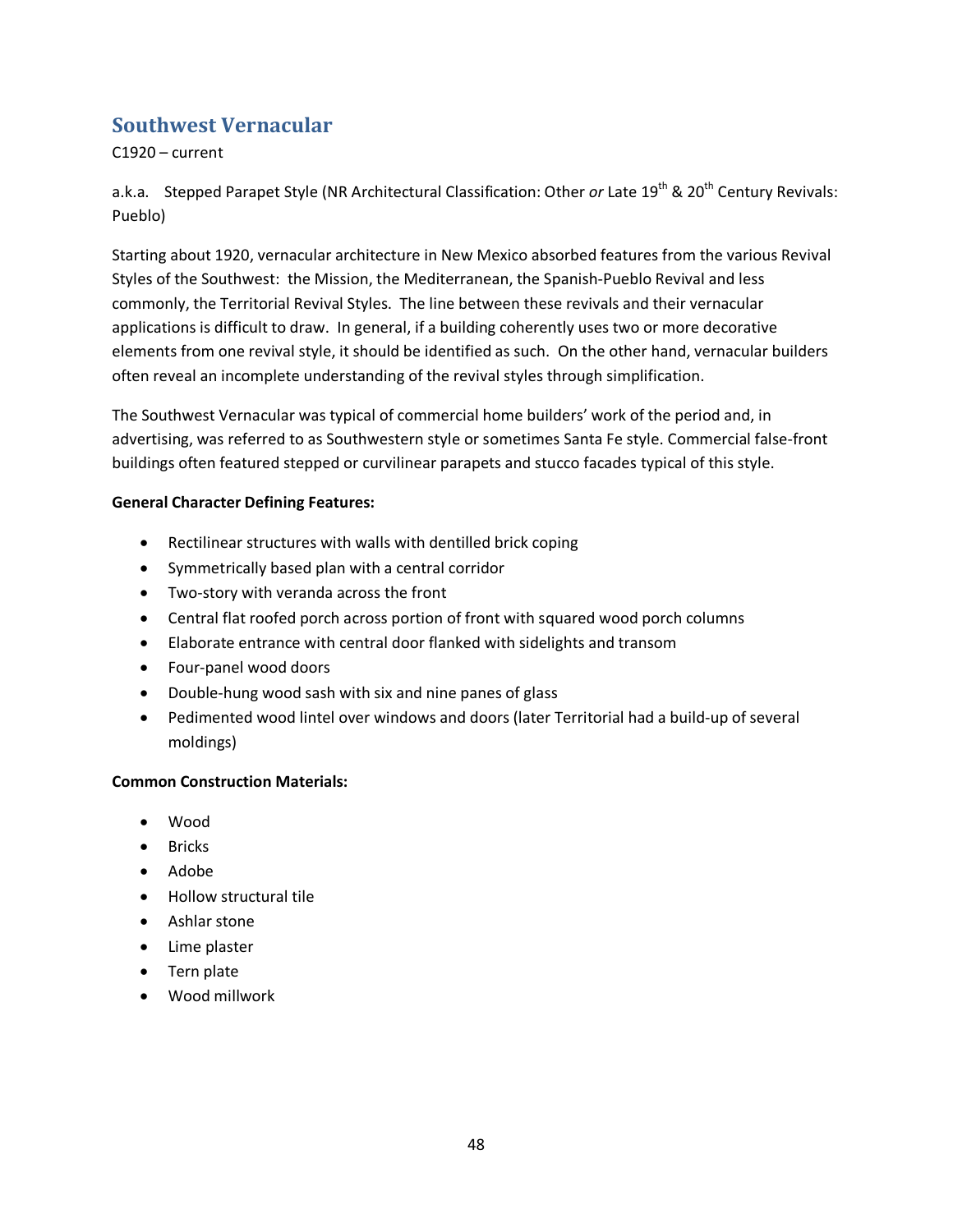# **Medieval Mode**

c1915 - c1945

a.k.a. Tudor Revival, Thatched Cottage, Provincial Style (NR Architectural Classification: Late 19<sup>th</sup> & Early 20th Century Revivals: Tudor Revival; Jacobean/Jacobethan Revival *or* Elizabethan Revival)

The style draws from English Medieval prototypes. This is chiefly a residential style which combines elements from a variety of styles into a picturesque amalgam. Simulated thatched roofs, or steeply pitched roofs, conically roofed towers, field stone and rough textured brick picturesquely combined with stucco and half timbering are arranged in asymmetrically massed designs.

### **General Character Defining Features:**

- · Asymmetrical
- · Steeply pitched side gable roofs sometimes with dormers
- · Flared eaves sometimes false thatched
- · Barge boards
- · Walls clad with several materials
- · Simulated half-timber construction
- · Half-timbered gable ends
- · Tall, narrow casement windows in multiple groups
- · Massive chimneys crowned with chimney pots
- · Multi -light wood windows sometimes with diagonal pane patterns
- · Multi -light French doors
- · Steep gable roofed front entry

# **Common Construction Materials:**

- · Brick
- · Stone
- · Half-timber ornamental details
- · Wood millwork
- · White or light colored stucco
- · Cast stone
- · Cement stucco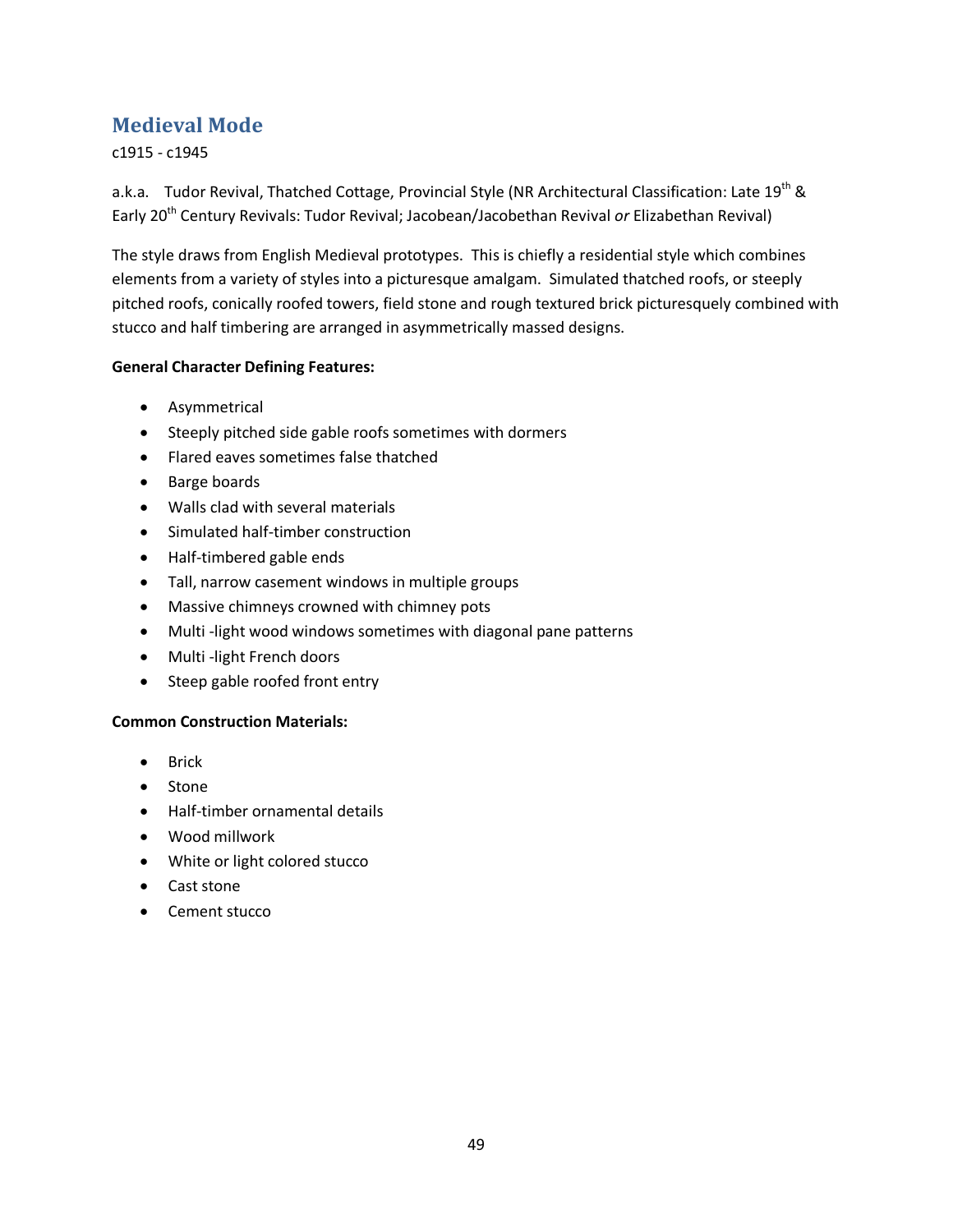# **Late Gothic/ Collegiate Gothic**

c1905 – 1940s

(NR Architectural Classification: Late 19th & 20th Century Revivals: Late Gothic Revival *or* Collegiate Gothic)

From about 1905 to 1940, some public buildings in New Mexico, chiefly schools and some churches, were built in what was commonly called the Collegiate Gothic Style. This style was introduced at Bryn Mawr in the early 1890's by Cope and Stewardson, who in 1896 carried it to the campus on which it was to flourish as nowhere else, that of Princeton University. Many Eastern universities including Duke and University of Chicago adopted this style. The style spread westward across the country for educational facilities.

In New Mexico from about 1905 until 1940, some public buildings, chiefly schools, were built in this style. Windows were generally flat topped and clustered in horizontal groups, separated by large, stone mullions. The stone or concrete trim, which accents these simple brick buildings, especially around entrances, is usually the only Gothic feature.

### **General Character Defining Features:**

- · More than one story with vertical piers stressing verticality
- · Simple massing
- · False front gables
- · Arched (steeply pointed) windows and door trim
- · Sharp corners
- Stone tracery
- · Corner pilasters

#### **Common Construction Materials:**

- · Ashlar stone
- · Brick
- · Concrete
- · Cast stone

#### **Reference:**

· "American Architecture Since 1780", Marcus Whiffen, 1969 (and 1993)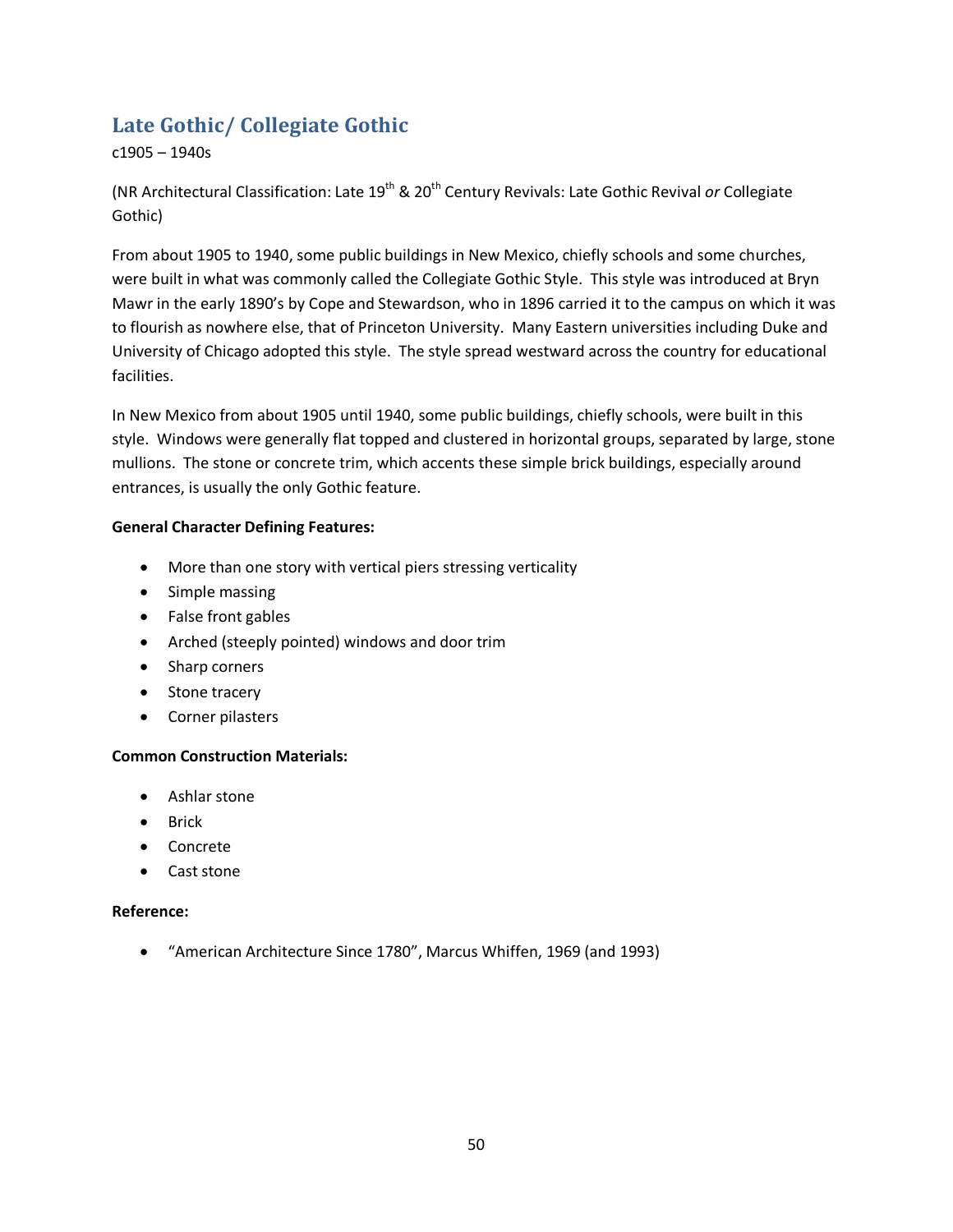# **Modernism**

a.k.a. Modern Movement, Regional Modernism, Mid-Century Modernism c1920s to c1970s (NR Architectural Classification: Modern Movement)

An *avant garde* architectural movement born of the early 20<sup>th</sup> Century, it promoted the abandonment of all ornament and all stylistic and historic links to the past, replacing them with a radical, new design approach that embraced functionalism i.e. an honest expression of form, structure and materials. Acc. to Chris Wilson, it responded to the process of modernization – mass production, scientific management and industrialization – of the 19<sup>th</sup> and 20<sup>th</sup> centuries, the Industrial Age. Initially strongly associated with the International Style, it grew to incorporate changing interpretations of functionalism and form, reflected trends in Modern Art and always embraced advances in construction and engineering. Used to describe anything new, it "meant different things to different people" (Marcus Whiffen). As an expression of Regionalism in NM, again according to Wilson, it reintroduced rough, natural materials and NM architects John Gaw Meem, Willard Kruger and George Pearl embraced indigenous forms.

Note: While purists claimed to avoid references to the past, the movement included the Art Deco style (called "Modernistic Style" in its period) which may include stepped forms, geometric ornament and bold colors, often based on ancient Aztec, Mayan, Egyptian or Native American (Regionalist) examples but used in a modern manner.

In its purer forms or interpretations, it did not survive the early 1970s but was replaced with newer Modern styles and sub styles.

Because post WWII/Mid-Century Modern architecture is still being examined and considered, definitions and style nomenclature may vary greatly or overlap. To be up to date, designers incorporated forms and stylist elements that were popular in their time and locality. As their buildings may contain elements of more than one style, interpretation may vary.

In this document, Modernism is being used as a general category in which to group the many Modern sub-styles.

- · "Southwest Architecture and Cultural Landscapes", course outline, Chris Wilson, UNM January 2012
- · "A Dictionary of Architecture", James Stevens Curl, Oxford 1999
- · "The Abrams Guide to American House Styles", William Morgan, Harry N. Abrams, Inc. 2004
- · "American Architecture Since 1780", Marcus Whiffen, 1969
- · "Modern Architecture: A Critical History", Kenneth Frampton, Thames and Hudson Ltd. 1980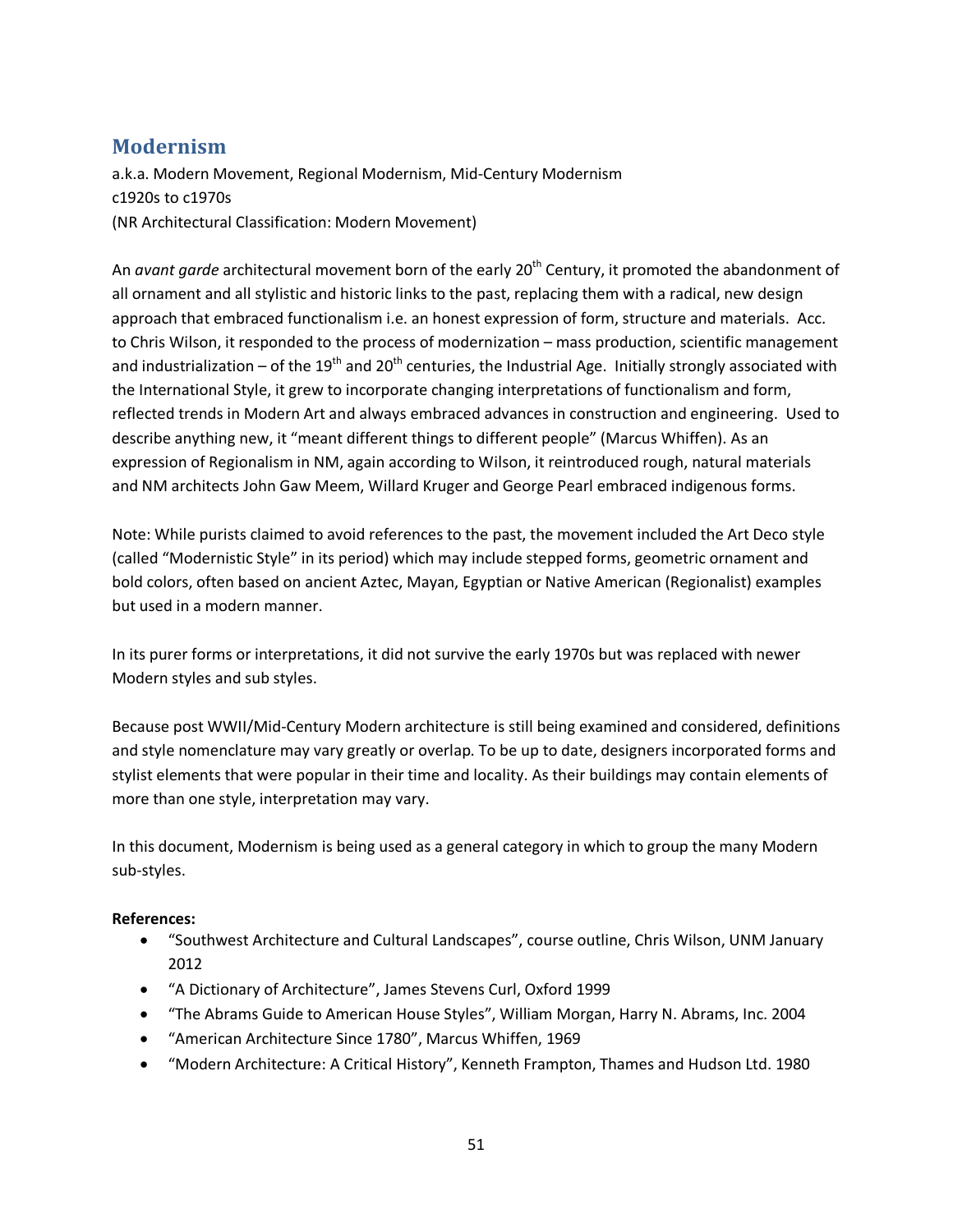# **Art Deco**

C1930 to c1945 in NM a.k.a. Modernistic , Skyscraper Style, Style Moderne (NR Architectural Classification: Modern Movement; Art Deco)

The Art Deco Style is typified by severe geometric massing, often with setbacks that imitate step pyramids, and low-relief stylized geometric ornamentation sometimes based on archeological investigations of the era. Inclusion of ancient Egyptian themes was spurred by the discovery of King Tut's tomb in 1922 while Aztec, Mayan and other Pre-Columbian themes originated in Meso-American excavations. Ornament also included "Jazz Age", Native American, transportation, Caribbean and other geometric and floral themes. It superseded the sinuous lines of the earlier Art Nouveau Style in WWI-era Europe and was later named for the 1924-1925 Paris *"Exposition International des Arts-Decoratifs et Industriels Modernes"* where many exhibit pavilions and consumer products were of this style.

Character-defining architectural features may include:

- · simplified forms, setback massing
- · smooth faced stone, stucco, brick
- · polychrome decoration/geometric designs
- towers, recessed vertical grouping of windows and vertical piers expressed in the façade sometimes projecting above flat roof lines.
- · Symmetrical facades with setbacks are common in the larger NM public buildings, with low relief geometric decoration.

- · "A Dictionary of Architecture", James Stevens Curl, Oxford 1999
- · "Architectural Movements of the Recent Past: An illustrated handbook for identifying architectural styles and building forms since 1941", Alan Higgins, 2013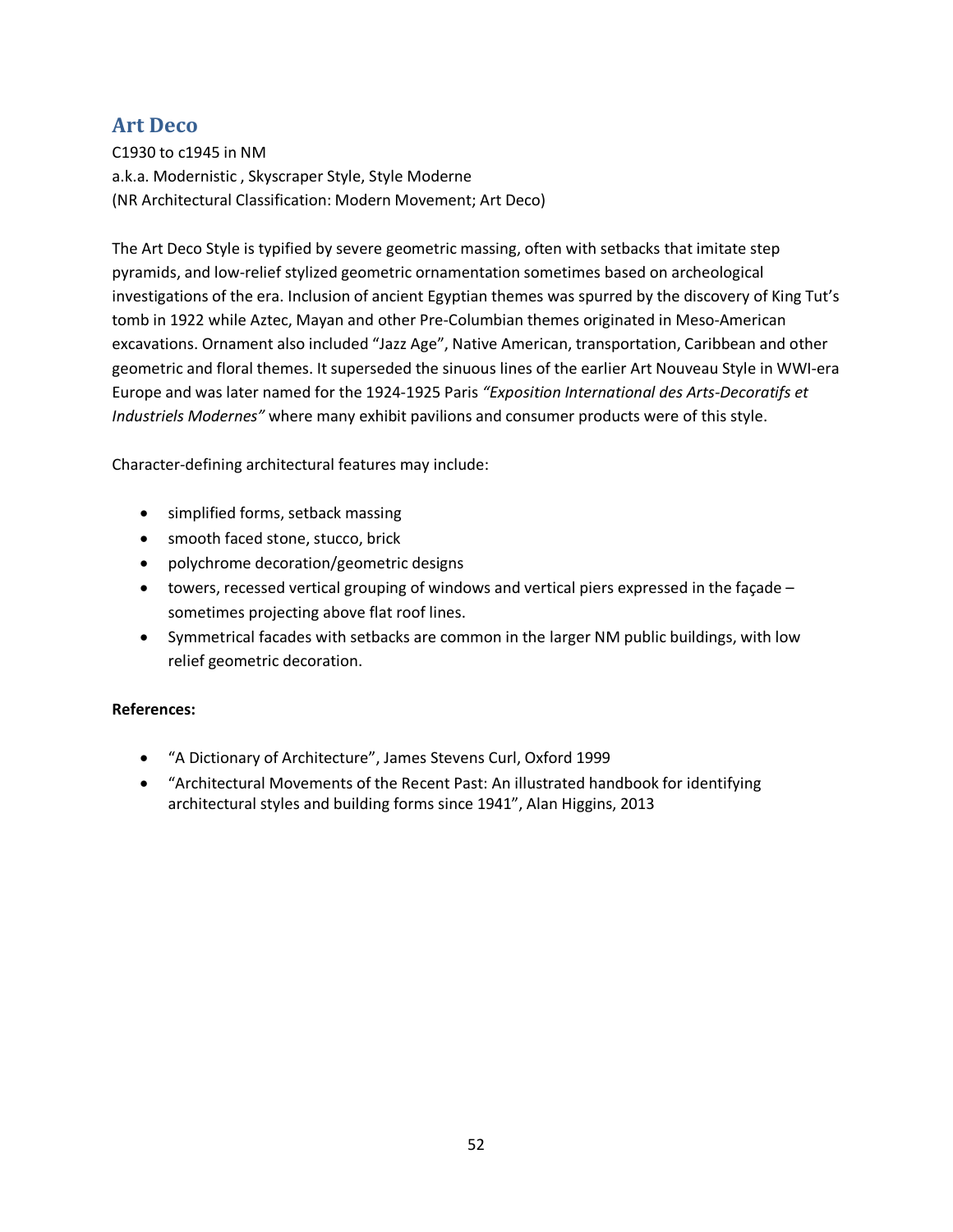# **Mayan Revival**

1908 – 1970s

a.k.a. Aztec/Mayan Revival (NR Architectural Classification: Modern Movement: Art Deco)

This style was a response to archeological discoveries in Mesoamerica and first appeared in Paul Cret's 1908-1910 Beaux Arts Style Pan American Union Building in Washington, D.C. as numerous decorative motifs drawn from the indigenous tradition of the Americas. Specific elements include its pink marble fountain with Mayan, Aztec and Zapotec figures, the floor mosaics with figures copied from the Palace at Palenque, an Aztec Garden with a statue of Xochipilli, the Aztec God of Flowers and interior mosaics depicting Chac, the Mayan God of Rain.

Several prominent architects embraced this style including Frank Lloyd Wright and his son Lloyd Wright. The most publicized example was Robert Stacy-Judd's Aztec Hotel of 1924-1925 built on Historic U.S. Route 66 in Monrovia, California. This is a rare building type in New Mexico but several examples can be found. Albuquerque examples include the 1960s -70s Bernalillo County building at 5th and Tijeras, a single story copper-topped professional office building on Central Avenue and the Plaza del Sol City Offices on Second Street. Prairie School architect Frances Barry Byrne designed the University of New Mexico Science Building in the Mayan Revival Style c1912. It was in use as the Arts Annex c1985. Another famous Wright protégé', Walter Burley Griffin, designed an unrealized Wrightian UNM campus with Mayan Revival features.

#### **General Character Defining Features:**

- · Flat roof structure often embellished with Mayan and Aztec motifs (including projecting combs)
- · Often battered, truncated pyramidal form
- · Wall surfaces with intricate pattern work with Mayan and Aztec Art

#### **Common Construction Materials:**

- · Concrete block
- · Cast in place concrete
- · Cast stone
- · Terracotta

#### **Reference:**

"The Mayan Revival Style", Marjorie Ingle, Peregrine Smith 1985 (and UNM Press 1989)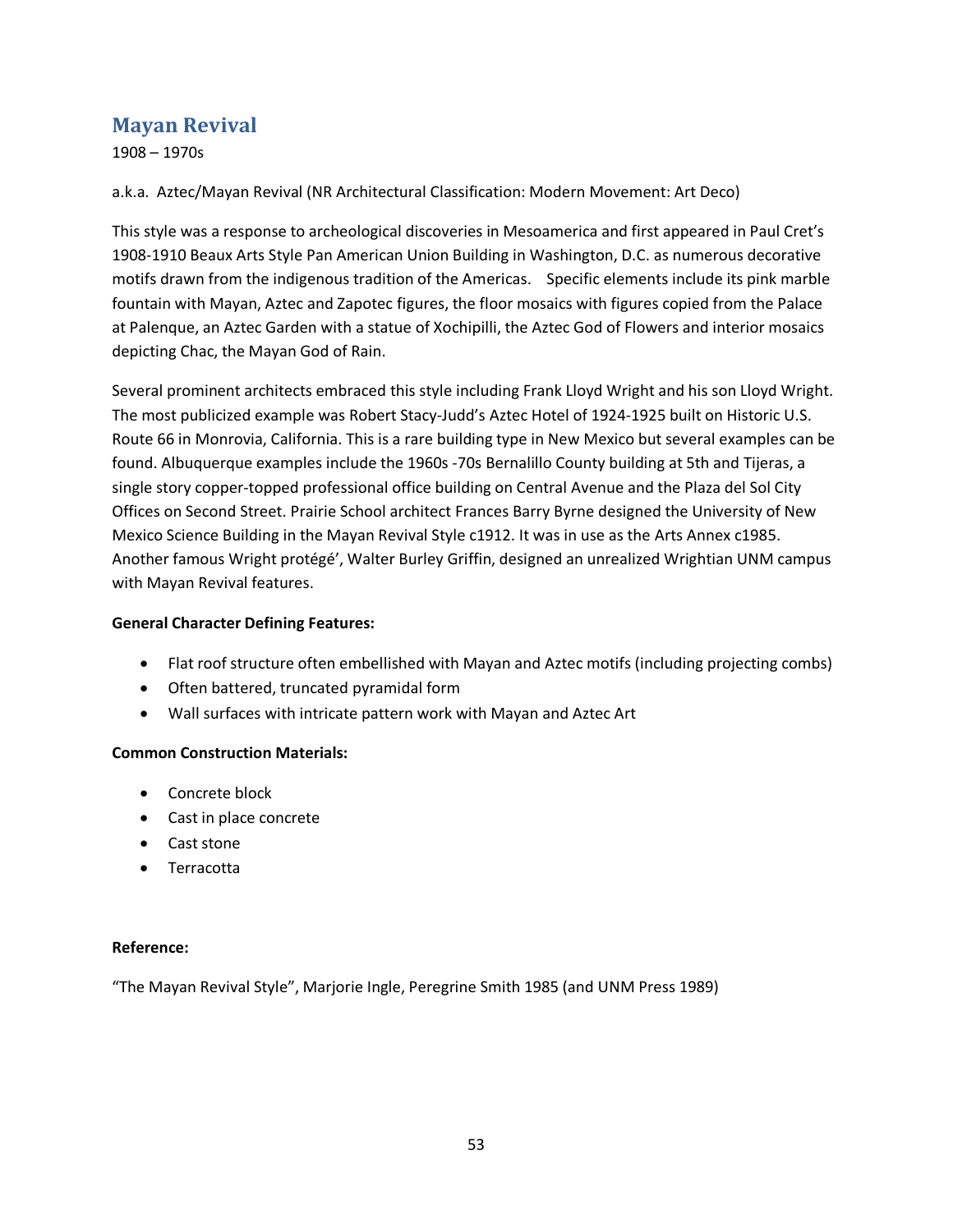# **The International Style/Miesian**

c1930-1970s (in NM) a.k.a. Functionalism (NR Architectural Classification: Modern Movement: International Style *or* International Style; Miesian)

With its beginnings in Eastern Europe and Germany around the time of the First World War, it was eagerly embraced by the *avant garde* and was established worldwide after 1945. Its name is derived from Alfred H. Barr's Museum of Modern Art exhibit of 1932: "The International Style: Architecture Since 1922" and was widely publicized via a book of the same name and date by Henry Russell Hitchcock and Phillip Johnson.

It is typified by the themes of asymmetry; severe cubic shapes; smooth, unbroken surfaces (often white but can be of brick in NM) without molding or ornament; flat roofs and large expanses of steel-framed glass, often organized in horizontal bands. It exploited the freedom of plan and elevation that skeleton construction made possible. Floors were usually carried on steel or concrete posts (set behind the ribbon corner windows) and, when they supported floors above open space, the thin columns were called *piloti* by Le Corbusier and his followers. The overall rectangular building forms were often relieved by a half cylindrical stair tower or end bay. In tract houses, its effect may be limited to flat roofs, corner windows and a general lack of decoration.

The character-defining features of the International Style are:

- · Simple geometric forms, often rectilinear
- · Asymmetrical
- · Form characterized by a series of volumes
- · [Reinforced-concrete](http://recentpastnation.org/?page_id=941) and [steel construction](http://recentpastnation.org/?page_id=1004) with a nonstructural skin
- · Occasionally, cylindrical surfaces
- · Unadorned, smooth wall surfaces, typically of glass, steel, or stucco painted white
- · Complete absence of ornamentation and decoration; often, an entire blank wall
- · Often, a [cantilevered](http://recentpastnation.org/?page_id=644) upper floor or balcony
- · Houses in this style are characterized by open interior spaces and are commonly asymmetrical
- · Commercial buildings are not only symmetrical but appear as a series of repetitive elements
- · [Flat roof,](http://recentpastnation.org/?page_id=789) without a ledge, eaves, or coping, that terminates at the plane of the wall
- · Large areas of floor-to-ceiling glass or [curtain walls](http://recentpastnation.org/?page_id=716) of glass
- · Metal window frames set flush with the exterior walls, often in horizontal bands
- · Casement windows; sliding windows
- · Doorway treatments conspicuously plain, lacking decorative detailing
- · Glass Block

*A revival of the International Style began circa 1970. Sometimes called Neo International Style, its principal proponents nationally are Peter Eisenman, Richard Meier and Michael Graves.*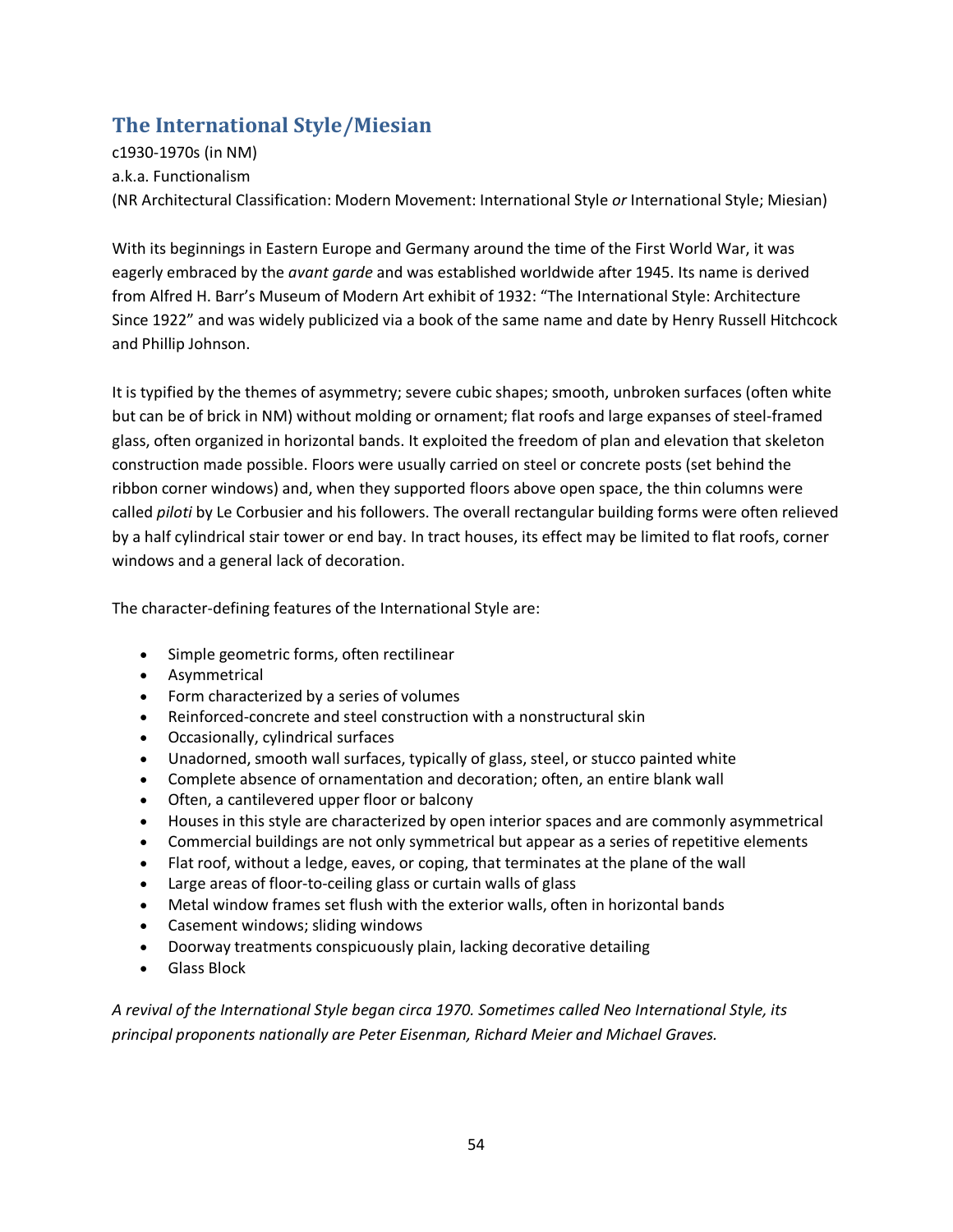#### **Miesian**

The Miesian substyle is based on the iconic work of Mies Van der Rohe, a German architect who migrated to the US (Chicago) in 1938 and was a leader of the International Style. His work involved highly refined proportion and detail and, while he may have been fond of it, the phrase "God is in the details" is often misattributed to him. His work relied heavily on steel frame and curtain wall construction, with highly regularized rectangular forms emphasized by the grid of the frame or, in high rise buildings, vertical beams or fins. In his steel and glass pavilion, Crown Hall of 1952-1956, at the Illinois Institute of Technology, he hung the roof from exposed steel plate-girders, above the multipurpose interior space. Marcus Whiffen pointed out that the International Style created individualized spaces according to their uses and the form of the building could be complex and asymmetrical while in Mies' work, larger spaces were of a "universal" or multi-purpose nature and form was supreme. In Albuquerque, architect Harvey Hoshour paid homage to Crown Hall in his First Unitarian Church of 1964 while the Simms Building by Flatow and Moore, 1952, is the most prominent International Style edifice in the city.

The character-defining features of the Miesian substyle:

- · Exposed steel skeleton frames that express the building's structure
- · Curtain walls
- · Prominent use of glass, emphasizes volume over mass
- · Open interiors that created a feeling of spaciousness

- · "A Dictionary of Architecture", James Stevens Curl, Oxford 1999
- · "American Architecture Since 1780", Marcus Whiffen, 1969
- · "Architectural Movements of the Recent Past: An Illustrated Handbook for Identifying Architectural Styles and Building Forms since 1941", Alan Higgins, 2013
- · "The International Style", Henry-Russell Hitchcock and Philip Johnson, Norton 1932 and 1966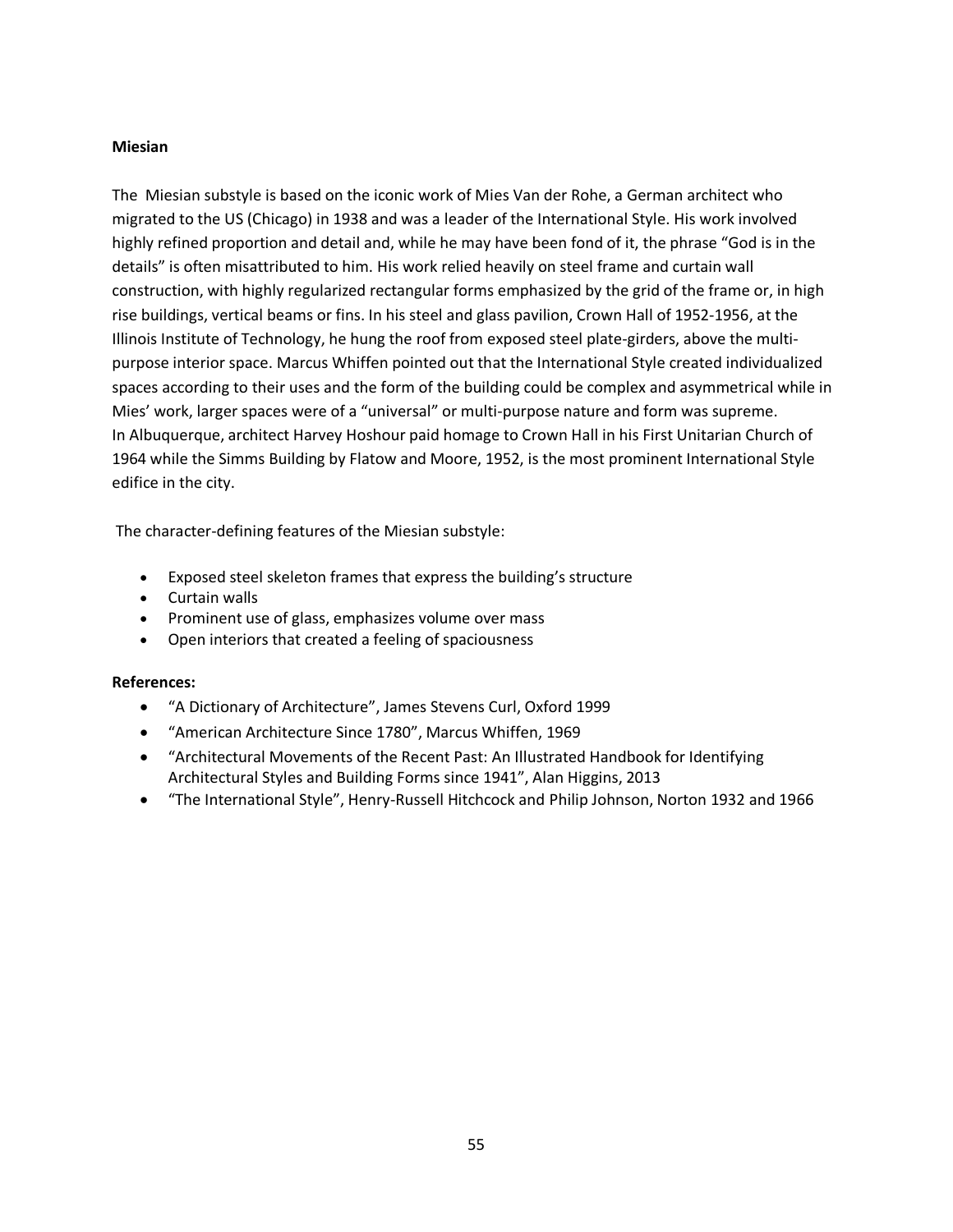# **Streamline Moderne/Art Moderne**

# c1930s (to c1950s in NM)

(NR Architectural Classification: Modern Movement: Moderne; Modernistic *or* Streamlined Moderne) a.k.a. Moderne, Depression Modern, Streamline Style

A derivative of the international Style and employing many of the same themes, it was influenced by Industrial Design of the 30s and 40s, the "wind tunnel look" of aerodynamic design, and the work of earlier International Style architects. It was suggestive of cleanliness and modernity. It is typified by horizontality, curved forms, rounded corners, thin deep canopies, use of glass block, long strips of windows that often follow the curved elements of the building and sometimes horizontal bands or accents that mimic "speed lines", the horizontal trim spears added to vehicles of the 30s. Buildings often had ship motif accents; metal pipe railings and porthole or half-round windows. Transportation-related buildings such as bus terminals, gas stations and roadside restaurants were often built in this style and may have stylized towers or pylons. In New Mexico, houses are often one-story, with an irregular plan of round and square smoothly finished massing that emphasizes horizontality with steel window sash sometimes set into deep "picture frame" moldings and with horizontal ornamental bands at the parapet.

- · "The Streamlined Decade", Donald J. Bush, 1975 Braziller
- · "A Dictionary of Architecture", James Stevens Curl, Oxford 1999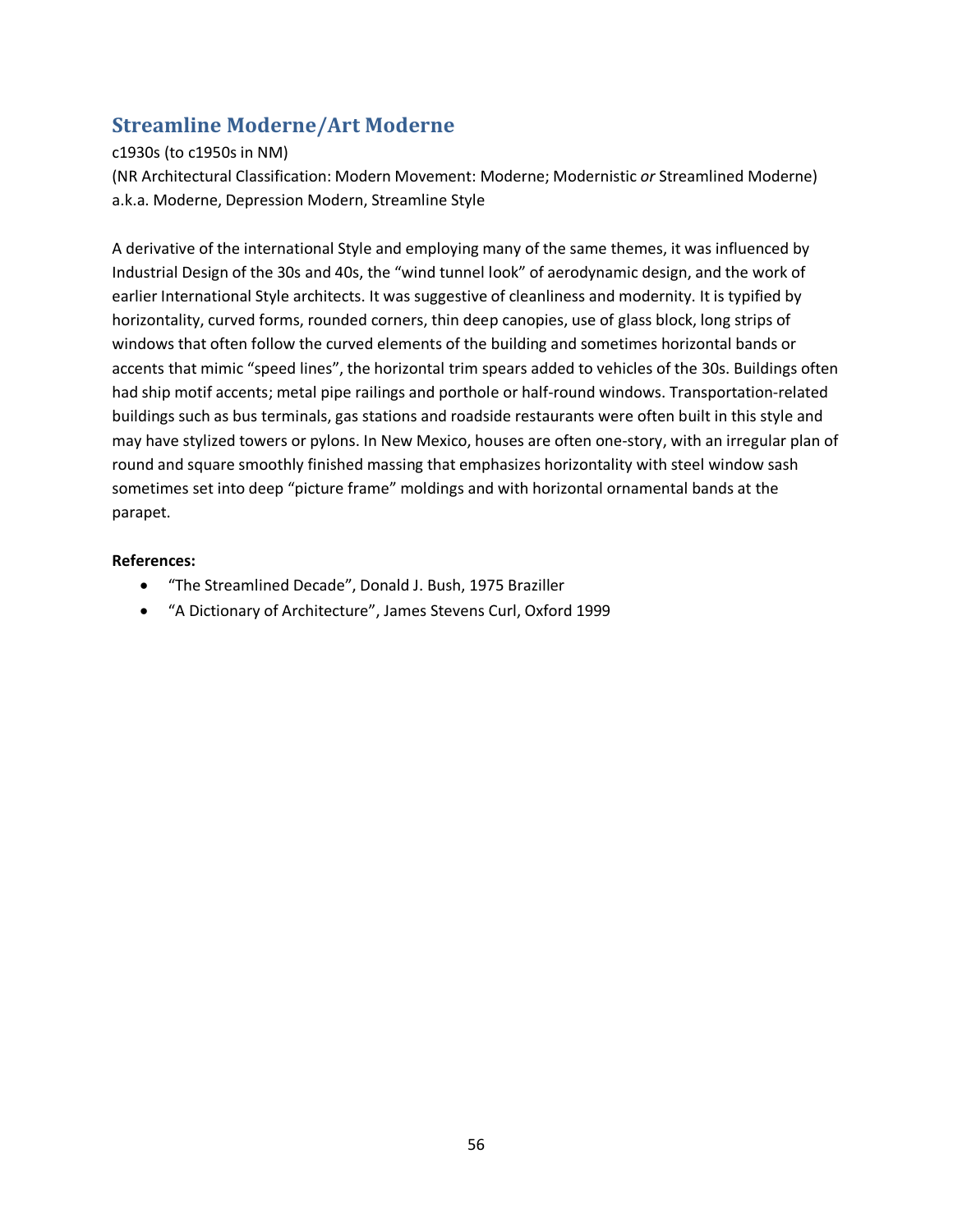# **Ranch/Rambler**

C1945 to present

a.k.a. Ranch Style, California Ranch, Rambler, Western Ranch, Transitional/Early Ranch Form, Raised Ranch, Split Level, Split Foyer (NR Architectural Classification: Modern Movement: California Style *or* Ranch Style)

*(The following is based on "NCHRP Report 732", "Historic Homes of Phoenix", "Architectural Movements of the Recent Past" and Recentpastnation.org)*

Developed in 20s and 30s in Calif., it later became the most popular house form of the Post WWII housing boom. It was utilitarian, economical and modern and has regional variations. Divided into two primary types, by form and period:

- · **Transitional/Early Ranch Form**
- · **Ranch Form**

Also evolved into:

- · **Raised Ranch Form**
- · **Split Level or Split Foyer Forms**

Other sub styles grouped by style of applied historic elements:

- · Spanish Colonial Ranch
- · French Provincial Ranch
- · Neo-Mansard Ranch
- · Colonial Revival/American Colonial Ranch
- · Storybook (also applied to other house forms)
- · Asiatic, Polynesian or Tiki (also applied to other house/building forms)

# **Transitional/Early Ranch Form:**

- Small, boxlike, one-story w/ horizontal massing, often L-plan
- · Asymmetrical fenestration
- · Picture, double-hung and casement windows
- · Low-pitch gable or hipped roof w/wide overhang
- · Square/rectangular window and door openings
- · Often features a small entry porch at intersection of wings, metal window sash and horizontal siding on gable ends
- · Typically side-gabled roofs
- · Weatherboard, asbestos shingle, wood shingle common
- · Facades sometimes veneered in brick or stone
- Set close together on small lots
- · Sometimes feature an attached car port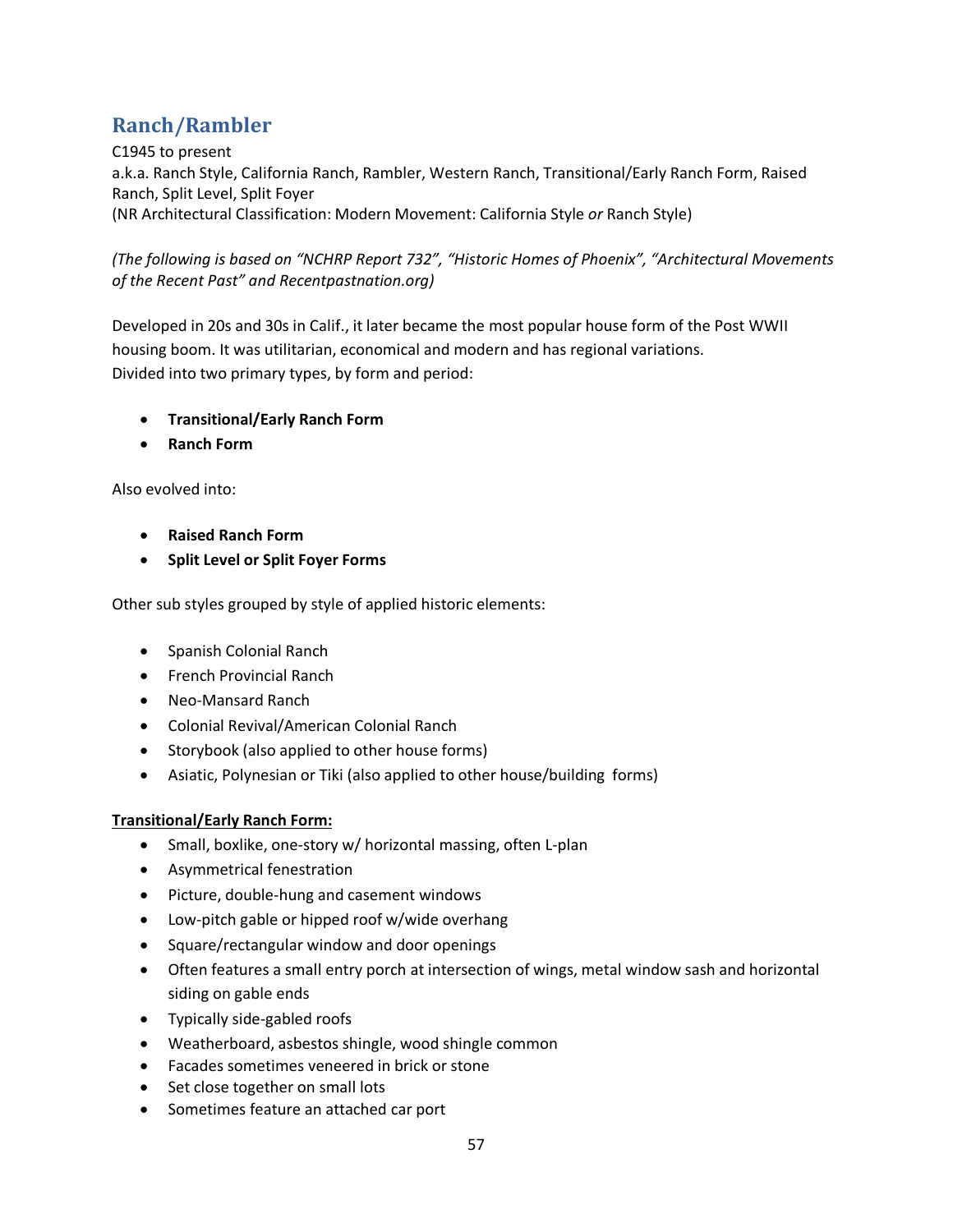### **California Ranch:**

- · Also called the Western Ranch, the Early Ranch or Rambler, these modern houses were often architect-designed, built for casual family living and an outdoors lifestyle.
- $\bullet$  Based on 19<sup>th</sup> C. linear western ranch prototypes, they repeated the basic form, roof types and materials of the Transitional Ranch Form
- · Sunset Magazine published California Ranch House plan books for over twenty years
- · Low and long, often with vertical board-and-batten siding, brick wainscot and long porches on simple wood posts across the front façade
- · Combination of two or more exterior wall materials across front facade
- · Roof typically asphalt shingles; wood & asbestos shingles found on more
- · Expensive examples
- · 2 car garage or carport
- · Ornamental trim usually includes shutters
- · Steel or wood casement windows, often with diamond panes

### **Ranch Form:**

- · One-story horizontal massing
- · Low-pitched roof w/ deep eave overhangs or prominent roofline with prow-like eaves, roof cutouts or exposed beams, typically side-gabled, cross-gabled or hipped
- · Asymmetrical fenestration and large expanses of glazing including picture windows, corner windows, bands of windows or clerestory windows
- · Combination of siding materials (wood, brick) including accent veneer
- · Wide or prominent chimneys
- · Planters and patios, often with sliding glass doors
- · Colonnaded porches along the façade, decorative iron or wooden porch supports and decorative, non-functional shutters
- · Attached garages, carports and breezeways
- · Interior zones or wings, separation of public and private spaces

#### **Raised Ranch form**:

- · Typical Ranch form with partially exposed, elevated basement story
- · Elevated main entry
- · Integral garage or patio at basement level
- · Family living functions typically on one level
- · Relied on site level change, less typical in Southwest

# **Split-level and Split-foyer forms**: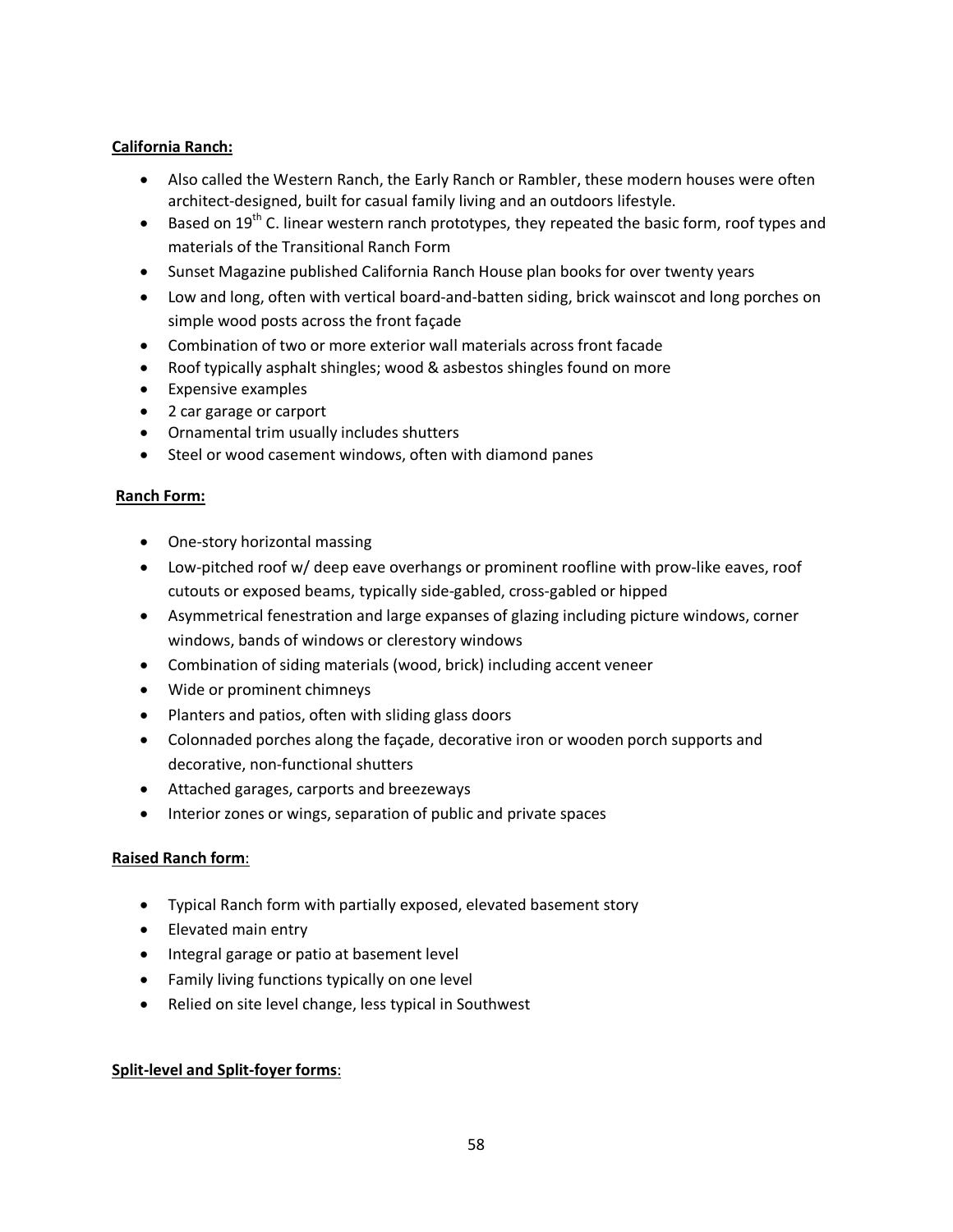# **Split-level:**

- · Popular from mid-fifties
- · Three levels: separated private and public living spaces with the family room and (usually) the garage at lowest level, kitchen, dining and living room at middle level and bedrooms and baths on upper level
- · More compact then basic Ranch form
- · May have double entry doors
- · Integral garage
- · Often separate roofs for each section i.e. varied roof heights
- · May exhibit applied treatments from various "historic" styles

### **Split-foyer:**

- · Central, mid-level entry with split stair one flight down and another up created three separate interior levels
- · Often single roofline due to less complex massing, but otherwise nearly identical to Split-level
- · Sometimes called "Bi-level"

### **Storybook:**

Mid to late 1950s to 1960s a.k.a. Heidi, Cinderella Ranch, Chalet, Disneyland

Most popular from the mid to late 1950s into the 1960s, this fanciful style was commonly applied to Ranch house forms by adding decorative details typical of the revival styles of the 1920s and 1930s.

- · Fanciful architectural details
- · Scalloped or shaped barge boards (verge boards)
- · Sweeping gables (may extend to the ground)
- · Diamond-pane (quarrels) and decorative leaded and stained glass
- · Decorative window trim and shutters
- · Planter boxes or shelves below windows

NM examples include the "Heidi Hutches" around Princess Jeanne Park in Albuquerque and individual examples.

- · "National Cooperative Highway Research Program Report 723: A Model for Identifying and Evaluating the Historic Significance of Post-World War II Housing", Transportation Research Board, 2012
- · "Architectural Movements of the Recent Past: An Illustrated Handbook for Identifying Architectural Styles and Building Forms since 1941", Alan Higgins, 2013
- · "Historic Homes of Phoenix", City of Phoenix, 1992
- · Recentpastnation.org (accessed 1/2013)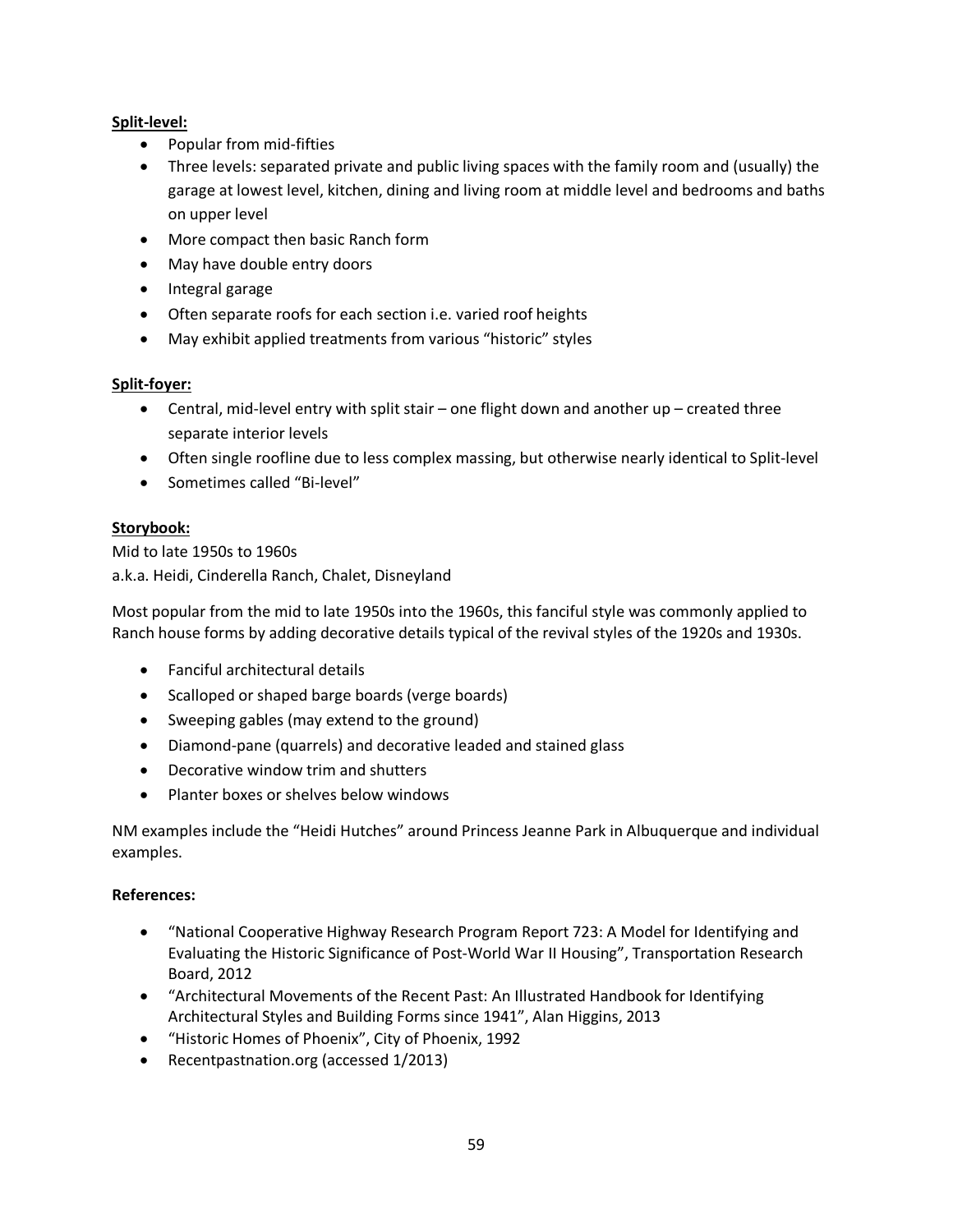# **"Contemporary"**

C1940s to 1980s a.k.a. Mid-Century Modern, Modern, Contractor Modern, Builder Modern, Soft Modern, Post and Beam, Populist Modern (NR Architectural Classification: Modern Movement)

*"This style was the favorite for architect-designed houses built during the period from the 50's to 70's…The flat- roof subtype is a derivation of the early international style…The gabled subtype is more strongly influenced by the earlier modernism of the Craftsman and Prairie styles. It features overhanging eaves, frequently with exposed roof beams. Heavy piers may support gables. As in the flat-roofed types, various combinations of wood, brick, and stone wall cladding are used and traditional detailing is absent. Both subtypes are most commonly one-story forms although two-story versions are not infrequent." – Recentpastnation.org*

The term "contemporary" was often used by the realty and building professions to differentiate these buildings from more traditional forms like the then-popular Colonial and Cape Cod houses. (However, some definitions state that these houses often featured eclectic stylistic elements borrowed from the Colonial and French Provincial styles.)

The character-defining features are:

- · Rectilinear or square plan
- · Extremely low pitch gable roof, usually front facing, or flat roof
- · Low horizontal emphasis, often enhanced by band of different block or brick along bottom of front façade, sometimes extending into wing wall and planters
- · Front façade window walls & clerestories
- · Architectural details such as varied use and treatment of wall materials and porch posts, massive chimney
- · Attached carports more common than garages

Contemporary residences usually include many of these character-defining architectural features:

- · One or one-and-one-half stories, low-pitched or flat roof
- · Wide or prominent chimney
- · Combination of wood, brick or stone cladding materials
- · Large expanses of glass, including curtain walls, sliding glass doors, bands of windows or clerestory windows, glass block
- · Modern materials and natural building materials like wood and stone
- · Plain surfaces and minimum of decoration
- · Integrated planters
- · Exaggerated eave overhang or prominent roofline with prow-like eaves, eave cutouts or exposed beams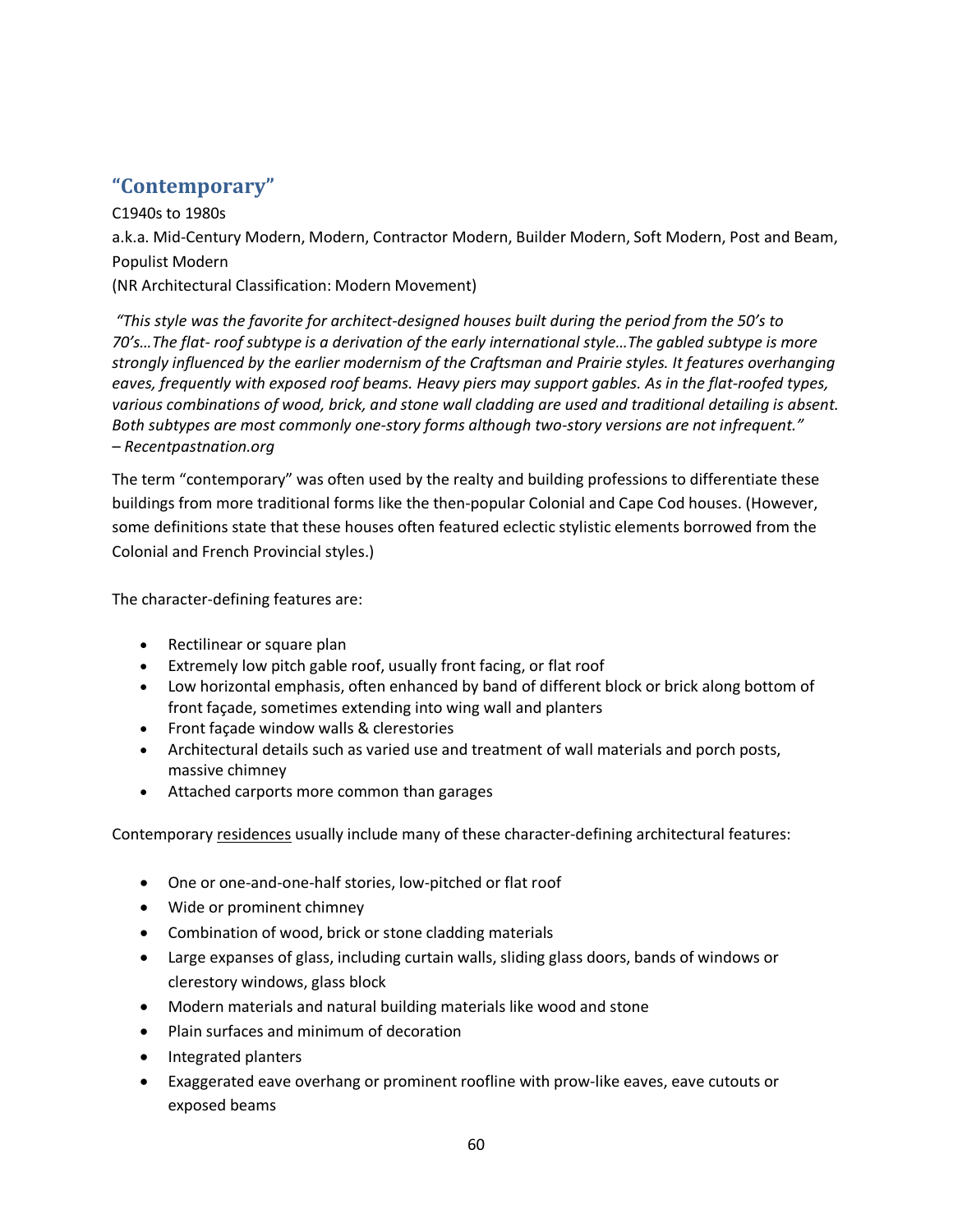- · Open floor plan
- · Entries de-emphasized, moved to side or behind partial wall
- · Street façade may have little glass but house more open to backyard or interior courtyards
- · Carports and garages integral with house

### **Contractor Modern/Builder Modern:**

Heavily influenced by Frank Lloyd Wright's work, the style was not confined to home building; smallscale commercial examples included restaurants, lodging and offices.

As pointed out by Lester Walker, the author/illustrator of "American Shelter", as U.S. homebuilding was increasing at an exponential rate after WWII in the world's largest housing boom, Life Magazine and the National Association of Home Builders sponsored a conference of building industry leaders in 1953 to design a "good looking, skillfully engineered, \$15,000 house". The highly influential result, the 1,340 square foot Trade Secrets House, was meant to be built all over America using assembly line techniques. Its stylistic features were typical of Ranch Houses of the era which in turn appear to have been influenced by Frank Lloyd Wright's Prairie and Usonian Houses. They included a low pitched gable roof, with deep eaves, that covered both house and garage, a combination of facing materials usually organized horizontally and often ribbons or bands of windows.

Character defining features include:

- · No reference to historic styles or forms
- · Accepted modern forms are modified to create unique designs
- · Building masses are often juxtaposed or cut away from
- · Rooflines on several levels and incorporate two or more types
- · Window openings are varied in size shape and placement
- · Brick and stone veneers common
- · Pressed wood siding (horizontal, vertical, diagonal) common
- · Combination of materials typical
- · Elongated roof slopes common

- · "A Field Guide to American Houses", Virginia and Lee McAlester, Alfred A. Knopf 1988
- · "Modern Architecture: A Critical History", Kenneth Frampton, Thames and Hudson Ltd.
- · "National Cooperative Highway Research Program Report 723: A Model for Identifying and Evaluating the Historic Significance of Post-World War II Housing", Transportation Research Board, 2012
- · "Architectural Movements of the Recent Past: An Illustrated Handbook for Identifying Architectural Styles and Building Forms since 1941", Alan Higgins, 2013
- · "American Shelter", Lester Walker, The Overlook Press 1996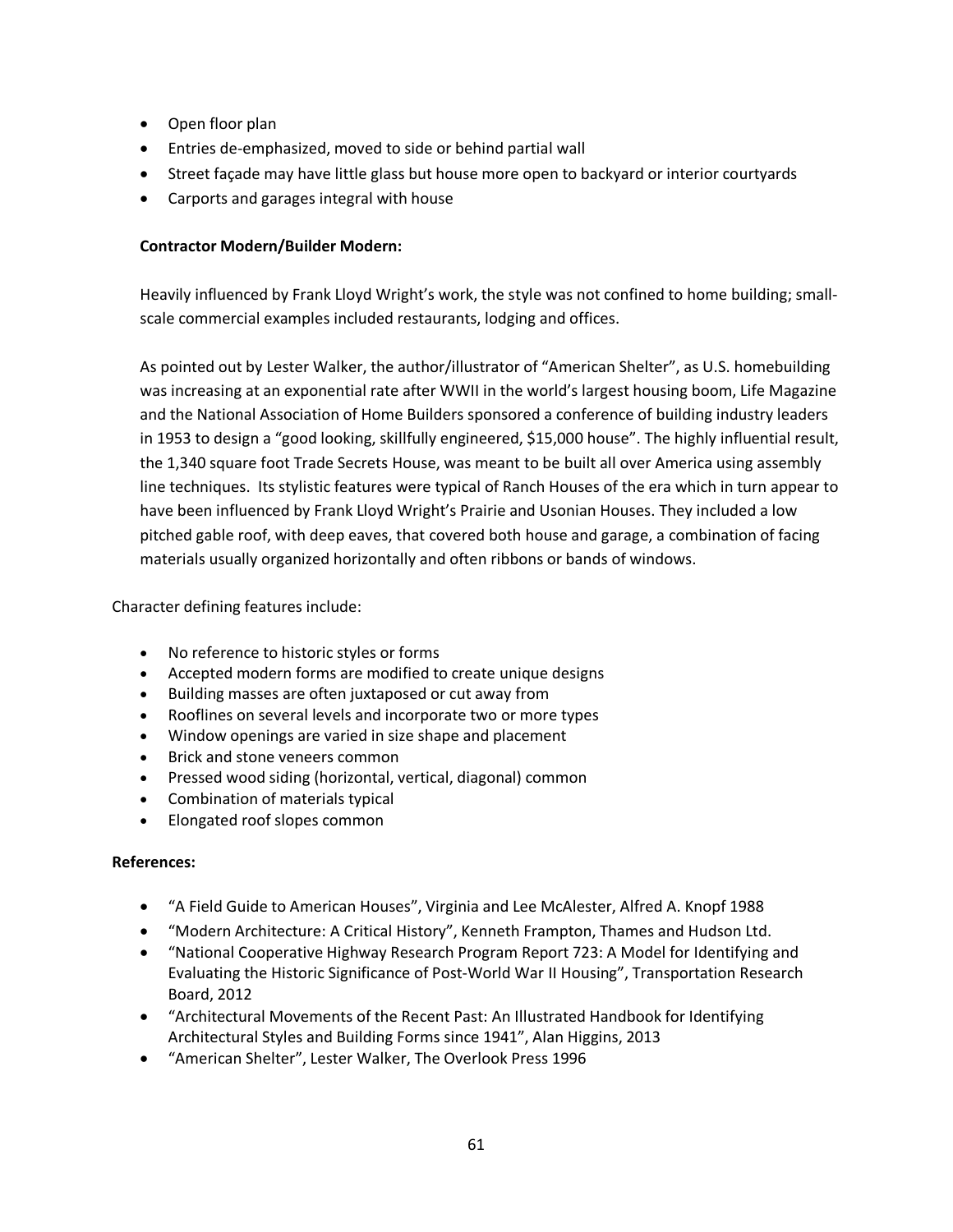# **Neo-Expressionism/Exaggerated or Mannered Modernism**

### c1945 to c1965

a.k.a. Ultramodern, Boomerang Modern, Googie, Roof or Shell Architecture (NR Architectural Classification: Modern Movement: Neo-Expressionism)

*In Neo-Expressionist buildings unity is achieved by continuity of form rather than proportional or geometrical means. Hence, sweeping curves, convex, concave, or faceted surfaces, and a tendency to avoid the rectangular wherever practicable; even structural columns and piers may "lean"… The Expressionist...his way is nearer to the sculptor's. - Marcus Whiffen*

While according to Whiffen, churches and chapels constitute an absolute majority of Neo-Expressionist buildings; round and polygonal drive-ins, banks, auto showrooms and motel lobbies sprung up, often accompanied by sign pylons in the same expressive style.

*Another particularly effective way for architects to attract attention, while at the same time adhering to the Modernist dictum of functional expression, was to exaggerate a building's structural components. In this form of overstated functionalism…industrially produced building materials were crafted into displays of technological exhibitionism, designed for effect more than for structural requirements. Long practiced by Frank Lloyd Wright, the technique became popular in the postwar years with an increasing number of architects wishing to widen the vocabulary of visual expression of Modern architecture beyond the basic strictures of the International Style. – Chester Liebs, (Exaggerated Modern),* Main Street to Miracle Mile

Mannered Modernism (structural expression-exhibitionism, a.k.a. Googie architecture), according to Chris Wilson:

*1950-70; uses building structure or roof form as an expressive device; reinforced concrete structure, repeated barrel vaulted roofs, V-shaped, butterfly roofs; windows and walls lean out.*

# Googie (based on Alan Hess "Googie Redux"):

In Los Angeles, expressive drive-in and gas station designs were dubbed "Googie" in response to the coffee shop of that name, designed by architect John Lautner in 1949. Lautner apprenticed with Wright and his use of rough stonework and skewed angularity at Googie's is believed to derive from that source.( In Taliesin West, his Arizona school and studio, Wright made bold use of large, exposed wooden roof trusses tipped at a low, rakish angle, along with massive flat piers of rough desert stone.)

# **Space Age - Satellite Forms:**

*During this period, a new genre of popular imagery, inspired by science and technology, also appeared. Some of these new images were abstract, such as ameboid-shaped signs borrowed from biological models. Soon after the launching of Sputnik in 1957, for example, shining globes bristling with antennae so as to resemble space satellites began to protrude from buildings and signs throughout the country. - Chester Liebs*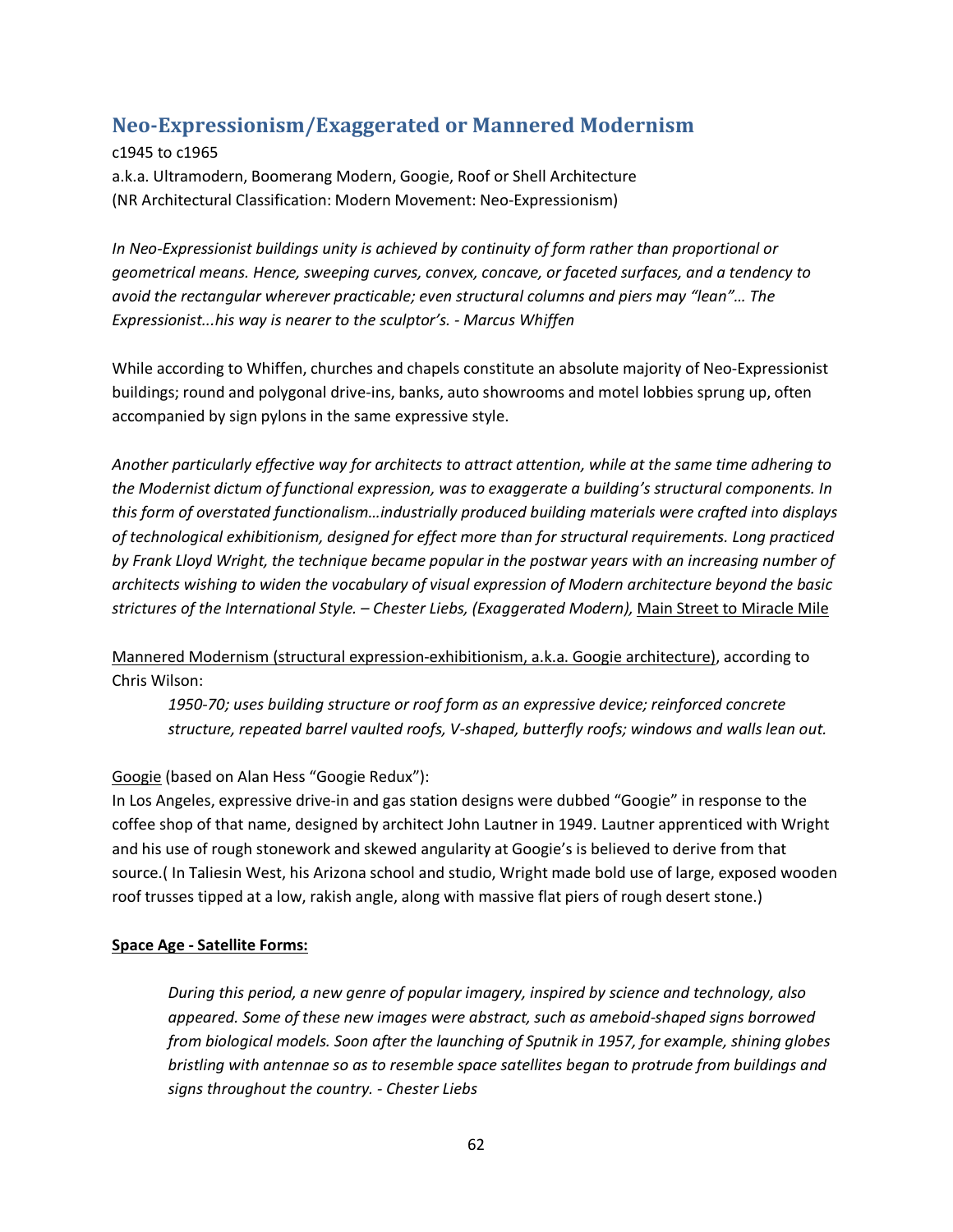### **Concrete Thin Shells or Vaults:**

The sculptural/plastic aspects of structural concrete were exploited in this decorative sub style of Modernism. According to Whiffen, *"Other architects became Neo-Expressionists as a result of what engineers could do…the development of concrete shell vaults was a particular impetus…"* Thin shells, usually of reinforced concrete, were often used to span great distances with little material. In addition to spanning large spaces, shell forms became entry canopies, *porte cocheres* or auditoriums, used to provide decorative relief to larger, simpler structures.

The innovative thin shell concrete structures of Italy's Pier Luigi Nervi and Pietro Belluschi as well as South America's Oscar Niemeyer and Felix Candela heavily influenced the style worldwide. The work of Eero Saarinen typifies this style and he was considered its U.S. leader. His work includes the iconic Yale Skating Rink, the Saint Louis Arch, the raptor-like TWA terminal at Idlewild/Kennedy Airport, and the main terminal at Dulles Airport. The forms of the Yale Skating Rink, the Saint Louis Arch and the Dulles Airport terminal are catenaries, whose structurally efficient geometry was derived from the suspension of weighted cables.

In Albuquerque, the 6000-seat Civic Auditorium (demolished) was spanned by a huge earth-formed concrete thin shell dome, built in 1955 and designed by Ferguson, Stevens and Associates (George Pearl, designer). A section of a sphere over 200' in diameter, it was poured over a carefully shaped earth mound. Once the concrete had cured, the earth was removed.

Thin shell forms could also be executed in lumber. An excellent example is located in Clovis, NM, where a drive-in bank is sheltered by a large white dome, executed in light steel and wood construction.

In addition to domes, other expressive roof shapes include butterflies or vees, folded plates and *hypars* (hyperbolic paraboloids i.e. sections of twisted or skewed planes). Also, in the postwar period, manufactured precast concrete shapes or channels enabled large spaces to be roofed expediently. Popular shapes included Tees and Double Tees, Cees or U's, Y's and others. Their repetitive profiles can often be seen at the projecting edge or eaves of masonry buildings from that era.

- American Architecture Since 1780, Marcus Whiffen, 1969
- Main Street to Miracle Mile, Chester Liebs, New York Graphic Society 1985
- · Southwest Architecture and Cultural Landscapescourse outline, Chris Wilson, UNM 2012
- · Googie Redux, Alan Hess, Chronicle Books 2004
- Shell Architecture, Jurgen Joedicke Reinhold, N.Y. c1963
- · Southwest Architecture and Cultural Landscapes, Chris Wilson, UNM course outline, 2012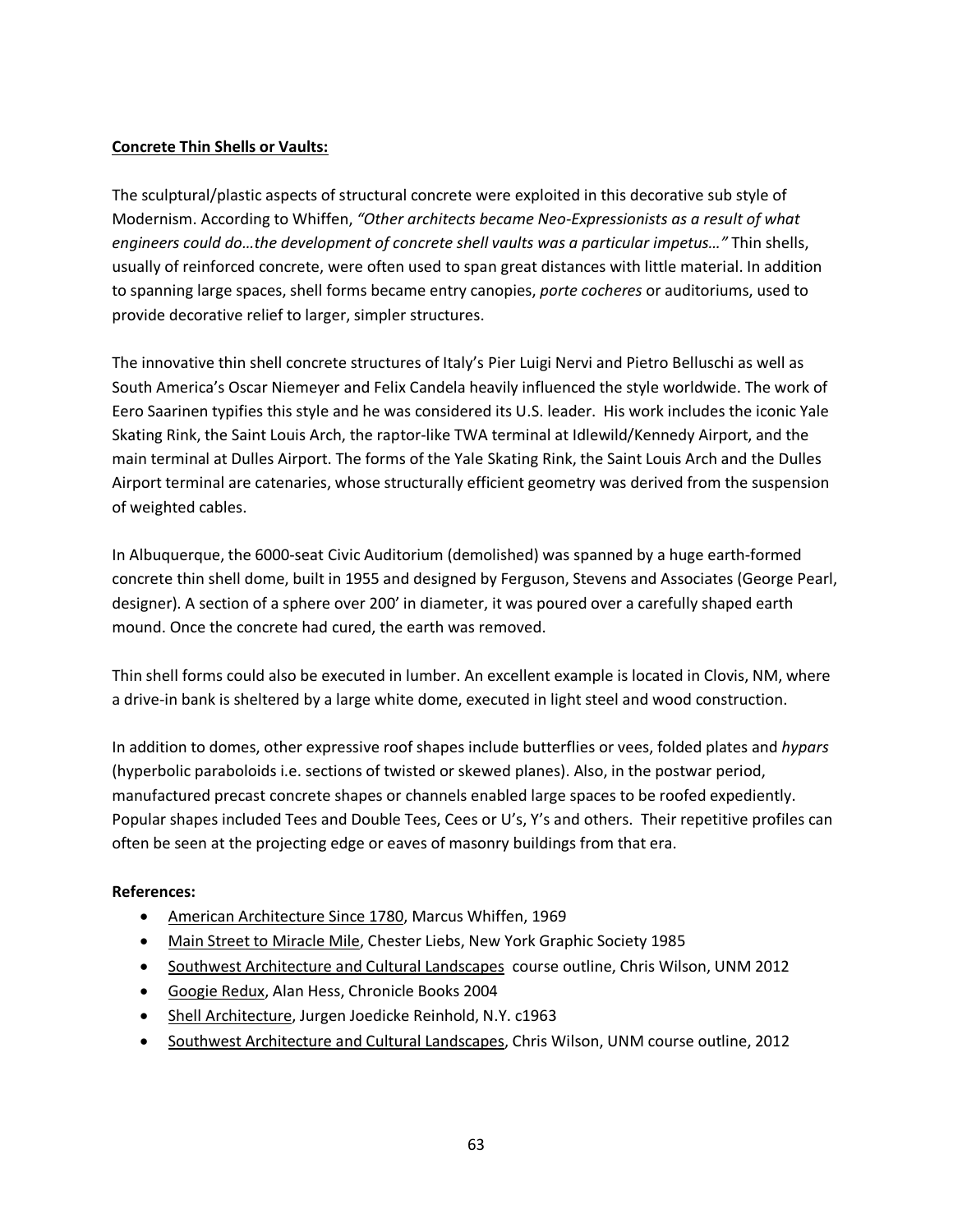# **Neo-Formalism/New Formalism**

c1960 – 1970s a.k.a. Neo-Palladianism (NR Architectural Classification: Modern Movement: New Formalism)

The style is typified by the incorporation of Classical elements and form such as building proportion, scale, symmetry, colonnades and entablatures rendered in a simplified Modernist idiom, and many consider it a reaction to the stricter forms of Modernism. Space is organized in the symmetrical Beaux Arts manner but the building's structure is often exposed and modernist forms such as waffle slabs, shell forms and folded plates were sometimes used. The most noted practitioners of the style were Edward Durrell Stone, Minoru Yamasaki and Phillip Johnson.

The symmetrical buildings were often elevated on a raised base and an arched motif is a common feature of the colonnades. Typically they were public buildings, banks, libraries, museums, schools and small-scale commercial buildings. Patterned grills or screens may appear on small to mid-size structures, and may be designed with a Far Eastern character.

The defining features of New-Formalism are:

- · Lines and Geometric shapes dominate elevations
- · Typically have symmetrical elevations
- · Surfaces are always smooth
- · Interest in relationship parts to whole
- · Often defined at top by heavy, flat projecting slab
- · Repetition of arch motif is common
- · Column supports common along all elevations
- · Patterned screens or grilles may appear as decorative features

- · "Architectural Movements of the Recent Past: An illustrated handbook for identifying architectural styles and building forms since 1941", Alan Higgins, 2013
- · "American Architecture Since 1780: A Guide to the Styles", Marcus Whiffen, 1969
- · Docomomo-wewa.org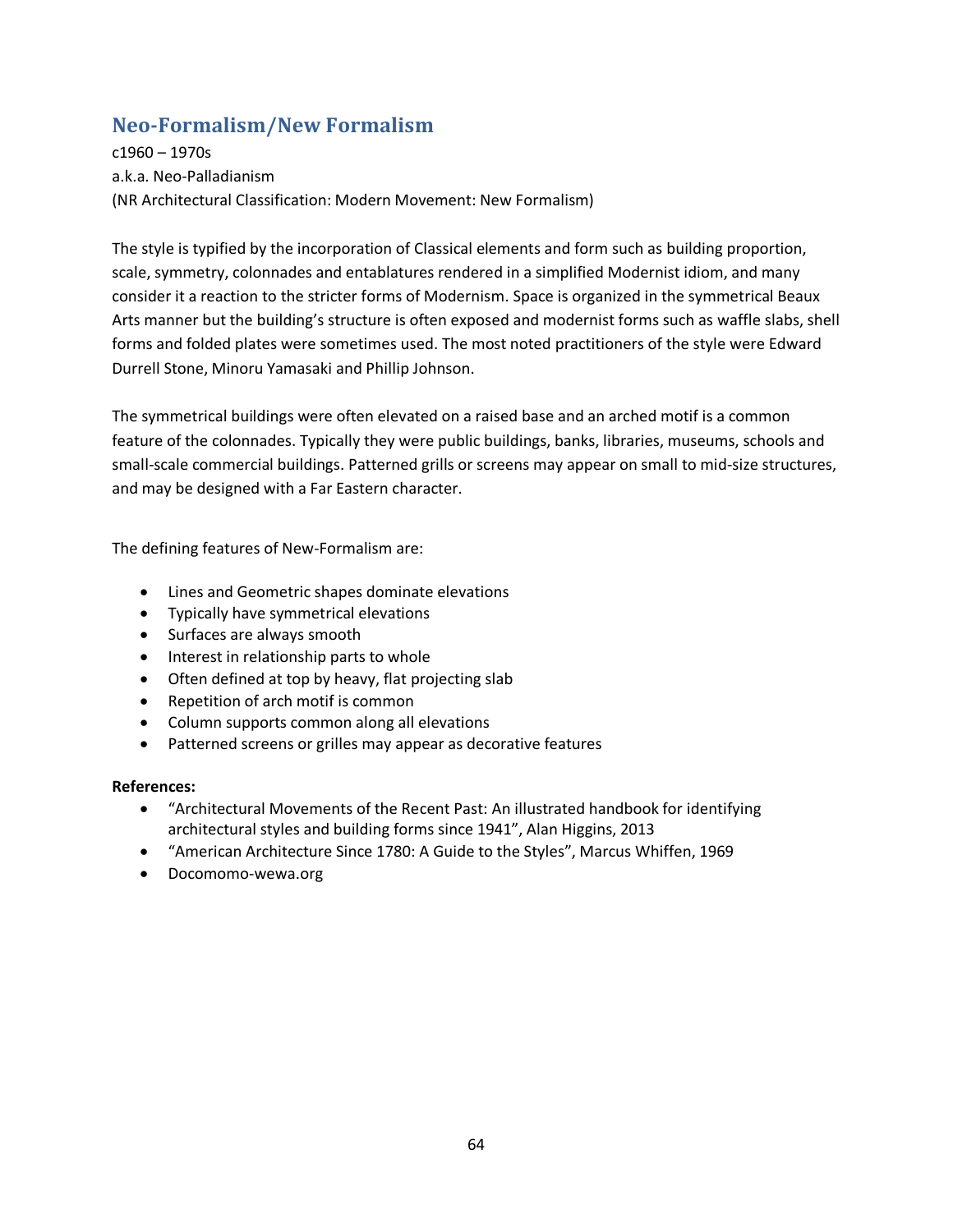# **Wrightian**

C1950 to c1975 (NR Architectural Classification: Modern Movement: Wrightian)

*Wrightian architecture is more easily recognized than described. Familiarity with Frank Lloyd Wright's (Usonian Period) work from c1935 to 1959 is essential for its recognition. – Marcus Whiffen*

*This architecture emphasizes the horizontality of the structure through the use of deep, broad eaves, banded windows, and incorporation into the landscape. The use of natural materials such as stone is common and often coupled with horizontal or vertical wood siding. Wrightian designs include the roof as an essential characteristic in the overall form. When concrete or stucco is applied, it is most often used to smooth surfaces. – Alan Higgins*

Character-defining features:

- · Horizontality
- · Prominence of roof flat slab or folded form
- · Often plan form is echoed in the elevations and in ornamental patterns
- · Often battered (tapered) walls, balcony parapets that taper outward and piers that taper downward
- · Natural materials: Wood siding used horizontally, stone walls that mimic the natural strata
- · Smooth concrete, often painted
- · In the Southwest and West, use of "desert concrete"- boulders set in generous amounts of formed concrete

Three modes in this period:

- · Rectangular plan
- · Polygonal plan
- · Circular plan

Wright's Usonian houses were most often characterized by a strong "pinwheel" interior plan. He trained many of his devotees at his Taliesin Fellowship (later the Frank Lloyd Wright School of Architecture). As Whiffen put it *"although the educational objective…was to imbue the "apprentice" with the principles of "organic architecture", in Wright's favorite phrase, and not to teach him how to imitate the more superficial aspects of the master's manner, the latter, as Wright recognized and sometimes lamented, was in many cases what it did."* Indeed, the forms of Taliesin West, Wright's desert camp, can be recognized in many contemporary buildings of the late 1940s through the 1960s. For instance, Taliesin West's large, tilted wood roof trusses and deep rock texture were echoed in the L.A. coffee shop architecture of his pupil John Lautner, most notably in his design for "Googie's".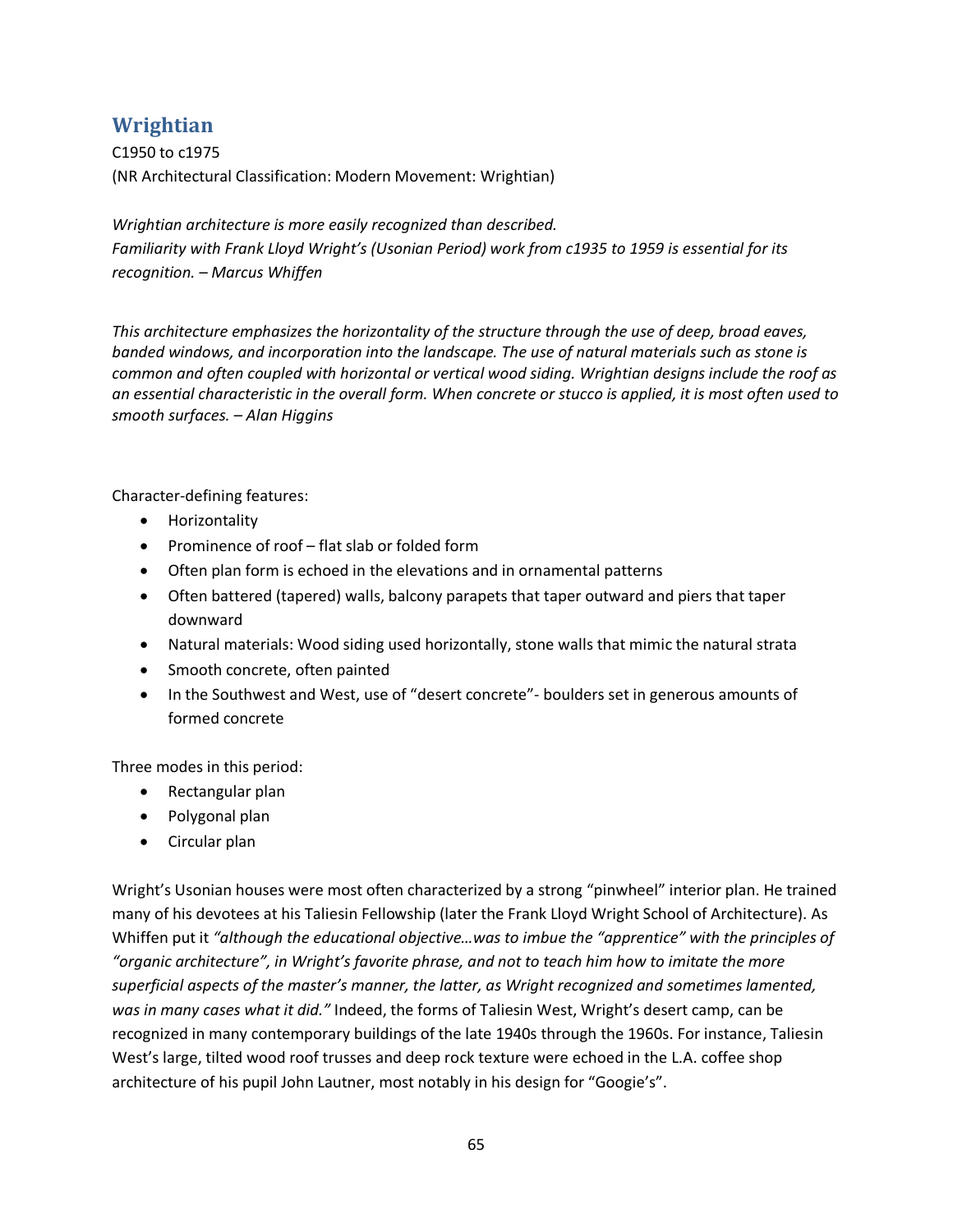*What was most transmitted was Wright's personal style based on an emphasis on horizontality and an importance given to the roof as a character-giving feature, whether it is a series of flat slabs or pitched roofs. In many designs, the structure's plan is reflected in the elevations, which in-turn is incorporated into interior and exterior ornament.*

*Wrightian style buildings have dominant horizontal or vertical lines with cantilevered broad eaves. Flat or shallow pitched roofs often have dentilled or outward projecting fascia boards. Exterior sheathing can range from horizontal wood siding to brick, stone and/or concrete block. When concrete or stucco is applied, it usually has a smooth surface. Other common character-defining features include battered walls, piers which taper downward towards their base, and solid balcony railings that inclined outward.*

*The banding of windows is common, and many designs incorporated the use of mitered glass at exterior corners. Often walls extend beyond the interior to the outside, and large French doors and warm colors on the interior contributed to the feeling of bringing the outdoors inside. Many plans were developed with strong geometric shapes and are arranged in distinct zones. Built-in furniture is often incorporated, and for residential properties the fireplace serves as an important focal point. Commercial, residential, and religious examples of the style can be found. – Alan Higgins*

- · "American Architecture Since 1780", Marcus Whiffen, 1969
- · "Architectural Movements of the Recent Past: An illustrated handbook for identifying architectural styles and building forms since 1941", Alan Higgins, 2013
- · "Googie Redux", Alan Hess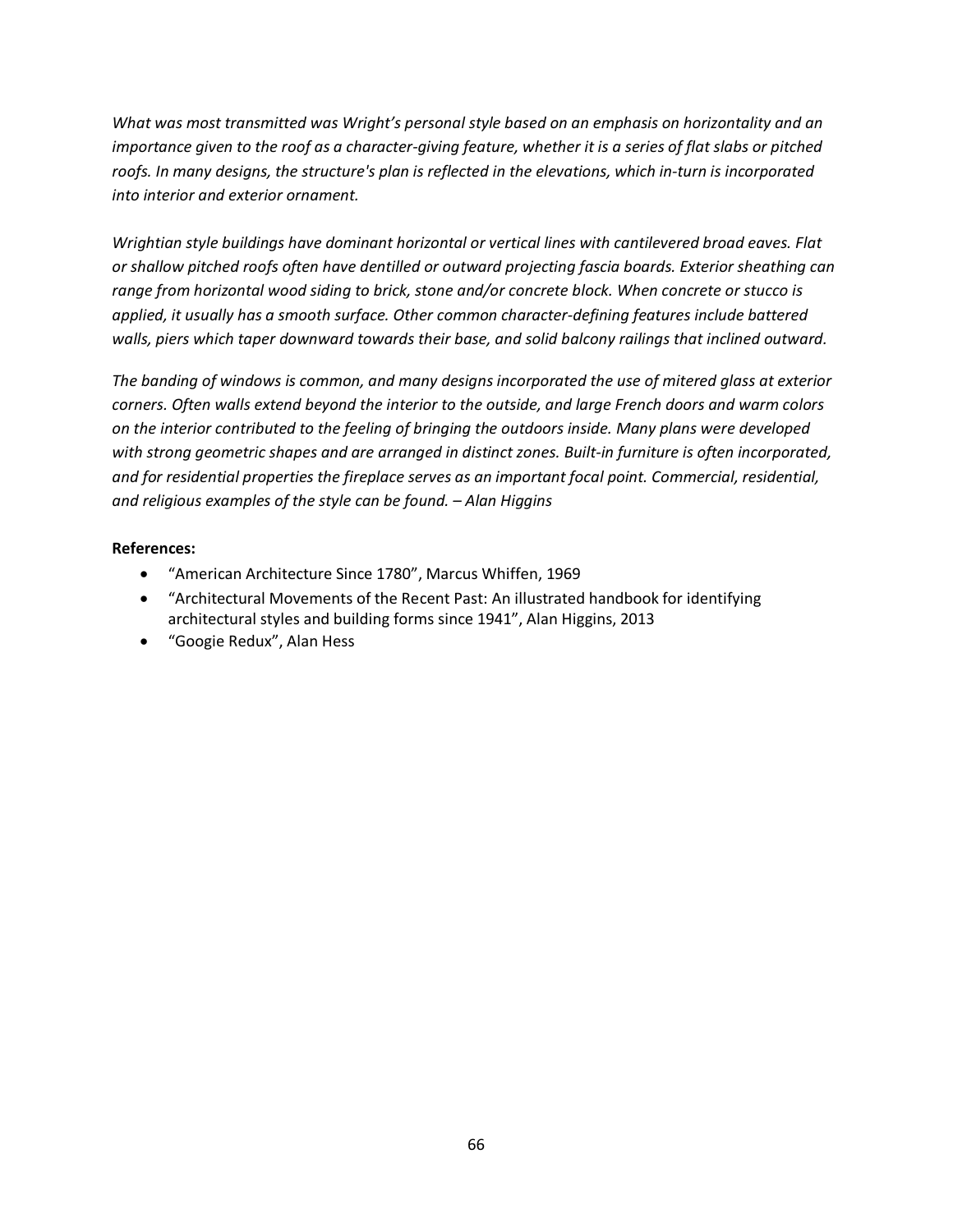# **Geodesic Dome**

Mid 20th C-Present NR Style Category: Other (Both a style and a building type) (NR Architectural Classification: Modern Movement *or* Other)

According to "Structure and Architectural Design" by Corkill, Puderbaugh and Sawyers, 1974; "A geodesic frame is a structural system which distributes loads to supports through a linear arrangement of members placed in a spherical plane." The geodesic dome can be built as a hemisphere, less than a hemisphere or more than a hemisphere. Originating in 1920s Germany, the system was fully developed and patented by R. Buckminster Fuller who, beginning in the 1940s, designed large domes that covered great expanses of industrial and exhibition space as well as small wooden prefab or kit domes; the Pease – Fuller dome and others. Domestic-scale geodesic dome kits are still being marketed and erected nationwide, and scratch-built domes have been popular since the 1960s. Small-scale geodesic domes are currently being manufactured for greenhouses and playground climbing structures.

*Geodesic domes have been used for practically every building type, including residences, recreation buildings, pavilions, military units, etc. Widely published in pattern books such as "Domebook I" (1969) and "Domebook II" (1971), the simplicity of the form allowed amateur builders to construct Geodesic Domes at their own leisure and they often became identified with alternative lifestyles. – Alan Higgins*

- · "Structure and Architectural Design", Corkill, Puderbaugh and Sawyers, 1974
- · "Architectural Movements of the Recent Past: An illustrated handbook for identifying architectural styles and building forms since 1941", Alan Higgins, 2013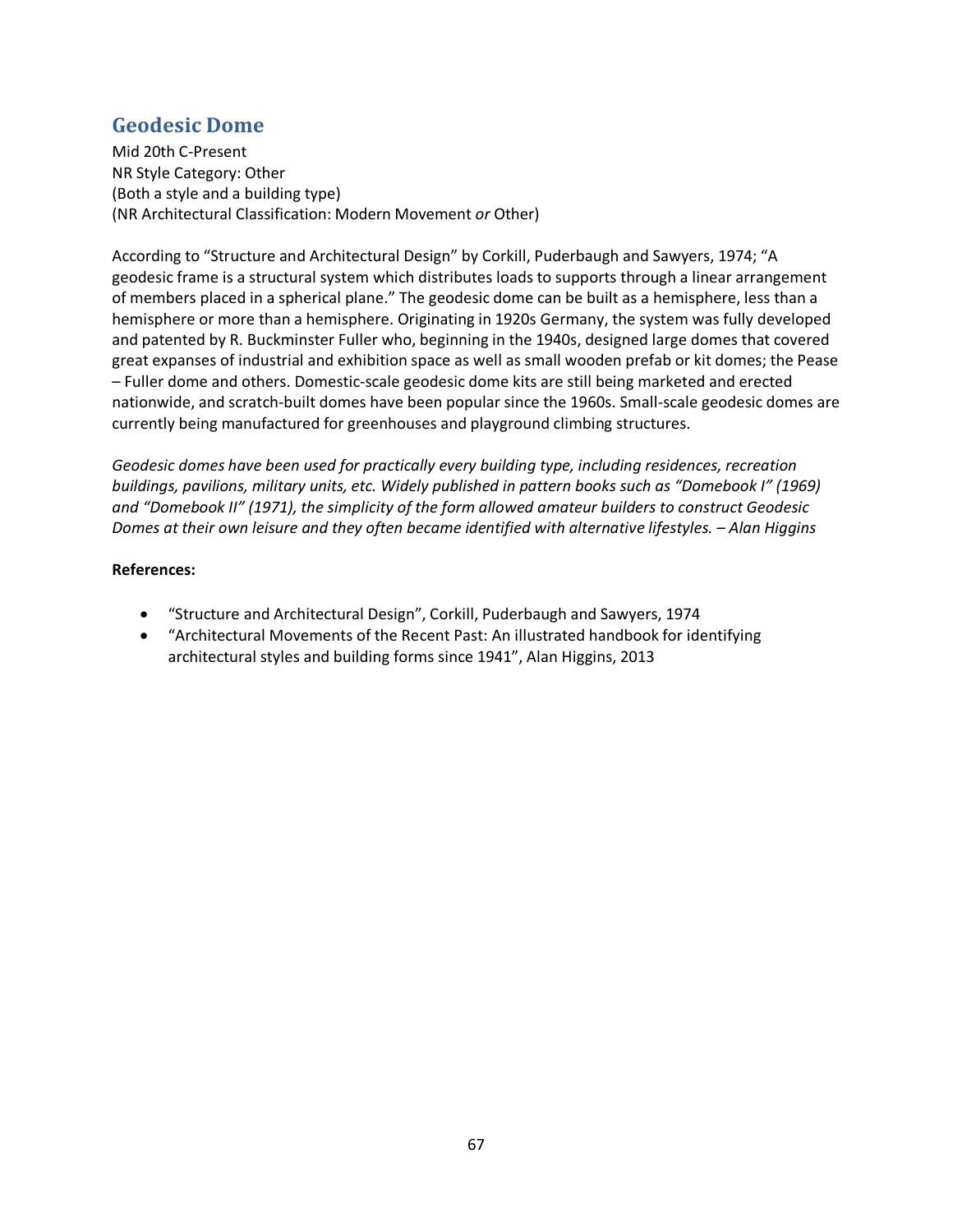# **Brutalism**

C1960s to 1980s a.k.a. Neo-Brutalism, *Beton Brut* (NR Architectural Classification: Modern Movement: Brutalism)

*Brutalist buildings have a look of weight and massiveness…(w)indows are treated as holes in the walls or as voids in the solids of the walls…concrete is the favorite material; it is always left exposed (as are brick and other materials…) and often rough-surfaced, showing the marks of the wooden formwork; sometimes it is textured by hammer or other means. Structure, most often concrete frame, is also frankly exhibited…while "egg-crate" effects are also much employed. – Marcus Whiffen*

The initial Brutalist concept involved the exposure of a building's major components, the structure, sheathing and mechanical systems but it grew to denote monumental concrete form and bulky massing. It emphasized the plasticity or the sculptural aspect of formed concrete but also utilized concrete block or brick.

The style is closely associated with French/Swiss architect Le Corbusier and his iconic Unite' d'Habitation in Marseille of 1947 – 1952, where he first employed *Beton Brut* – concrete with the marks of the rough wooden formwork left exposed. In his 1963 Yale Art and Architecture Building, the architect Paul Rudolf utilized fluted, cast concrete block and had the edges of the projecting ribs roughened by labor-intensive bush-hammering. Later, machine-split ribbed block was introduced to fulfill the demand for the popular Brutalist material.

Common design features were the *Russian Wedge*, in which a wall plane projects outward on a sloped angle; exposed concrete "waffle" slabs and that brick or stucco were also used for exterior finishes. Libraries, schools, museums and small scale commercial buildings such as banks commonly used this style.

The most imitated or emulated Brutalist building in America is likely the Boston City Hall, 1963-1968, by Kallman, McKinnell and Knowles. Its inverted, stepped form and rows of teeth-like *brise soleil* influenced a generation of architects.

- · "Modern Architecture: A Critical History", Kenneth Frampton, 1980
- · "American Architecture Since 1780: A Guide to the Styles", Marcus Whiffen, 1969
- · Docomomo-wewa.org (accessed 1/2013)
- · "Learning From Las Vegas", Robert Venturi and Denise Scott Brown, 1972
- · "A Dictionary of Architecture", James Stevens Curl, Oxford 1999
- · "Architectural Movements of the Recent Past: An Illustrated Handbook for Identifying Architectural Styles and Building Forms since 1941", Alan Higgins, 2013
- · "American Shelter" , Lester Walker, 1996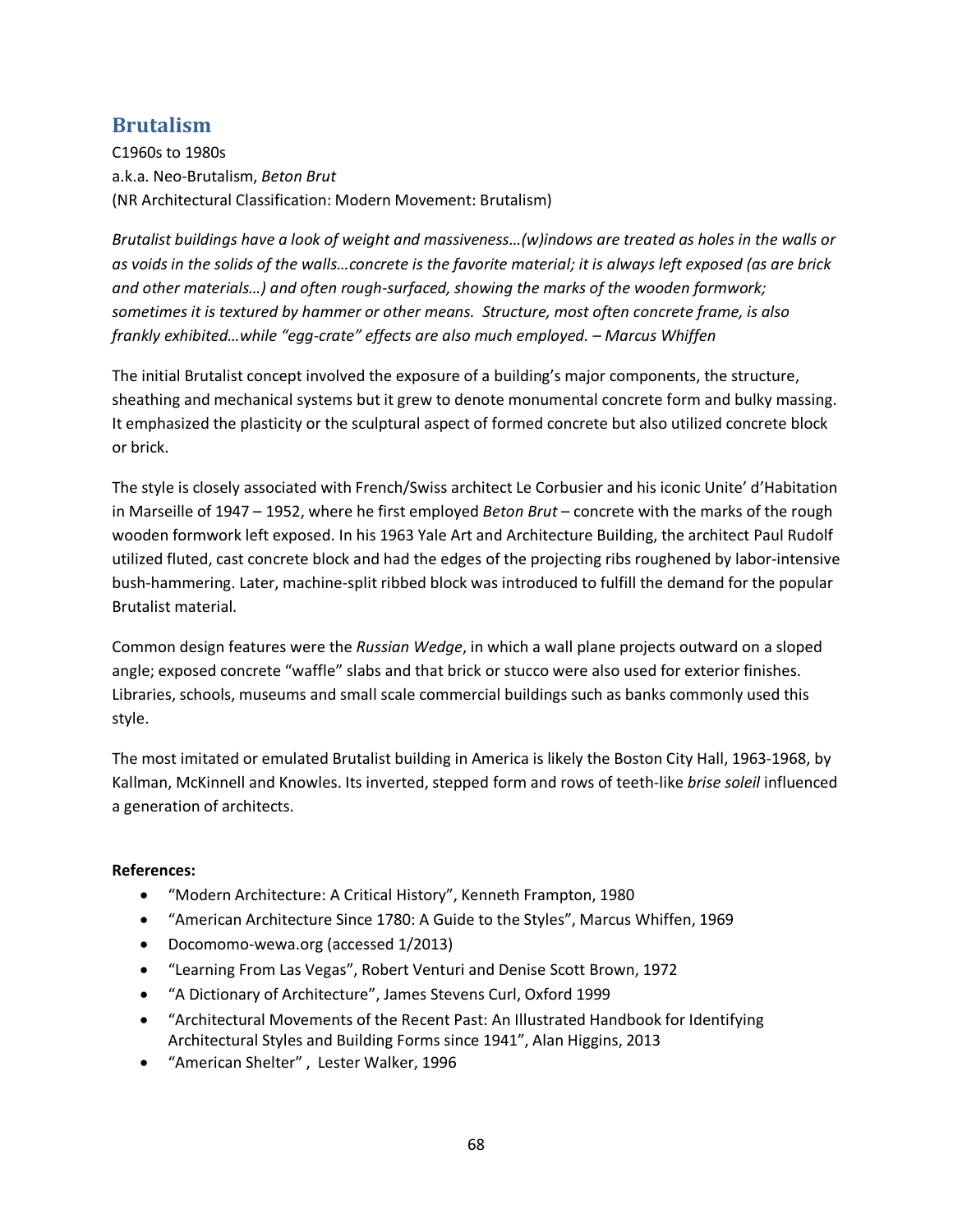## **Solar**

a.k.a. Passive Solar, Active Solar, Solar-Adobe Movement (NR Architectural Classification: Modern Movement *or* Other) c1950s to present

*In* "Roadside Architecture and Objects in New Mexico" *(2012), Laurel Wallace points out that these building styles/types are distinct from prehistoric housing in the Southwest, especially Puebloan, as they are modern construction.* 

#### **Passive Solar:**

Buildings designed with simple, integral architectural design features that take advantage of sunlight's natural heating ability without reliance on complex mechanical equipment or systems. Features can include: siting, overhangs, clerestories, floors or walls of (often dark) materials with high heat capacity adjacent to south-facing glazing. The latter features may be organized formally as Trombe walls, massive, heat absorbing walls behind large glass panels oriented for maximum solar exposure. They take advantage what is sometimes called the Greenhouse Effect in which direct sunlight heats interior materials whose heat is in turn trapped by the glass. Important NM architects using this approach include New Mexico's William Lumpkins and Ed Mazria (author of "The Passive Solar Energy Book", 1979).

#### **Active Solar:**

Active solar buildings include integral major mechanical systems with solar components, usually flatplate collectors, which provide heat via hot water or air. Collectors are generally treated as prominent architectural design features rather than add-ons, and other mechanical solar devices may be included, such as shading devices (*brise soleil*) that track with the sun.

An important early solar energy advocate in NM was Peter Van Dresser whose 1958 Santa Fe house was placed on the State Register of Cultural Properties in 1981. The nomination stated that it was *perhaps the oldest continuously occupied and functioning solar house in the U.S.* and describes it as a Passive Solar house. In his remodeling of the c1930s flat-roofed adobe house, solar heat is collected via hot air collectors built into the new saw tooth roof and is then blown into a subterranean gravel storage bed. Another important example is the Solar Building in Albuquerque, placed on the state register in 1985 and the National Register of Historic Places in 1989. Completed in 1956 and enlarged in 1962, the building was designed by architects Stanley and Wright with a tipped (30 degrees) south-facing wall of solar hot water panels. Bridgers and Paxton, engineers, designed the "solar system". The panels are currently covered over and out of service.

Both types of solar buildings are often built to take advantage of the climate tempering effects of adobe or earth berm/earth sheltered construction. In the 1970s, Taos architect Michael Reynolds began combining solar and earth-sheltered design principles in what he would later call "Earth Ship" houses.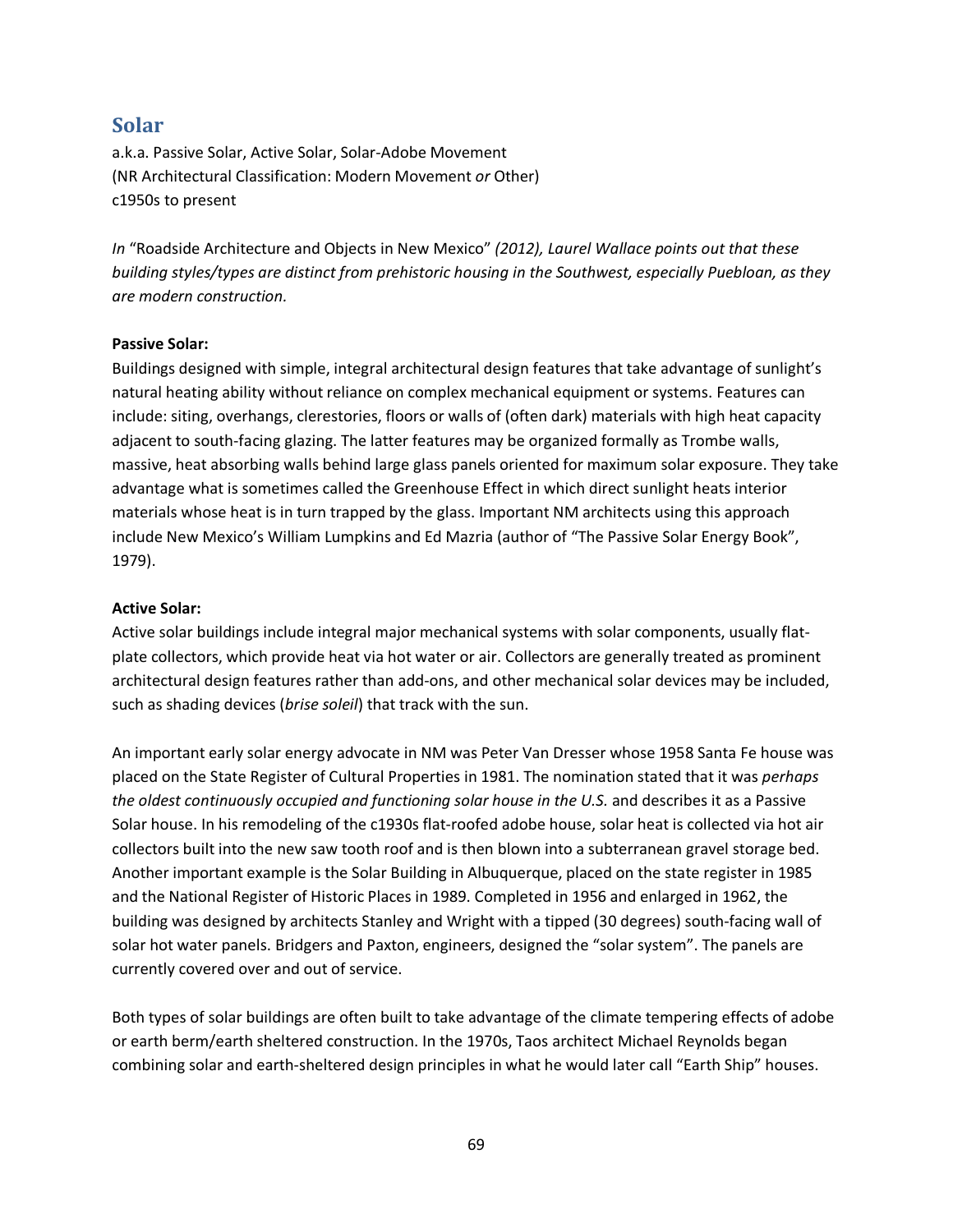The integral earth berms incorporate recycled tires as a means of reducing their impact on the environment.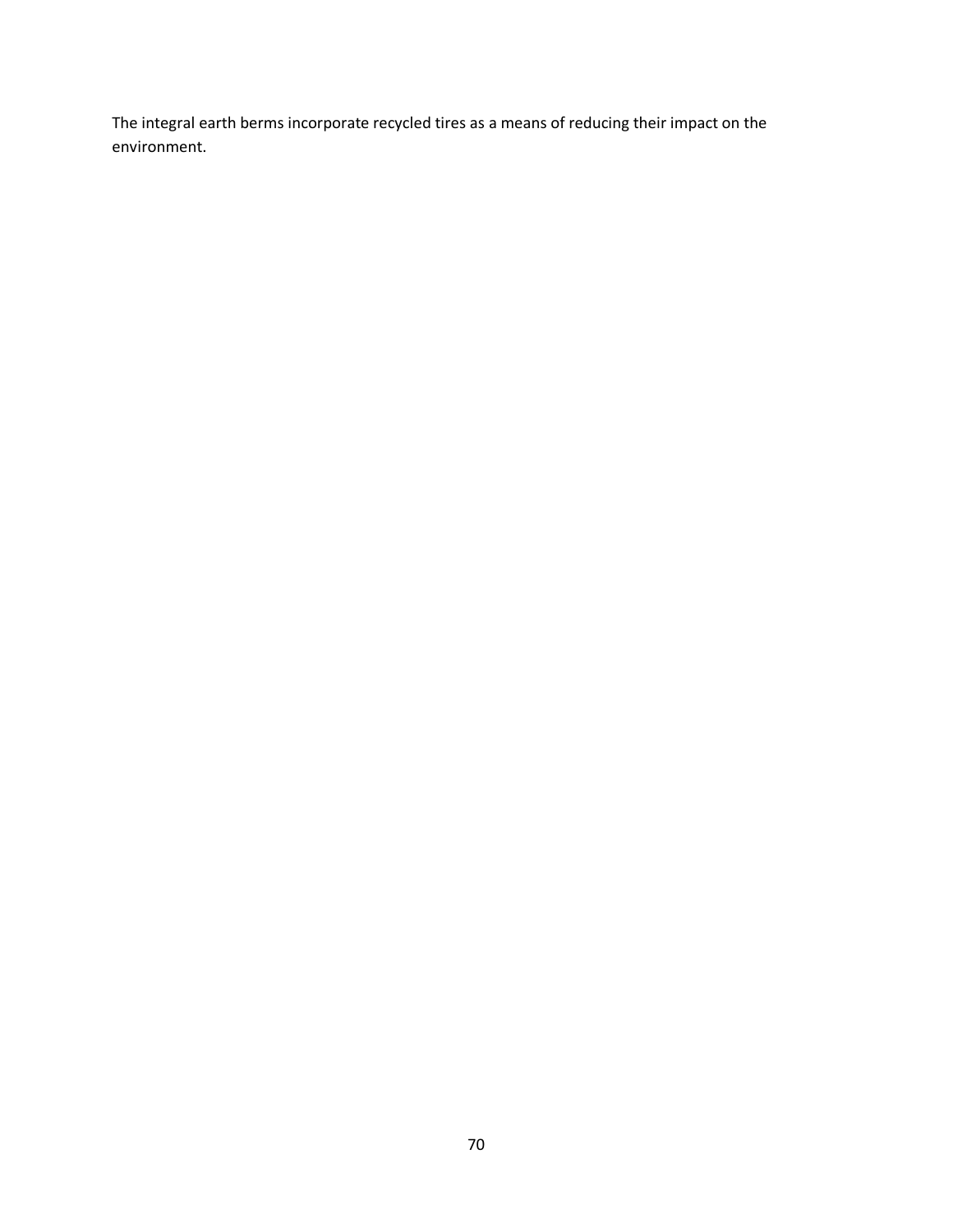## **A-Frame**

Post WII through 1960s

(NR Architectural Classification: Modern Movement *or* Other)

Both a style and a building type, A-Frames were commonly built as vacation or secondary homes, Aframes were also used for commercial and religious buildings. Popular in the 1950s and 1960s, the steeply-pitched gable roof forms a capital A-shape whose eaves continue to the foundation level thus eliminating the need for side walls. The triangular gable ends were typically in-filled with large expanses of glass and were shaded by deep eaves, and outdoor wood decks are common features. The sloping roof-walls limited usable floor space, therefore many A-frames utilized dormers and other variations in form such as cross gables, gambrel roofs, truncation or side wings, to increase usability.

#### **Reference:**

· "Architectural Movements of the Recent Past: An illustrated Handbook for Identifying Architectural Styles and Building Forms Since 1941", Higgins, Alan, 2013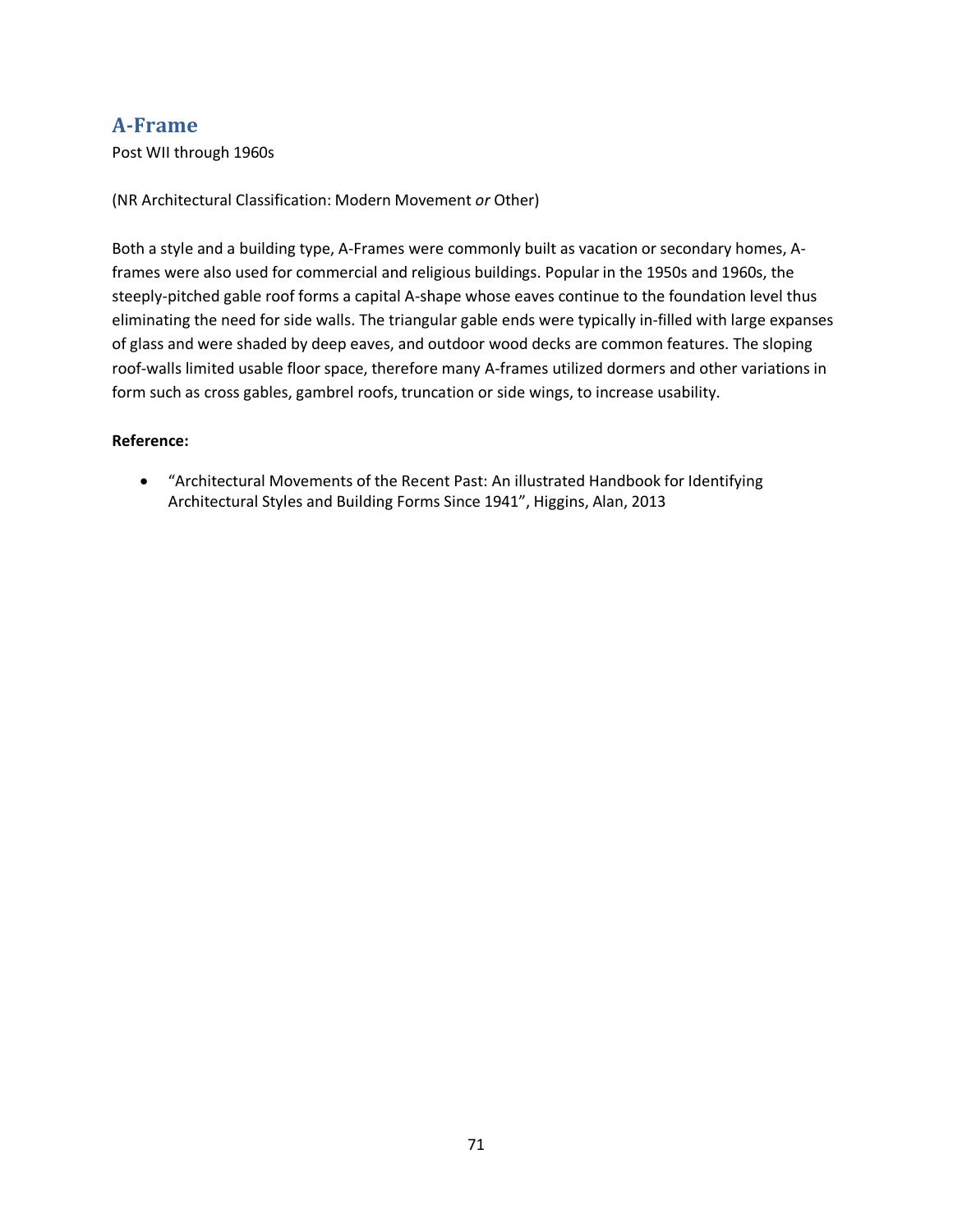# **Shed Style**

c1965 to c1980 a.k.a. Sea Ranch, Shed Aesthetic (NR Architectural Classification: Modern Movement)

With its origin attributed to the 1965 Shed Style houses of the Sea Ranch community in coastal Northern California and similar work on the Long Island shore, the style was disseminated by professional journals as well as popular magazines like "House Beautiful" and "House and Garden"; it fit well with rural and natural landscapes and was often used for vacation homes, houses, apartments, small schools and office buildings.

Character-defining features:

- · Separate but conjoined geometric building masses with single-pitched roofs with minimal overhang
- · Appearance of colliding or assembled building blocks
- · Asymmetrical fenestration, windows varied in size and shape to fit the building form, with minimal trim
- · Prominent shed roofs but compound shed and gable roofs also common
- · Cladding of naturally finished often mill-sawn vertical or angled boards, board and batten, textured plywood (e.g. T-111), shingles or stone veneer.
- · Absence of exterior decoration
- Main entries often recessed and obscured

- · "National Cooperative Highway Research Program Report 723: A Model for Identifying and Evaluating the Historic Significance of Post-World War II Housing", Transportation Research Board, 2012
- · "Architectural Movements of the Recent Past: An Illustrated Handbook for Identifying Architectural Styles and Building Forms since 1941", Higgins, Alan, 2013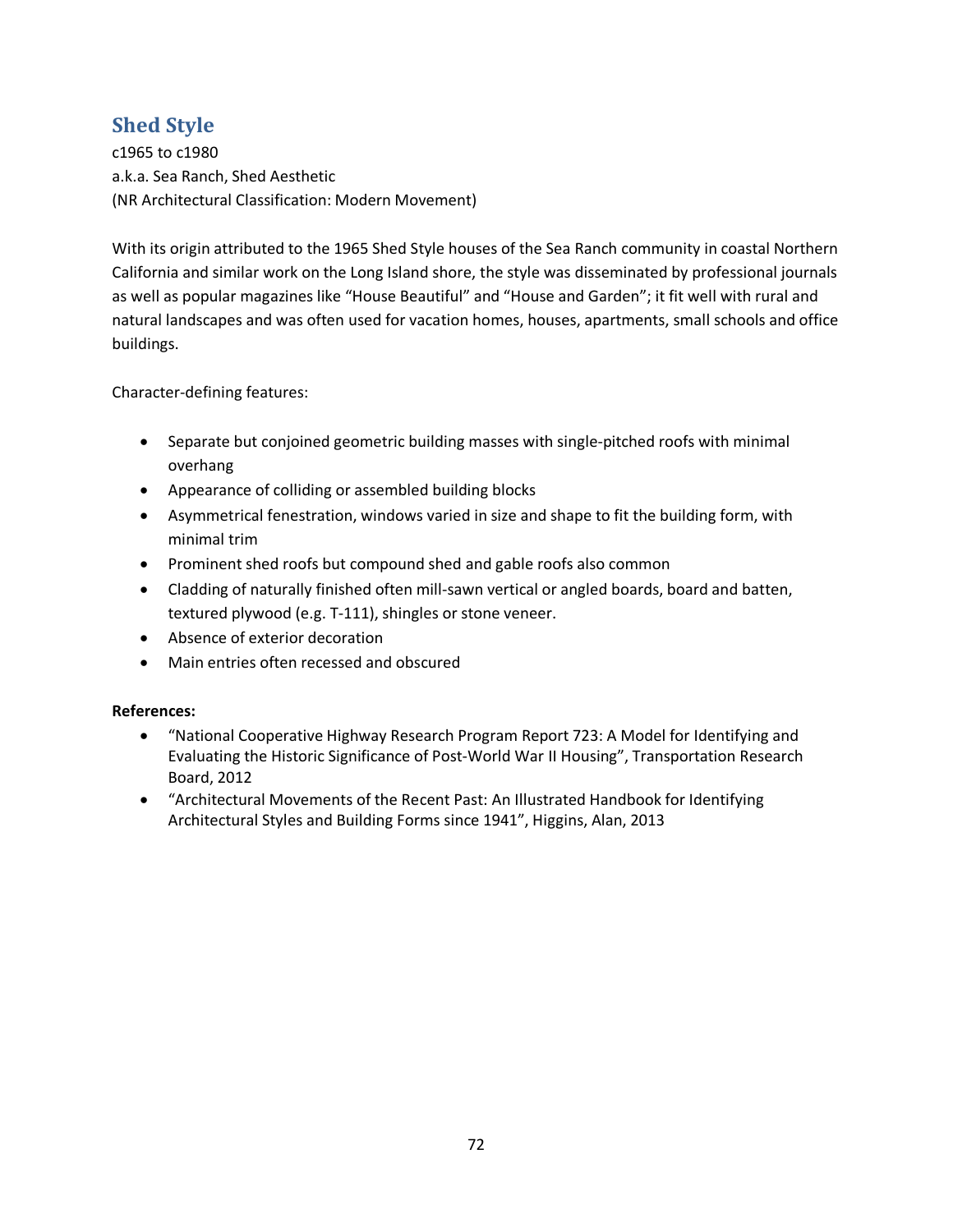## **Environmental Look**

### (NR Architectural Classification: Other) *The term may have first appeared in Chester H. Liebs' "Main Street to Miracle Mile", published in 1985*.

Starting in the 1960s, it was a manifestation of the growing dissatisfaction with the garishness of aging Modernist and Exaggerated Modern commercial architecture, and reflected the rising interest in the Environmental Movement. The use of natural or natural-appearing materials was promoted by corporate chains and national marketing journals. Supermarkets, motels and chain restaurants began appearing clad in unfinished or stained wood siding, cedar shakes and rough brick or stone. The ubiquitous symbol of this trend was a decorative device – an (often crude) interpretation of the Mansard roof that could appear as a large vertical slope or a narrow, horizontal skirt or pent, usually rendered in cedar shakes or wood shingles. It was often used as a façade treatment, tacked on over existing buildings and storefronts.

#### **Reference:**

· "Main Street to Miracle Mile", Chester Liebs, New York Graphic Society 1985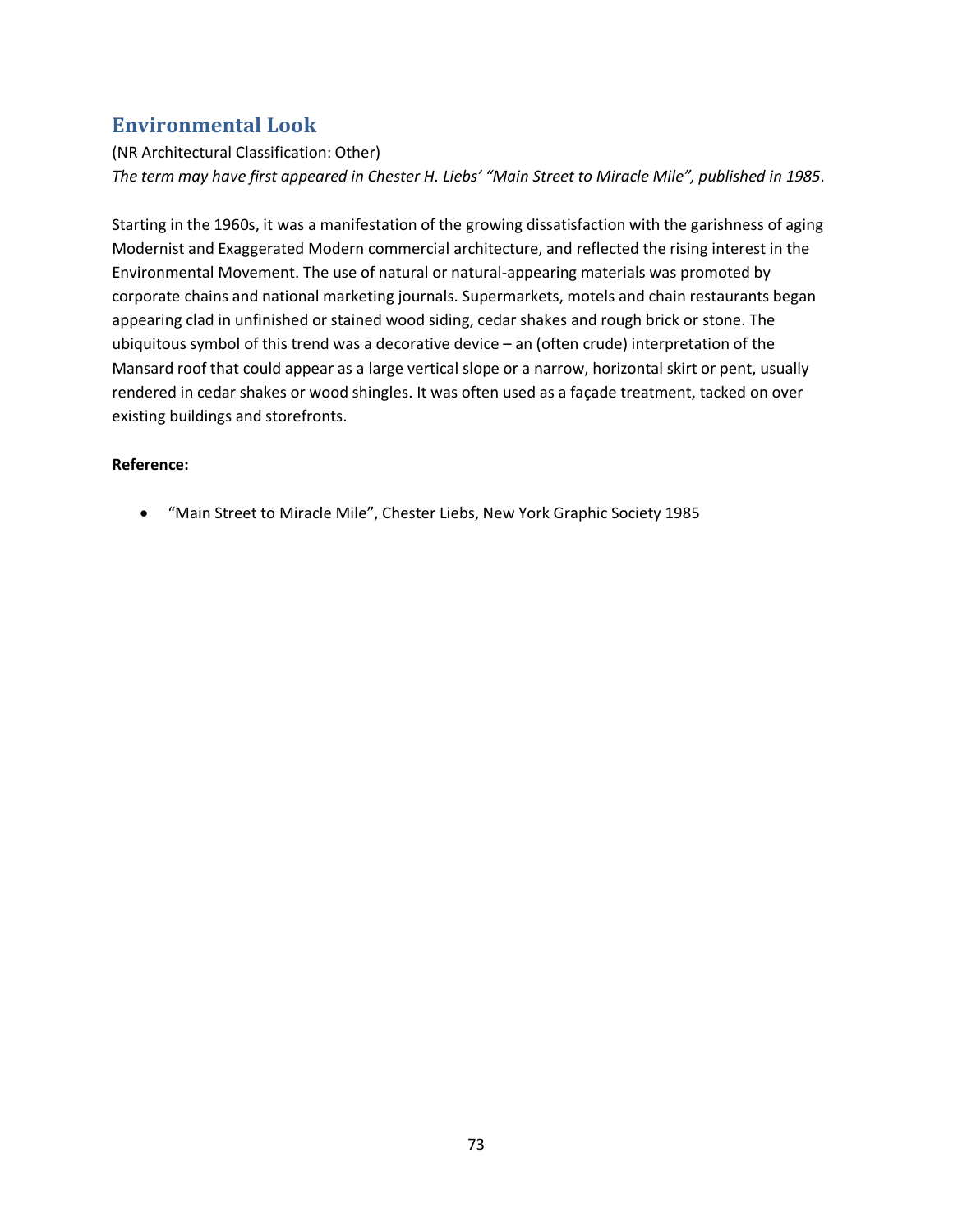# **High Tech/Late Modernism/Slick Tech**

C1970 – present a.k.a High Tech Modern, Structural Aesthetic, Slick Tech, Slick Skin, Corporate Modern (NR Architectural Classification: Modern Movement)

#### High Tech or Late Modernism:

*Architecture in which the images, ideas and motifs of the Modern Movement were taken to extremes, structure, technology, and services being grossly overstated at a time when Modernism was being questioned.* –A Dictionary of Architecture, *James Stevens Curl, Oxford 1999*

Identifying features:

- · Emphasis on the aesthetic of the machine.
- · Design often incorporates industrial and factory-made materials.
- · Interchangeable nature of prefabricated factory building components
- · Display of technical and functional components often externalized with load bearing features.
- · Extensive use of glass walls and steel frames.
- · Interior spaces are open and adaptable.

Internationally, the best-known example is the Pompidou Center in Paris, by Richard Rogers.

Slick Tech (Slick Skin or Corporate Modern), c1960 to c1990 (Alan Higgins):

*As curtain wall technology of the 1950s continued to evolve towards smaller and smaller window framing, it approached the idea of a seamless exterior membrane for buildings. Called Corporate Modern and/or Slick Skin, the style has its roots in the work of such forward thinking architects like Mies van der Rohe, who in 1922 envisioned an all glass skyscraper which incorporated curved walls and reflective glass surfaces. However it took another fifty years for building technology to fully develop to allow for the execution of such ideas. Needed were stronger glass panels, thinner window gaskets, and various new means of assembly which included small clips and glass structural fins.* 

*Character-defining features of the building include tinted and/or mirrored glass which was introduced in the1950s and 1960s respectively. This cladding often gives the building a slippery or wet look. The delineation of individual floors is typically unnoticeable except at night when the interior lights are turned on. Early examples of the style tend to be rectangular in form, while later buildings utilize smooth rounded elements where a surface of glass and/or metal can flow around corners and over rooftops. Often, the overall look of the building is of a freestanding sculpture which revolves around the idea of effortless mechanical control inside the building. The exterior membrane typically drops all the way to the ground, however examples can be found with articulated entries and first floor levels.* 

*The style's popularity peaked in the 1990s, when it was commonly used for corporate offices, mid-rise and high-rise structures. – Alan Higgins*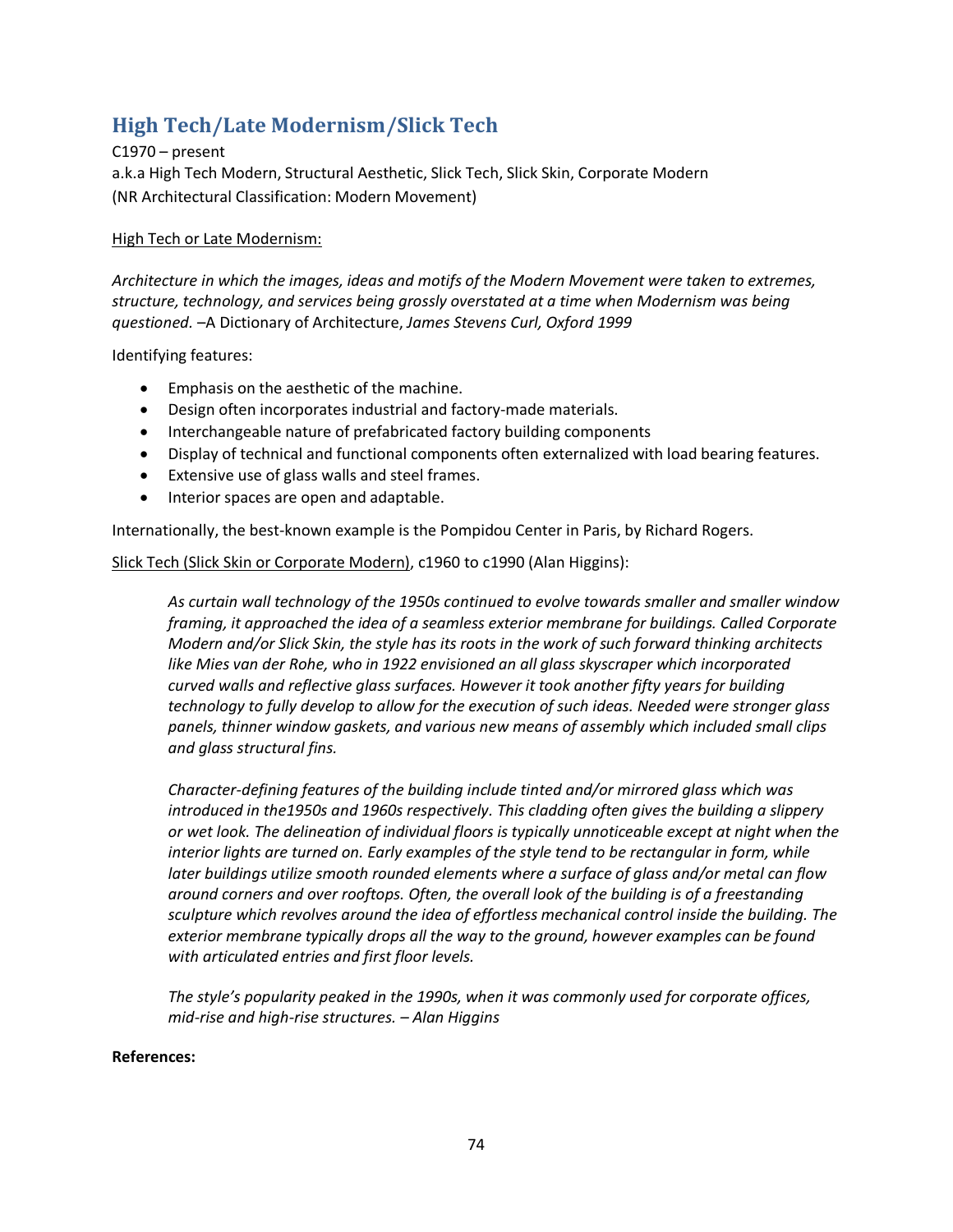- · "Architectural Movements of the Recent Past: An Illustrated Handbook for Identifying Architectural Styles and Building Forms since 1941", Alan Higgins, 2013
- · "Southwest Architecture and Cultural Landscapes", course outline, Chris Wilson, UNM January 2012
- · "A Dictionary of Architecture", James Stevens Curl, Oxford 1999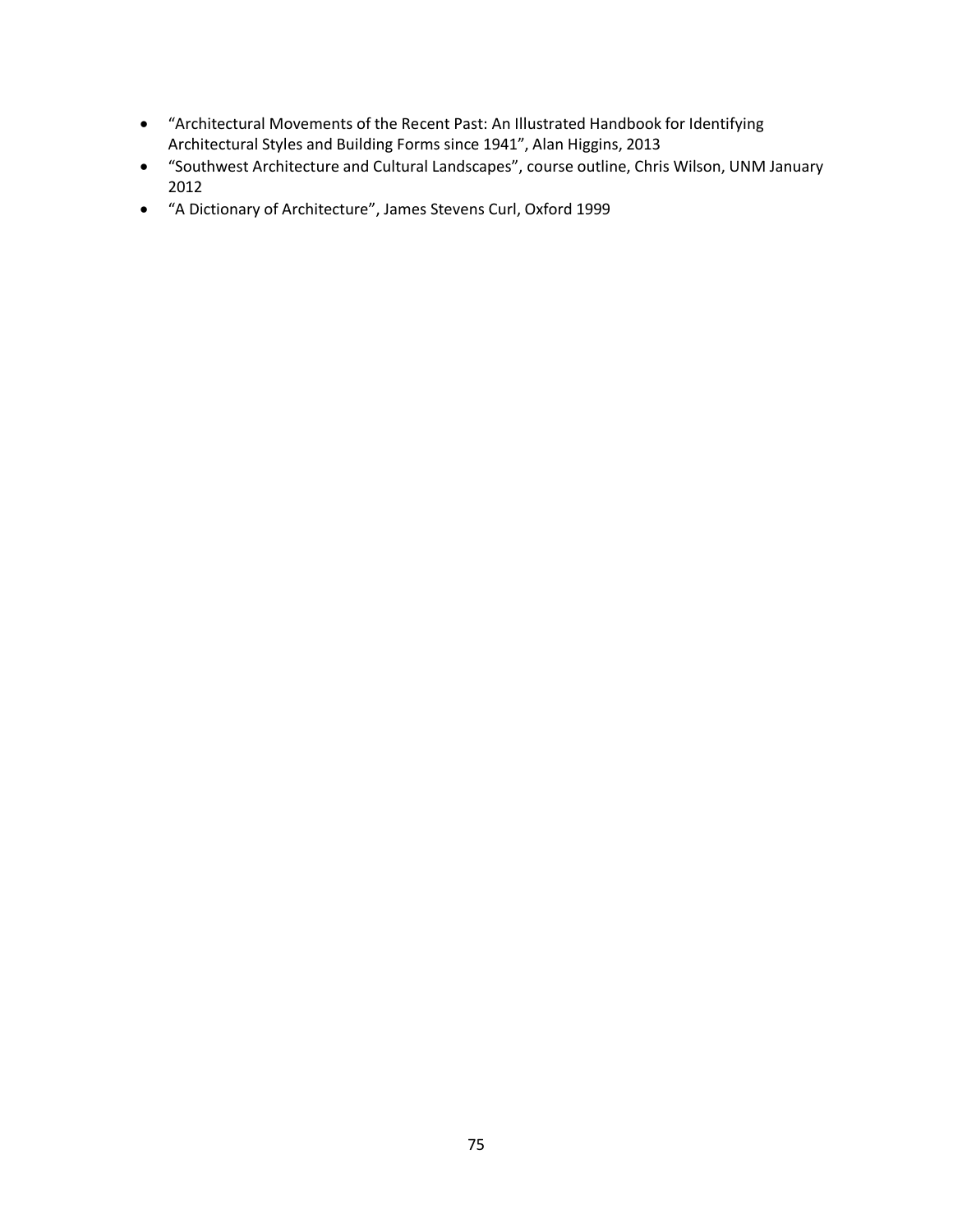## **Post-Modernism**

Late 1960s to 1990s a.k.a. Postmodernism, PoMo, Pluralism, Post-Modern Historicism (NR Architectural Classification: Modern Movement: Post-Modern)

A broad term describing much of the architecture of the late  $20<sup>th</sup>$  Century that rejected the rationalism of Modernism, the International Style and even High Tech, and that included motifs or symbols of historic architecture of the past, often the Classical Orders, pediments or porticoes, often used in brash or ironic ways. It is often associated with the popular reaction against the aging Modern Movement, aided by the historic preservation movement, as the public began to lament the loss of historic buildings and the sense of connection to the past.

Robert Venturi's popular book of 1966, "Complexity and Contradiction in Architecture", as well as the 1972 work "Learning From Las Vegas", coauthored by Venturi and Denise Scott Brown, provided much encouragement for designers to shed functionalism and make freer use of architectural symbolism from the past, often in ironic juxtaposition with modern forms. It can be observed in much of the work of architects Charles Moore, Robert A.M. Stern and Michael Graves. Late in his International Style and Neo-Formalist career, Phillip Johnson made ironic use of a huge broken pediment in his AT&T building in NYC.

In her 2012 work "Roadside Architecture and Objects in New Mexico", author Laurel Wallace pointed out that Post-Modernism does not include the use or "quotation" of Southwestern regional design motifs "since this is a living tradition".

In "The Abrams Guide to American House Styles", William Morgan described the character-defining features of Post-Modernist houses in a general way:

- · Proportions: The range of the Post-Modern house is varied, but it often almost looks like a period house with exaggerated elements.
- · Roof types and features: Any of a variety of roofs is possible…flat roofs…single-pitch shed *(and gable)*.
- · Fenestration: Many of the traditional windows are resurrected from the past, from double-hung sash to Palladian bath windows or even windows recycled from factories. Often placed at random, windows can act as signifiers of the house's stylistic ancestry.
- · Structural and face work materials: Post-Modern houses are built of a variety of materials: barn siding, shingles, clapboards, stucco, decorative tiles. Details can include super graphics, columns, International Style *pilotis*, and other references to the past – often applied in whimsical, nonsensical, apparently irrational ways.
- · Spatial designation and floor plan: Generalizations are difficult with Post-Modernism, yet a majority of the houses have rather traditional box-like plans.
- · Chimneys: All sorts of chimneys are used, from massive brick ones to basic metal pipes.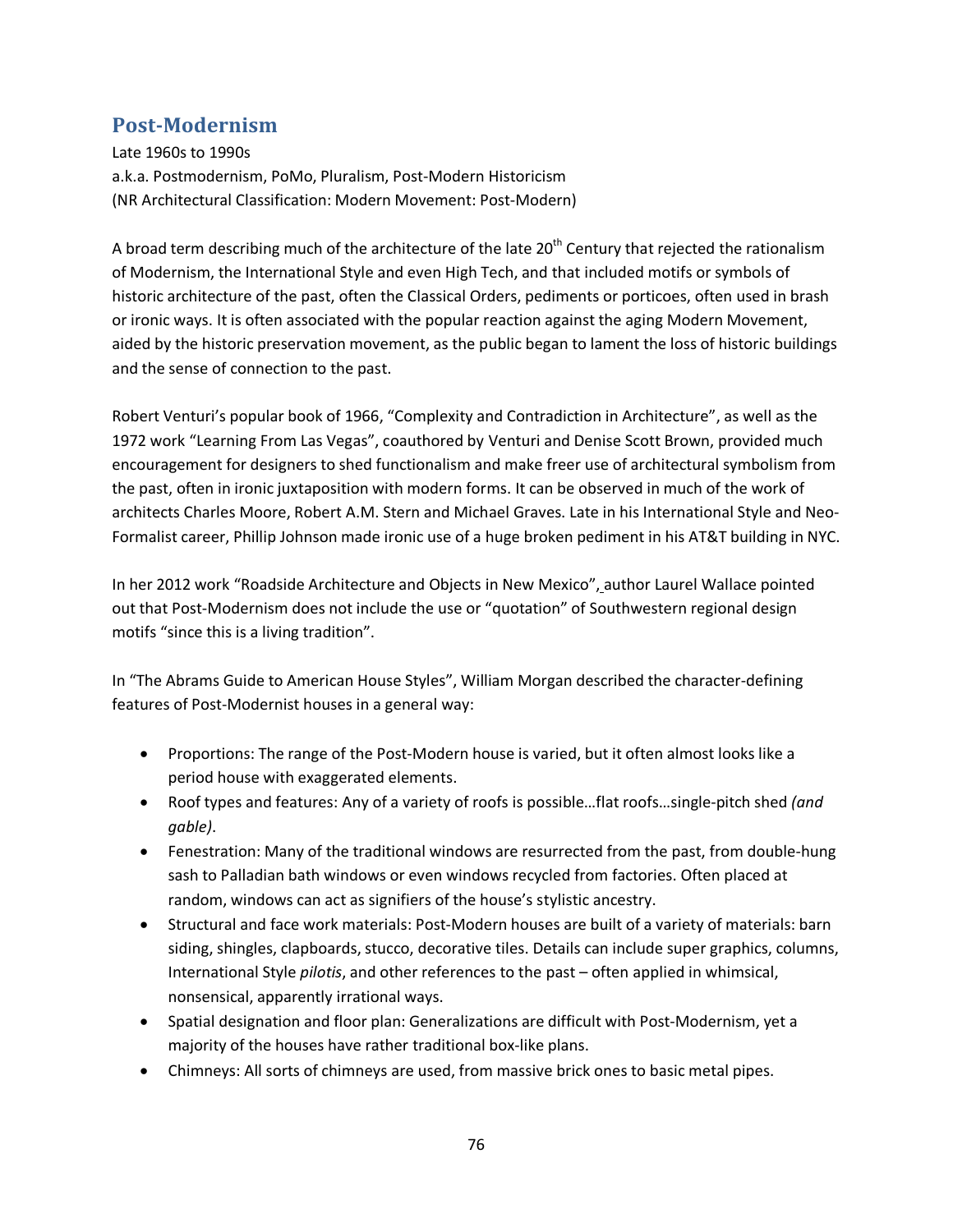- · Entranceway: Doorways can be as modest as to be unobtrusive or they can be playful recreations of past styles, complete with columns, entablatures, or porches, but with proportions noticeably – sometimes perversely – different from their sources.
- · Color: Natural-wood, plus white, pastels, and bright color accents.

- · "A Dictionary of Architecture", James Stevens Curl, Oxford 1999
- · "Main Street to Miracle Mile", Chester Liebs, New York Graphic Society 1985
- · "The Abrams Guide to American House Styles", William Morgan, Harry N. Abrams 2004
- · "Roadside Architecture and Objects in New Mexico", Laurel Wallace